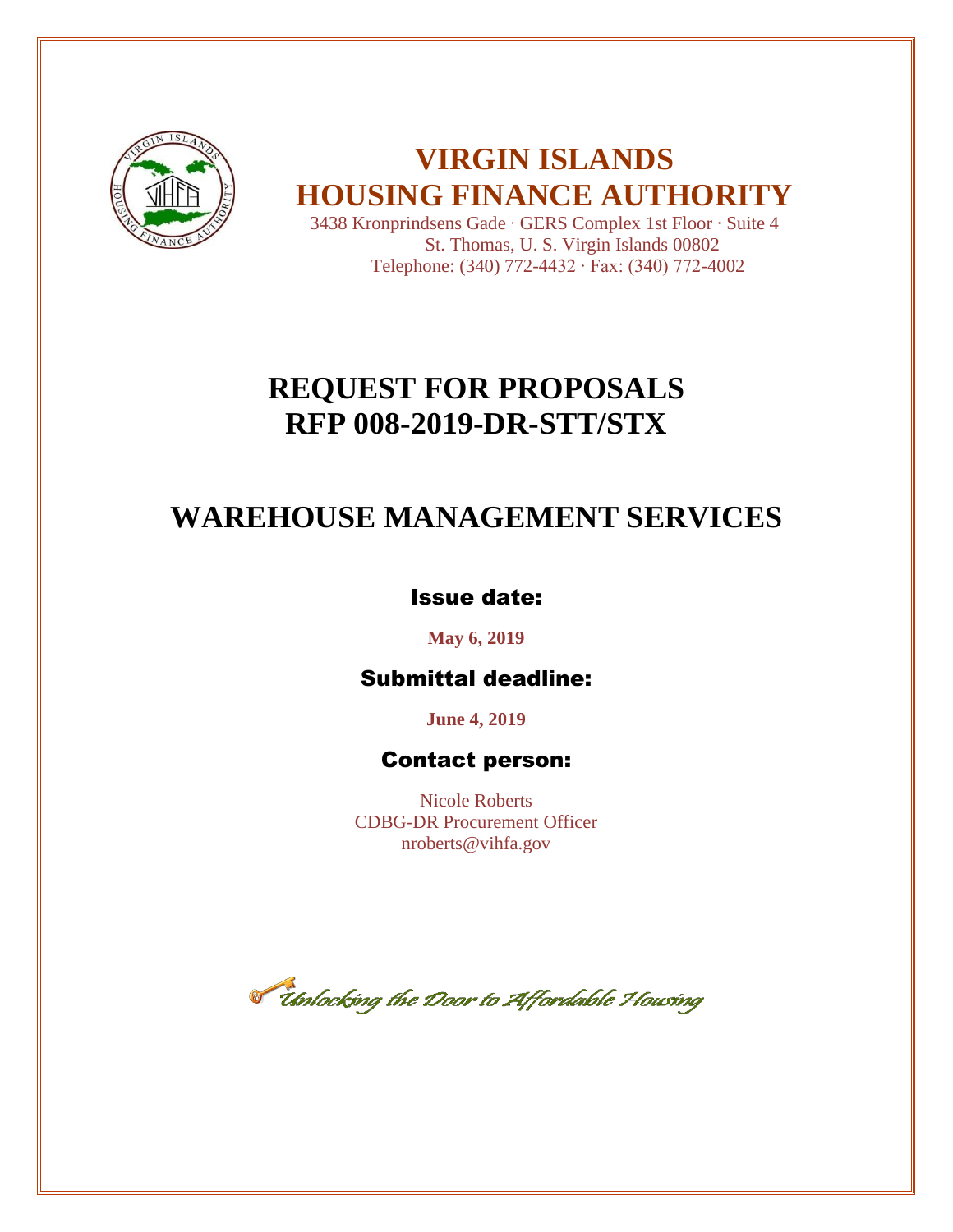### **TABLE OF CONTENTS**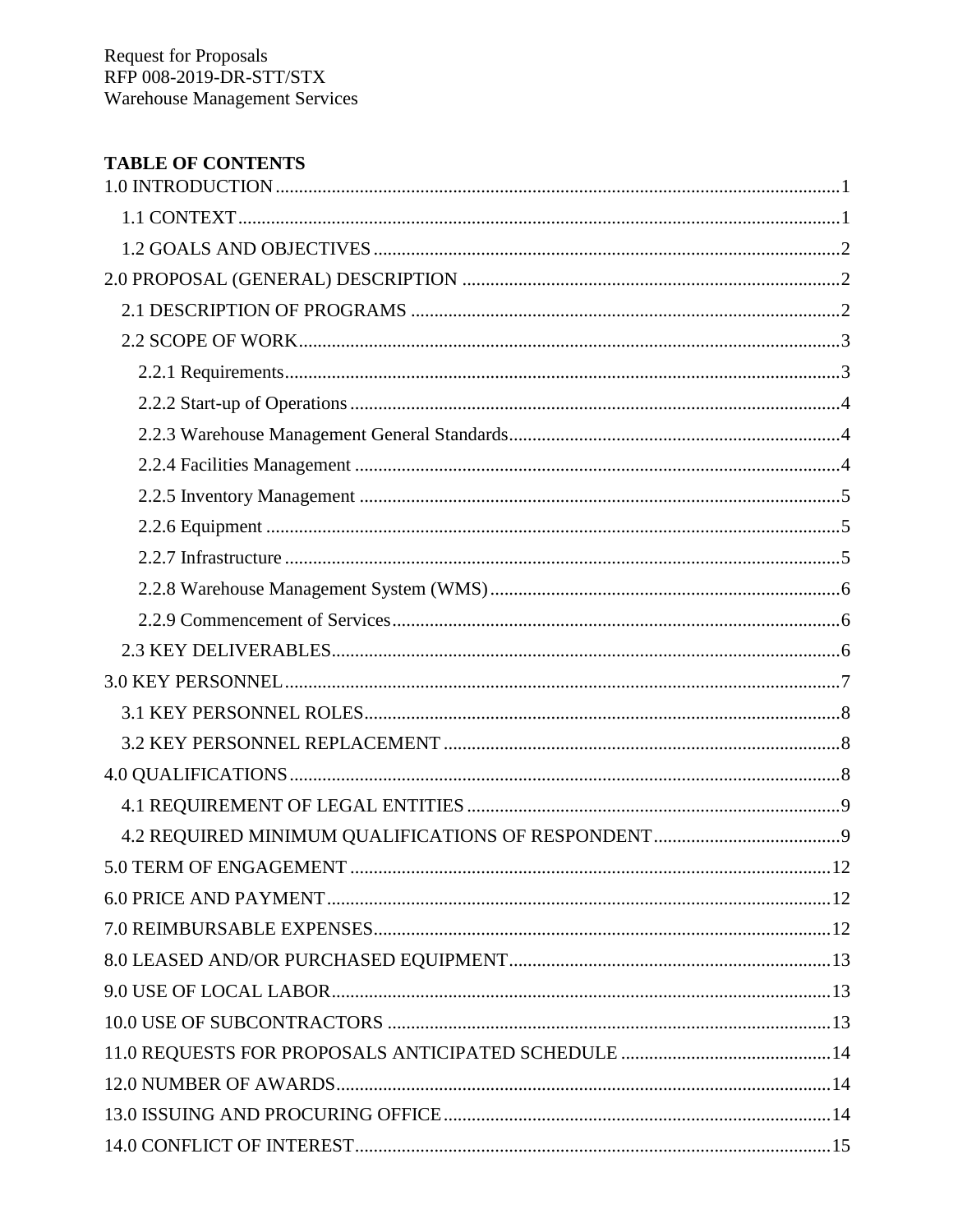| AUTHORIZATION FOR BACKGROUND CHECK & FINANCIAL INFORMATION 35 |
|---------------------------------------------------------------|
|                                                               |
|                                                               |
|                                                               |
|                                                               |
|                                                               |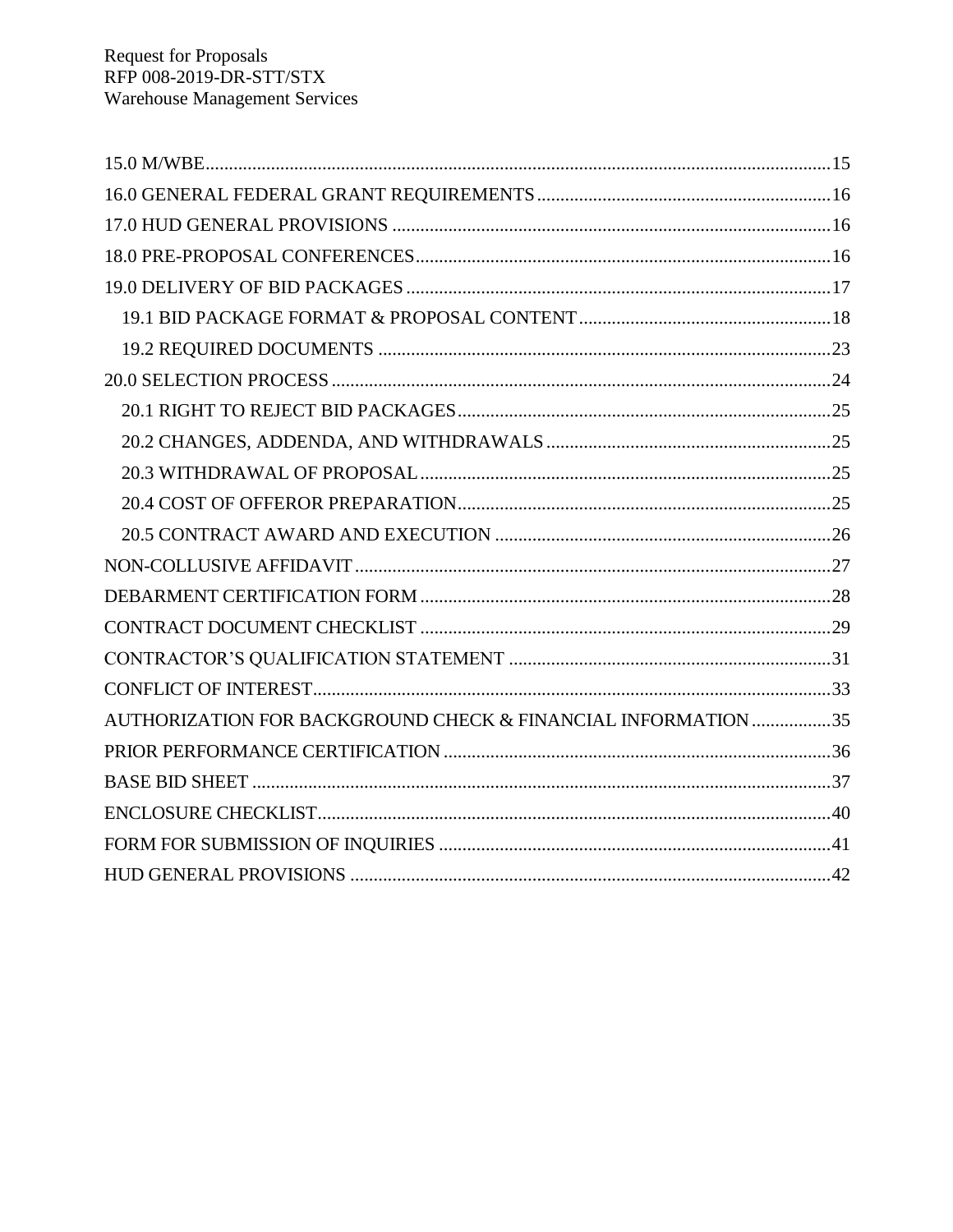# **Virgin Islands Housing Finance Authority**

# RFP 008-2019-DR-STT/STX REQUEST FOR PROPOSALS Warehouse Management Services

# <span id="page-3-0"></span>**1.0 INTRODUCTION**

The Virgin Islands Housing Finance Authority ("VIHFA") is soliciting proposals from qualified and licensed firms ("Respondents") to provide Warehouse Management Services on St. Thomas and St. Croix managing building materials for a portfolio of housing programs including but not limited to the Community Development Block Grant Disaster Recovery (CDBG-DR) Homeowner Rehabilitation and Reconstruction Program and the CDBG-DR Rental Rehabilitation and Reconstruction Program.

Respondents will be proposing to provide Warehouse Management Services as more fully described in Section 2. The submissions of all Respondents shall be compared and evaluated pursuant to the evaluation criteria set forth in this RFP. Respondents must respond to all components of the scope.

### <span id="page-3-1"></span>1.1 CONTEXT

Hurricanes Irma and Maria had a devastating impact on the United States Virgin Islands (U.S. Virgin Islands or "the Territory"). The two back-to-back Category 5 storms in September 2017 caused significant damage and destruction to the islands' housing stock. The entire population—over 100,000 residents—were impacted by the devastation brought on by the storms, with winds of over 185 miles per hour and up to 20 inches of rain in some areas. Irma crossed the islands as a windstorm tearing the roofs off buildings in her path; Maria came behind and caused water damage to all of the unprotected structures in the St. Thomas and St. John district, while inflicting severe damage on St. Croix.

Based on the Federal Emergency Management Agency Individual Assistance (FEMA IA) program data as of August 10, 2018, the Territory estimates that approximately 23,301 households sustained some form of damage to their primary residences from either Hurricane Irma or Maria, or both, representing 54% of the housing stock on the islands. Of the impacted households, based on The U.S. Department of Housing and Urban Development's (HUD) methodology, 5,340 suffered Major or Severe damage; approximately 2,510 are the owners' primary residences and 2,830 are renteroccupied homes. The remaining 12,394 owner-occupied residences and 5,567 rental units sustained minor damage.

The United States Virgin Islands is the recipient of \$1.86 billion of Community Development Block Grant – Disaster Recovery (CDBG-DR) funding from HUD to assist in disaster recovery and rebuilding efforts resulting from Hurricanes Irma and Maria. The Territory's approved CDBG-DR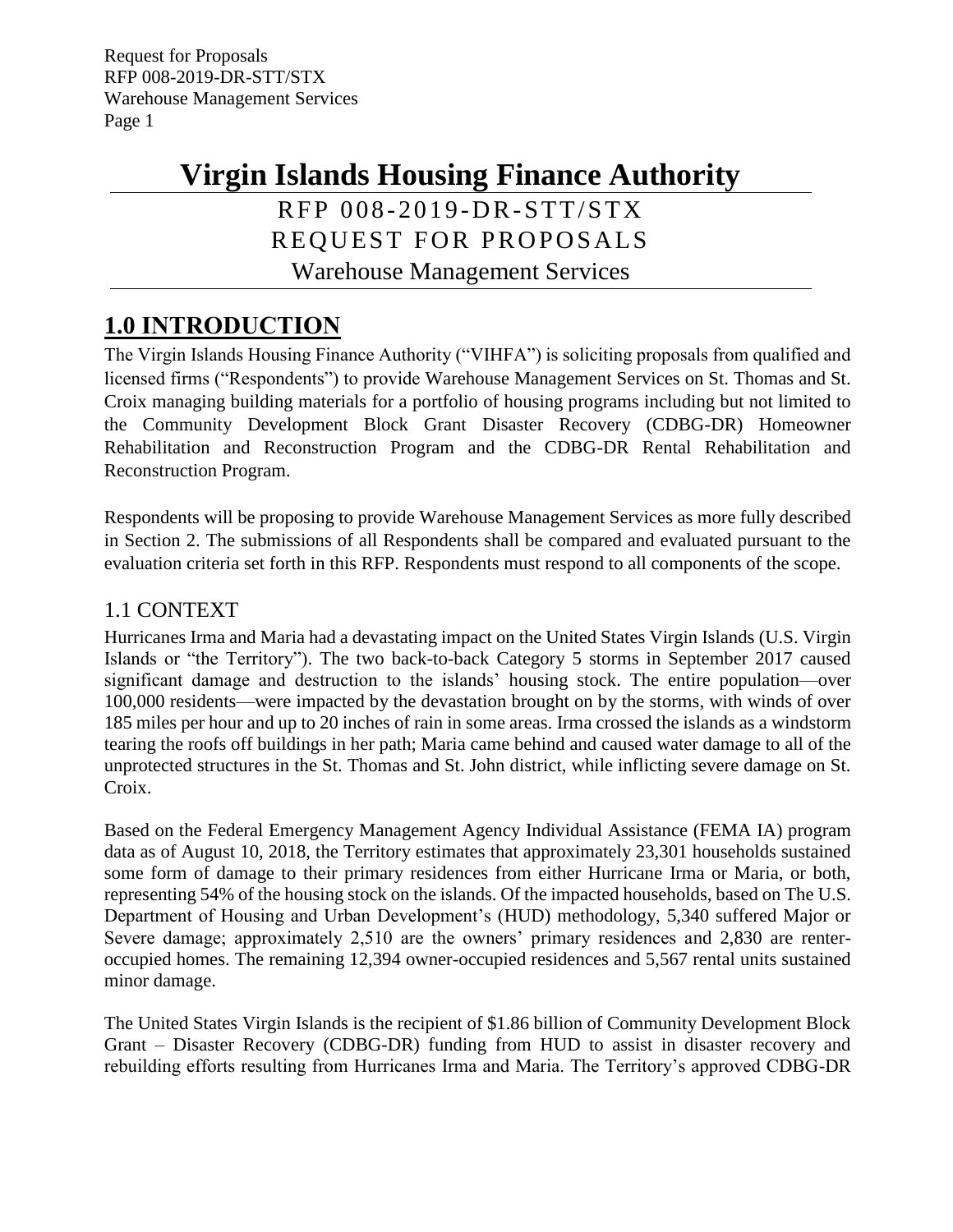Action Plan and Amendment 1 [\(https://www.vihfa.gov/disaster-recovery/action-plan\)](https://www.vihfa.gov/disaster-recovery/action-plan) detail how the U.S. Virgin Islands plans to spend its first and second tranches of \$1,021,901,000 in grant funds, and Respondents to this RFP should thoroughly review it.

### <span id="page-4-0"></span>1.2 GOALS AND OBJECTIVES

The objectives include, but are not limited to, facility, inventory management services, stored at 1 warehouse in St. Thomas and 1 warehouse in St. Croix.

# <span id="page-4-1"></span>**2.0 PROPOSAL (GENERAL) DESCRIPTION**

The selected Respondent will be responsible for providing Warehouse Management Services for the DR Housing Programs. There are currently two (2) warehouse sites: one on the island of St. Thomas and the other on the island of St. Croix. VIHFA currently anticipates awarding one prime contract for St. Thomas and one prime contract for St. Croix pursuant to this RFP. The selected respondent(s) is expected to have the necessary initial personnel, equipment and telecommunications services deployable to the sites within seven (7) business days after contract execution. Respondent is expected to have the sites operational with trained staff, equipment, supplies, etc. within fifteen (15) days after contract execution.

It should be noted that the winning Respondent will be expected to manage the sites until the closing of the programs or inventory is depleted. Respondents to this RFP should thoroughly review the following available at:

- <https://www.vihfa.gov/disaster-recovery/action-plan>
- <https://www.vihfa.gov/disaster-recovery/programs/housing>

Respondents must have relevant, documented warehouse management experience. Additionally, Respondent should provide detailed information about the experience and qualifications of the Respondent's assigned personnel considered key to the success of the project. Demonstration of experience and knowledge should include education, training, technical experience, functional experience, specific dates and names and contact information for employers, relevant and related experience, past and present projects with dates and responsibilities and any applicable certifications.

### <span id="page-4-2"></span>2.1 DESCRIPTION OF PROGRAMS

The services being procured through this RFP will support the implementation and administration of one or more of the following programs below. Other programs may be added to the portfolio of programs.

The initial program priority will focus on the Reconstruction solution within the Homeowner Rehabilitation and Reconstruction. This priority of the program is expected to serve approximately 500 to 1,000 homeowners. The second priority may include up to approximately 5,000 homeowners. However, the number of homeowners that submit applications to the program could be far greater.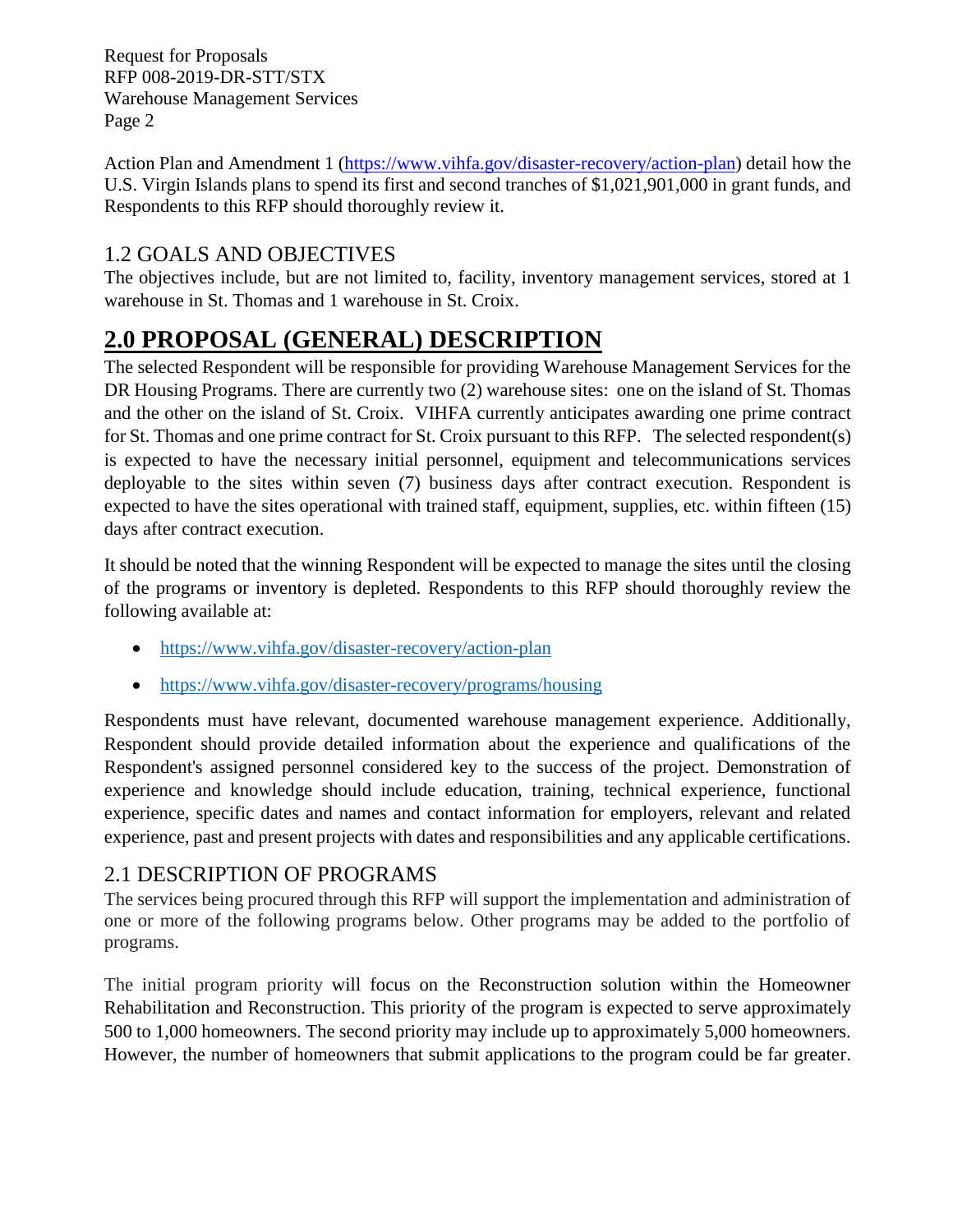The Warehouse Management Services may also support work in relation to the Rental Rehabilitation and Reconstruction program.

The Warehouse Management Services will assist VIHFA in maintaining an accurate account of all materials related to the programs and maintain the facilities in which the materials are held.

### <span id="page-5-0"></span>2.2 SCOPE OF WORK

The Scope of Work for Warehouse Management Services includes:

### <span id="page-5-1"></span>2.2.1 Requirements

The selected Contractor will be required to provide full service warehouse management services necessary to control, maintain and administer construction materials at the assigned locations. Service shall be of a quality generally established by warehouse and inventory management professionals and executed in a reasonable, diligent, and careful manner to manage and supervise the operation, maintenance, and servicing of the site/location in a manner that is comparable to, or better than, that generally found in similar warehouse. The Contractor will only perform those tasks directed and approved by VIHFA. Work performed without approval will be considered out of the scope of the contract and may not be reimbursed by VIHFA.

Work to be performed by the selected Contractor includes but may not be limited to:

- Adherence to federal program guidelines.
- Regularly assess the conditions of the location and the control systems.
- Provide regular cleaning and maintenance of each site.
- Provide 24-hour security of each site.
- Develop and implement the building operations and preventative maintenance programs necessary to maintain, preserve, and keep the premises in good repair and condition.
- Interact with construction managers and contractors on a daily basis.
- Respond promptly to inquiries, schedule site visits and inspections, within program guidelines.
- Detect and prevent fraud, waste, and abuse.
- Track materials as needed.
- Ensure continual quality assurance/quality control.
- Provide daily and periodic communication/reports, to include status of inventory, deliveries, and release to VIHFA program staff.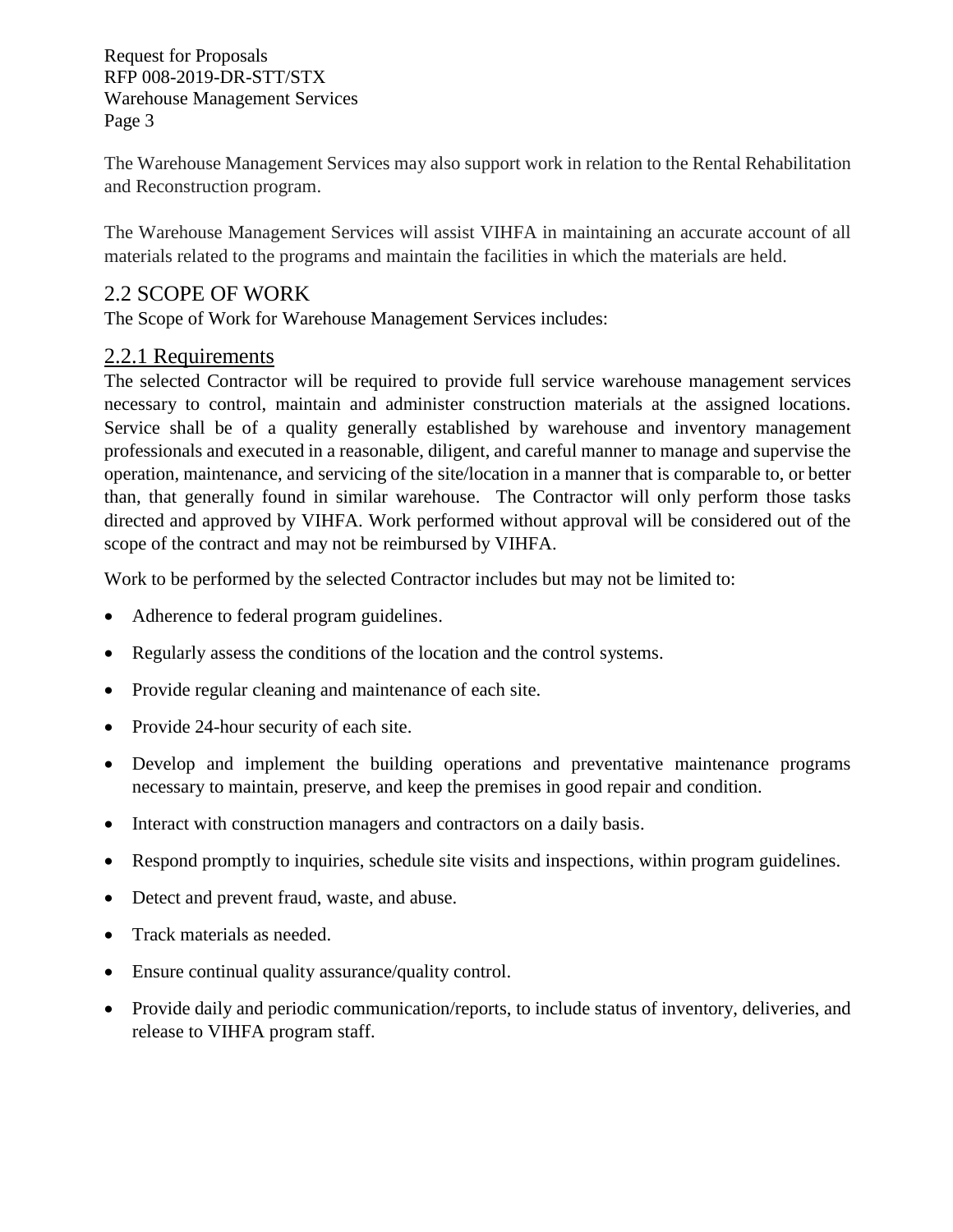- Maintain documentation of materials to allow an audit trail of all materials on-hand, used, purchased, etc. through closeout.
- Ability to provide services in multiple languages as necessary, including English and Spanish.

### <span id="page-6-0"></span>2.2.2 Start-up of Operations

The selected Respondent must secure the necessary personnel, computers, vehicles, supervision, telecommunications equipment, and all other equipment/supplies as necessary to conduct business for the core functions of warehouse management at sites on St. Thomas and St. Croix, USVI. Senior staff are expected to be on-call. Respondent must also have sufficient staff /supplies to support operations on all islands. Respondents are encouraged to find the most efficient and cost-effective method to conduct warehouse operations for each location.

It is expected that the selected Respondent should have the necessary personnel, equipment and telecommunications services to be able to deploy staff on-site within seven (7) business days of contract execution. Respondent is expected to have the facilities operational with trained staff, equipment, supplies, etc. within fifteen (15) days after contract execution.

The term of the start-up of operations, including working locations, requested by VIHFA is for the initial three (3) year term of the anticipated contract. Costs beyond this term may be considered as part of any contract amendments.

### <span id="page-6-1"></span>2.2.3 Warehouse Management General Standards

The Respondent shall conduct business in accordance with all applicable local and federal guidelines. The Respondent shall provide all personnel, equipment, tools, materials, vehicles, supervision, and other items and services necessary to perform all services, tasks, and functions for as defined in this Scope of Work (SOW).

### <span id="page-6-2"></span>2.2.4 Facilities Management

- a) Hours of operation:
	- 1. Normal 7:00am to 5:00pm AST / 7 days a week
- b) Respondent shall ensure staff are issued and carry at all times valid Employee key/ID cards.
- c) Respondent shall ensure that staff is equipped with all the necessary safety equipment, including but not limited (hard hats, clothing, appropriate footwear, etc.).
- d) Respondent shall provide security personnel and ensure security systems and supporting security requirements are properly maintained. This includes alarms, sirens, and publicaddress systems, security cameras, access control systems, as well as physical security features. Security personnel is to be present on site 24 hours per day, 7 days a week.
- e) Respondent shall be responsible for cleaning and maintain of the premises.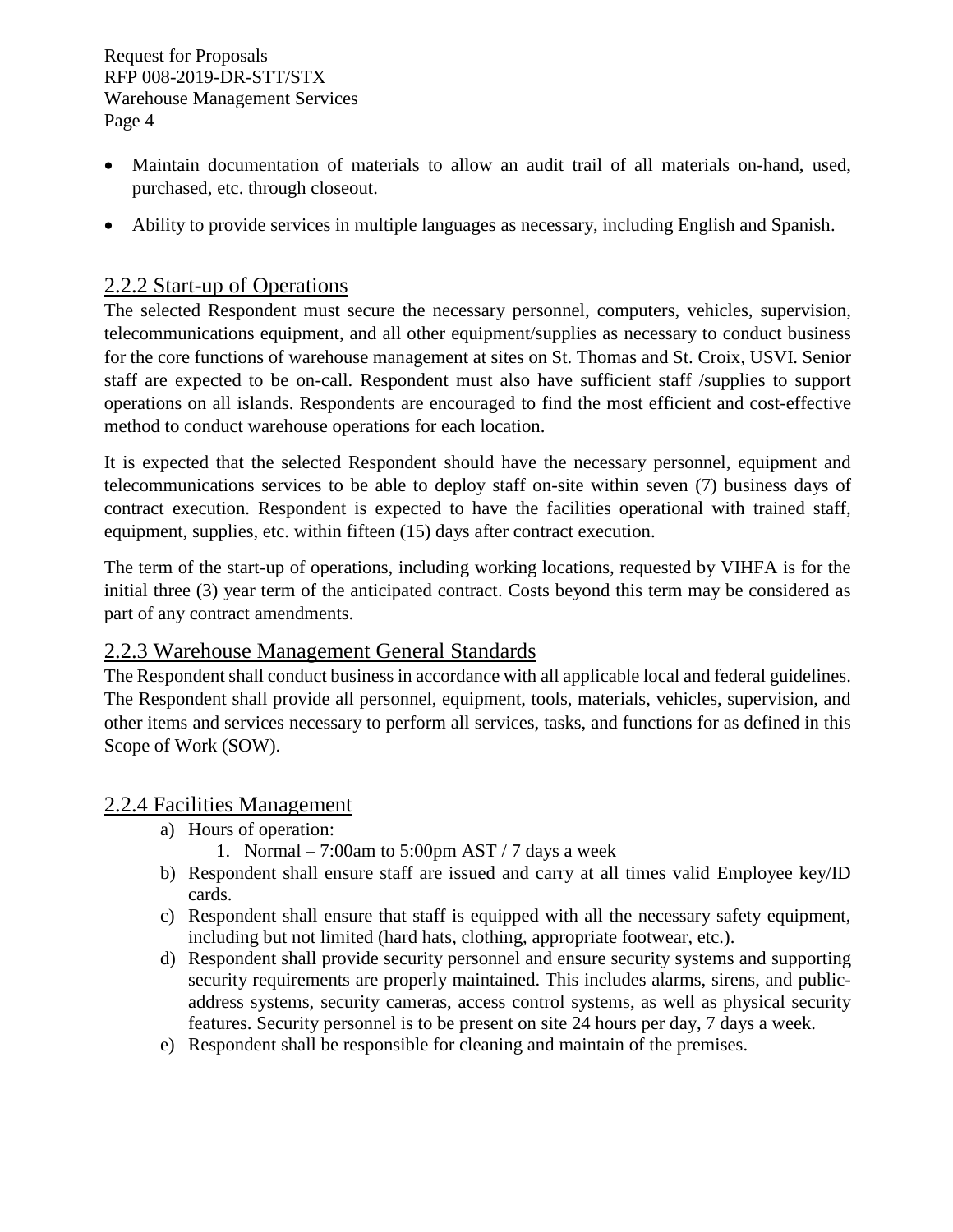- f) Respondent shall be responsible for the initiation and maintenance of utilities including but not limited to electricity, fuel, water and power.
- g) Respondent shall maintain all records, documents, and associated papers provided and generated during the period of performance. Such documents become VIHFA property and will remain in place or provided to VIHFA upon contract termination or completion. During the period of performance, records, documents, and associated papers shall be available for review.
- h) Respondent shall adhere to the applicable Occupational Safety and Health Act (OSHA) standards. The Respondent shall comply with all Federal, State and Territory laws and statutes concerning safety.
- i) Respondent shall manage all work areas to ensure the safety of building occupants, employees, or visitors in, or near, the areas. The Contractor shall provide support to VIHFA to resolve facilities and infrastructure related safety issues.
- j) Respondent shall provide timely and accurate advice and support to the customers/visitors of the facilities.
- k) Perform other related duties as assigned.

### <span id="page-7-0"></span>2.2.5 Inventory Management

- a) The Respondent shall manage, control and charge all material(s) disbursed to a specific project. It is the intent of VIHFA that the Respondent shall provide and manage all operational equipment inventory required for the performance of the contract.
- b) Respondent shall perform routine counts of inventory.
- c) Respondent shall track all intake and release of materials.
- d) Respondent shall organize and keep the inventory organized in an efficient manner to be able to easily locate and distribute the materials.
- e) Respondents will be responsible for any loss and/or shrinkage of inventory of which a penalty will be accessed.

### <span id="page-7-1"></span>2.2.6 Equipment

- a) Respondent shall have and/or acquire the necessary equipment to efficiently manage the sites.
- b) Respondent shall operate and maintain the equipment used in a safe manner.
- c) Respondent shall have the ability to acquire/lease an electrical power generator.
- d) Respondent shall provide fuel for the generator and equipment.
- e) Respondent shall have on site a fork lift for dock-loading, warehouse and lumber yard operations.
- f) Respondent shall have sufficient employees to manage inventory control and equipment.

### <span id="page-7-2"></span>2.2.7 Infrastructure

a) Respondent shall maintain location site and perform any maintenance or repairs needed to keep the facilities operating efficiently and in good condition.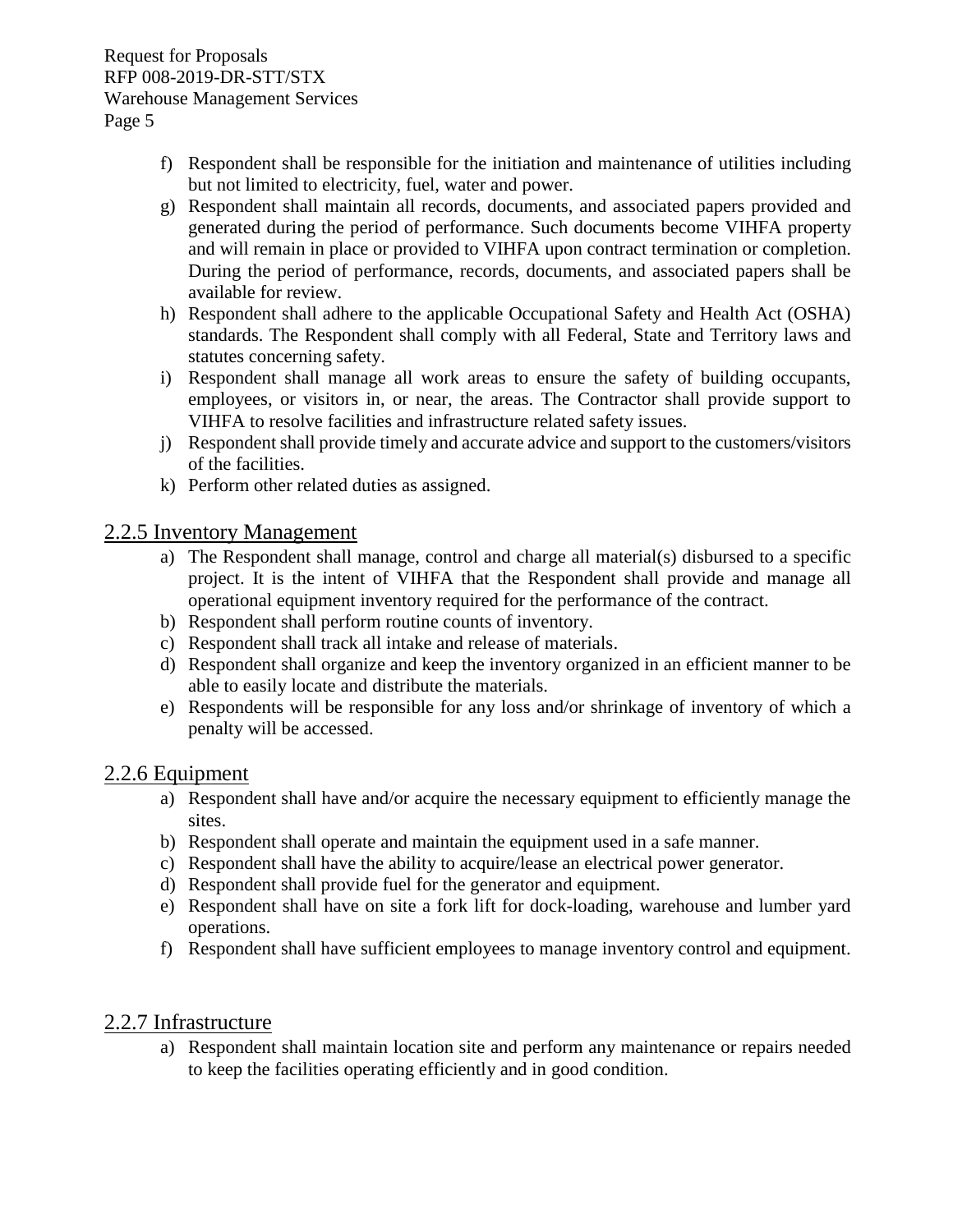### <span id="page-8-0"></span>2.2.8 Warehouse Management System (WMS)

- a) Respondent will be expected to maintain an accurate account of the quantity, quality, price, location etc. of the inventory whether in the facility or in transit.
- b) System shall be accessible by VIHFA for approximately 5 users.
- c) System shall have the following requirements:
	- 1. Picking fill the orders received, provide support for mobile scanners and other handhelds as well as the ability to generate complete lists and packing slips as orders are created and designed.
	- 2. Receiving ability to receive and add both scheduled and unscheduled deliveries to warehouse and inventory counts. Also, include some returns management, quality assurance tools, and the ability to re-number or breakdown goods that are received in one quantity but shipped in another.
	- 3. Counting Accurately track all inventory across every stage and warehouse location with the WMS' counting feature. Counting systems should link up to picking and receiving activities to maintain an accurate count and provide realtime data on your inventory. Offer cycle counting so that the system counts a few products each business day throughout the year to verify that inventory levels are accurate.
	- 4. Tracking Ability to have lot and serial number tracking to allow/maintain control of inventory fulfillment.
	- 5. Storage and inventory management Able to process delivered goods and the ability to allocate warehouse space to them.
	- 6. Warehouse control and management System that responds to needs and orders as they happen, ability to track goods as stock is relocated in the warehouse.
	- 7. Group or wave planning Ability to create custom picking strategies to meet current demand and adjust when orders or priorities change.

### <span id="page-8-1"></span>2.2.9 Commencement of Services

Selected Respondents must be prepared to commence these services within seven (7) days of the issuance of a contract, at the direction of VIHFA CDBG-DR Director and the sites running at full operation within fifteen (15) days of the issuance of a contract.

### <span id="page-8-2"></span>2.3 KEY DELIVERABLES

- **Inventory Report:** Provide an inventory report within fifteen (15) business days after contract execution describing the amount and type of materials on hand.
- **Operations Plan:** Provide a plan within fifteen (15) business days after contract execution outlining how the respondent will begin management operations at each of the sites. Including but not limited to, the number of staff to be hired for all positions, equipment on-hand and needed to complete daily functions.
- **Subcontractor Plan:** Provide a report within fifteen (15) business days after contract execution that identifies the contractor's compliance with M/WBE. List proposed Sub-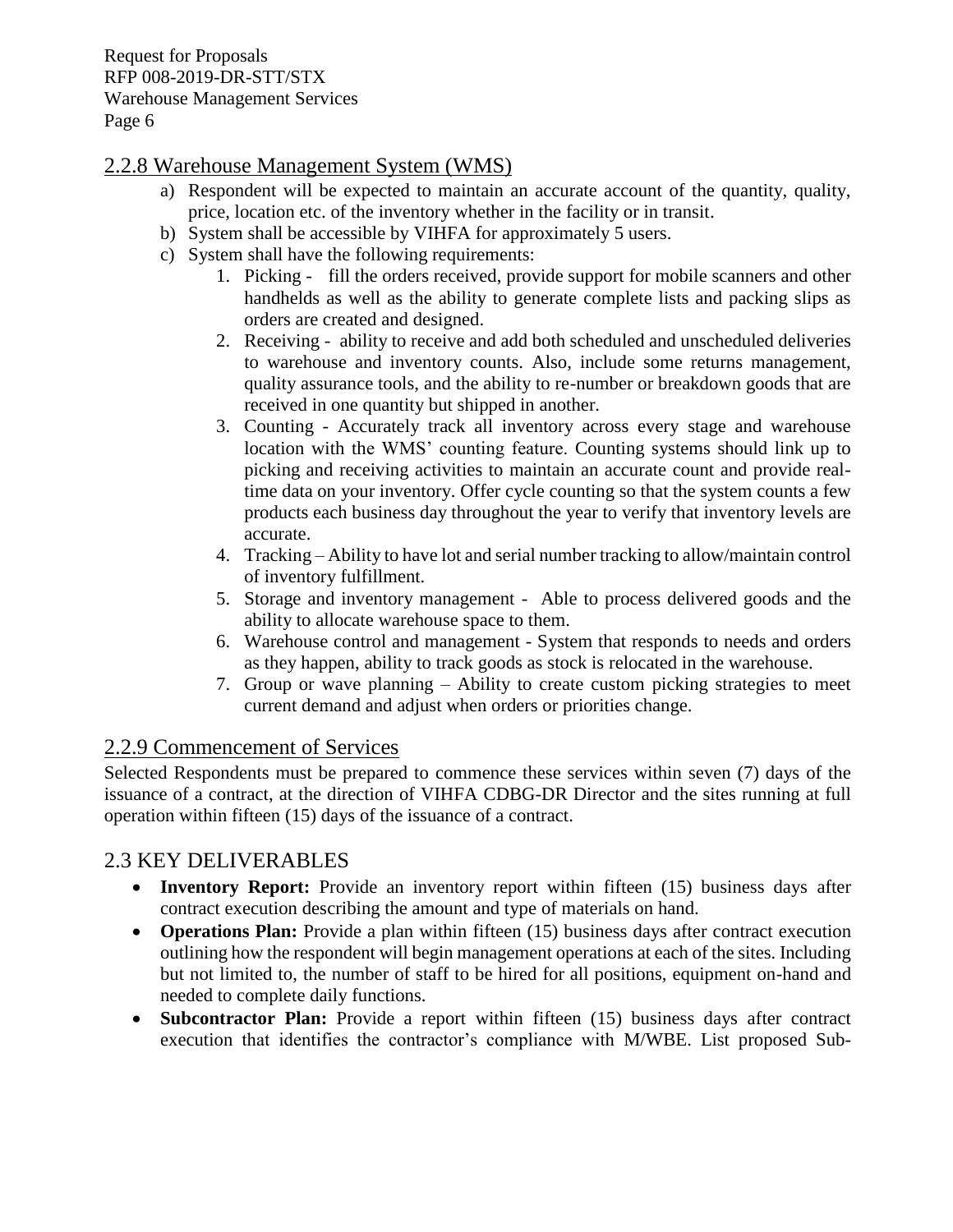> contractors; describe their experience, and their qualification as well as specific involvement in this Program.

- **Dashboard**: Provide a daily project-specific dashboard that summarizes project, materials issued, date and time of materials release, and any concerns.
- **Progress Report**: Prepare weekly project status reports to include a narrative description of the progress of work and major tasks completed, schedule overview, and significant issues with recommendations on any unresolved matters.
- **Risk Management Report**: Provide a monthly claims mitigation report that identifies issues, risks, impacts to schedule, recommendations and resolutions.
- **Safety Plan**: The safety management plan defines methods and processes for the identification and management of inherent safety risks associated with the execution of the CDBG-DR Grant Program. The Plan includes safety, security, handling of hazardous materials, waste management, illness and injury prevention program (IIPP), compliance with territory, OSHA and VIHFA regulations, training, monitoring, recording, emergency management, fire/life safety and safety performance metrics. The Respondent must provide a Safety Plan within thirty (30) days of contract execution for review. The plan must be implemented to ensure all personnel are aware of the safety requirements. Contractor must ensure that personnel are properly trained on the equipment they are tasked to operate.
- **Facility Transition Plan:** Provide a plan ninety (90) days prior to contract expiration to VIHFA which describes how the facilities will be transitioned at the end of the Contractor's management.

## <span id="page-9-0"></span>**3.0 KEY PERSONNEL**

Each proposal shall describe the organizational structure of the proposed team.

At a minimum each proposal shall include:

- a) An organization chart showing the reporting responsibilities and organization of all Key Personnel, other staff to be assigned and sub-contractors.
- b) Key Personnel job descriptions and reporting responsibilities, an identification of all individuals performing functions of Key Personnel who meet the minimum qualifications of each key role.
- c) Roles, responsibilities, minimum qualifications and experience of required Key Personnel are included in the table below. The Proposal narrative must include an overall staffing approach, including Key Personnel and other staff or subcontractors to be assigned. It is expected that the Respondent will provide Key Personnel for the following roles; however, if the Respondent feels additional Key Personnel are needed for the services, please include the additional roles, with description and qualifications for each role.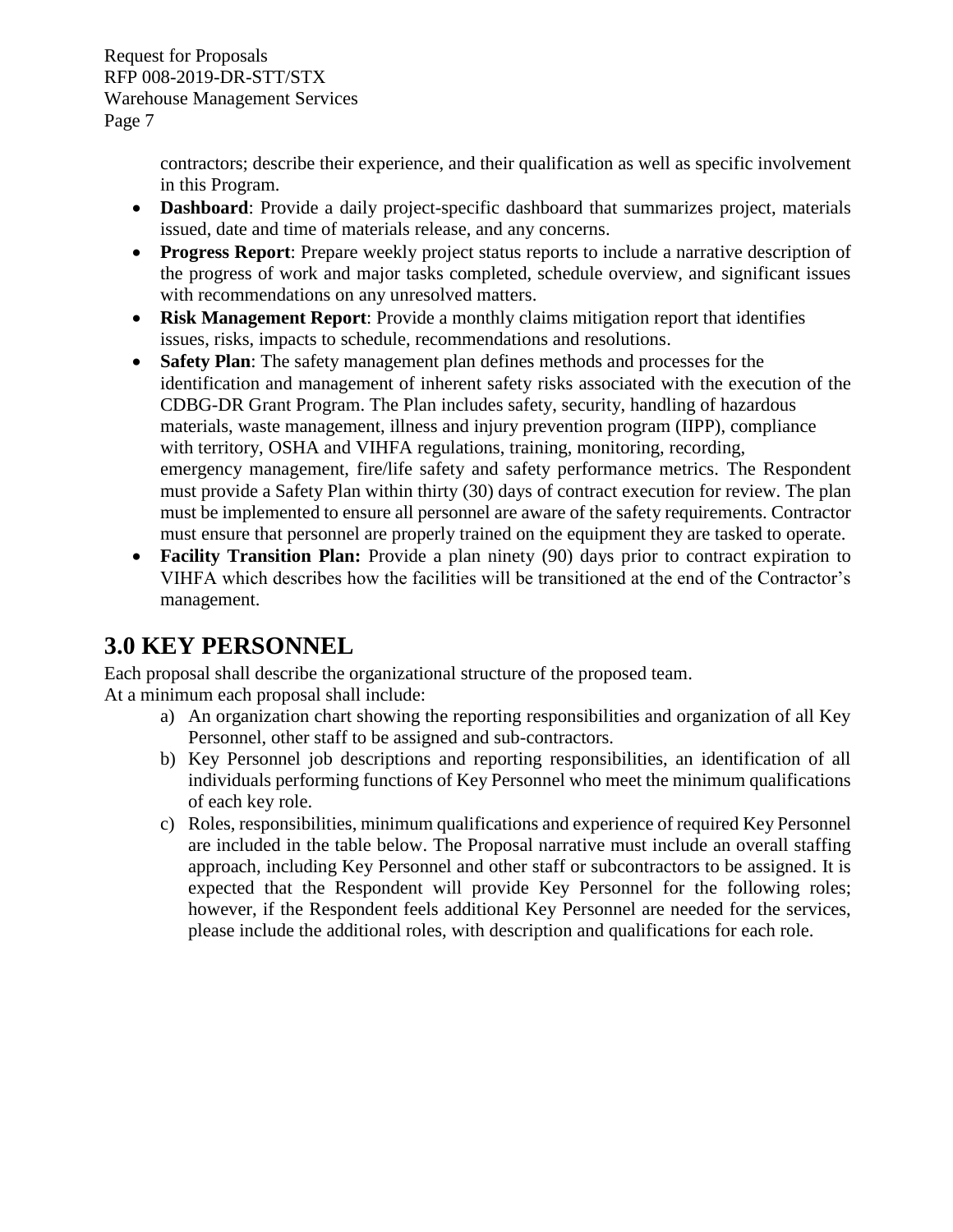### <span id="page-10-0"></span>3.1 KEY PERSONNEL ROLES

| Role                         | <b>Responsibility</b>                                                          |  |  |  |  |
|------------------------------|--------------------------------------------------------------------------------|--|--|--|--|
| <b>Warehouse Manager</b>     | Responsible for organizing the safe and efficient receipt, storage and         |  |  |  |  |
|                              | dispatch of warehoused goods.                                                  |  |  |  |  |
| Shipping and Receiving       | Responsible for processing inbound and outbound shipments, loading or          |  |  |  |  |
| Associate                    | unloading pallets, pulling and preparing orders, and maintaining and           |  |  |  |  |
|                              | organizing shipping, receiving, and storage areas.                             |  |  |  |  |
| Forklift Driver/Operator     | Operate forklifts to move pallets of products, materials, and supplies between |  |  |  |  |
|                              | production areas, shipping areas, and storage areas. Load and unload trailers. |  |  |  |  |
|                              | Pull orders from warehouse racks. Palletize and stage products.                |  |  |  |  |
| <b>Stock Clerk (Stocker)</b> | Receiving, unpacking, checking, and storing stock. This includes keeping a     |  |  |  |  |
|                              | well-maintained record of all items that enter or leave the warehouse,         |  |  |  |  |
|                              | including goods that are damaged in transportation.                            |  |  |  |  |
| Document Control /           | The Document Control / Admin Support professional will assist the project      |  |  |  |  |
| Admin Support                | Managers in their day-to-day duties and is responsible for all documentation   |  |  |  |  |
|                              | filing, dissemination of reports, tracking, and scheduling.                    |  |  |  |  |

### <span id="page-10-1"></span>3.2 KEY PERSONNEL REPLACEMENT

Key Personnel are those Contractor personnel considered to be essential to the performance of the contract. No changes in Key Personnel will be made unless the Contractor can demonstrate that the qualifications of prospective replacement personnel are equal to or better than the qualifications of the Key Personnel being replaced. VIHFA reserves the right to re-evaluate the selection of any respondent if one or more key personnel are replaced within the first six months of contract performance. VIHFA shall be notified in writing of any proposed substitution at least thirty (30) days in advance.

Such notification shall include:

- a) An explanation of the circumstances necessitating the substitution;
- b) A complete resume of the proposed substitute;
- c) And any other information requested by VIHFA to facilitate evaluation of Contractor's substitution request. VIHFA reserves the option of reviewing, re-evaluating and rescoring Contractor's response to this solicitation and further reserves the option of invalidating the Contractors' response to this solicitation due to excessive substitutions.

# <span id="page-10-2"></span>**4.0 QUALIFICATIONS**

The VIHFA is seeking a firm or individual with substantial experience and success in Warehouse Management Services. The selected respondent must be able to adequately demonstrate their experience in Warehouse Management in their proposal submittal. VIHFA desires that the firm's resources meet or exceed criteria listed in Part 2: Scope of Work and Part 3: Qualifications.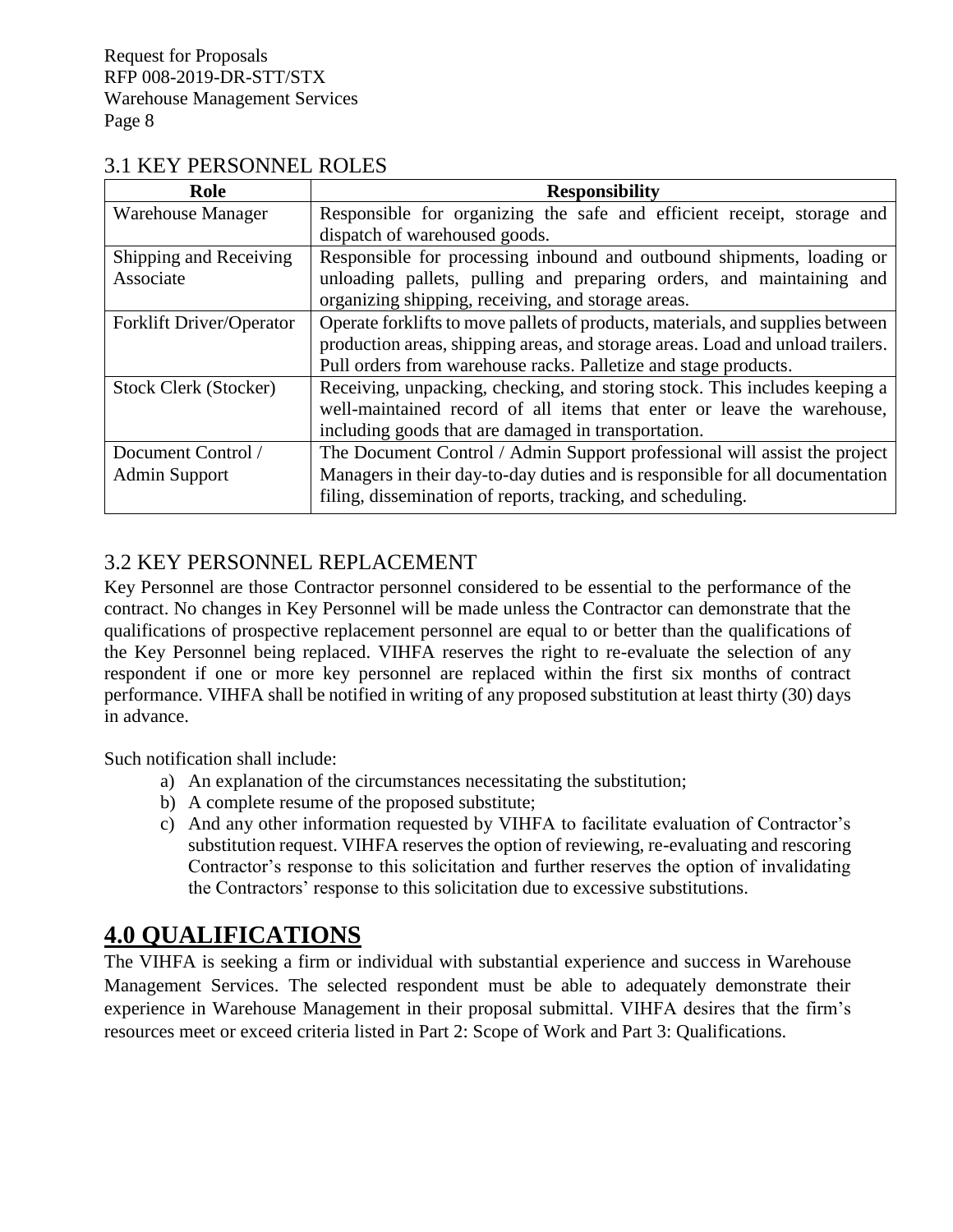### <span id="page-11-0"></span>4.1 REQUIREMENT OF LEGAL ENTITIES

Respondents that are corporations, partnerships, or any other legal entity, domestic or foreign, shall be properly registered to do business in the USVI. Such respondents shall attach a current certificate of good standing (or its equivalent) to their proposals from the USVI Lt. Governor's Office. Upon contract execution, the successful Respondent will show evidence of its applications to register with the US Division of Corporations and Trademarks and to obtain the required licenses or certification to do business in the USVI.

### <span id="page-11-1"></span>4.2 REQUIRED MINIMUM QUALIFICATIONS OF RESPONDENT

The following subsections are required minimum qualifications.

i. Respondents that are corporations, partnerships, or any other legal entity, domestic or foreign, shall have the appropriate state business license at the time of the submission of their Proposal to this RFQ. Such Respondents shall attach its license to do business.

Nevertheless, as noted in Section 4.1, the successful Respondent will be expected to show its application to obtain the required licenses and certification to do business in the USVI.

- ii. Neither Respondent or its principals, nor any person or entity associated or partnering with Respondent has been the subject of any adverse findings that may prevent VIHFA from selecting Respondent. Such adverse findings may include, but are not limited to, the following:
	- a) Negative findings from the Inspector General, a Federal Inspector General, or from the U.S. Government Accountability Office, or from an Inspector General in another State
	- b) Pending or unresolved legal action from the U.S. Attorney General or from an attorney general in any State or Territory
	- c) Pending litigation with the USVI or any other State or Territory
	- d) Any citations / lawsuits pertaining to safety violations
	- e) Arson conviction or pending case
	- f) Sexual Harassment conviction or pending case
	- g) In rem foreclosure
	- h) Fair Housing violations or current litigation
	- i) Defaults under any Federal, Territory, State or locally-sponsored program
	- j) A record of substantial building code violations or litigation against properties owned and/or managed by Respondent or by any entity or individual that comprises Respondent
	- k) Past or pending voluntary or involuntary bankruptcy proceeding
	- l) Conviction for fraud, bribery, or grand larceny
	- m) Listing on the Federal or State excluded parties lists
- iii. Respondent has adequate financial resources to perform the contract, or the ability to obtain them. Financial Statements for the past two (2) years must be included in the Proposal.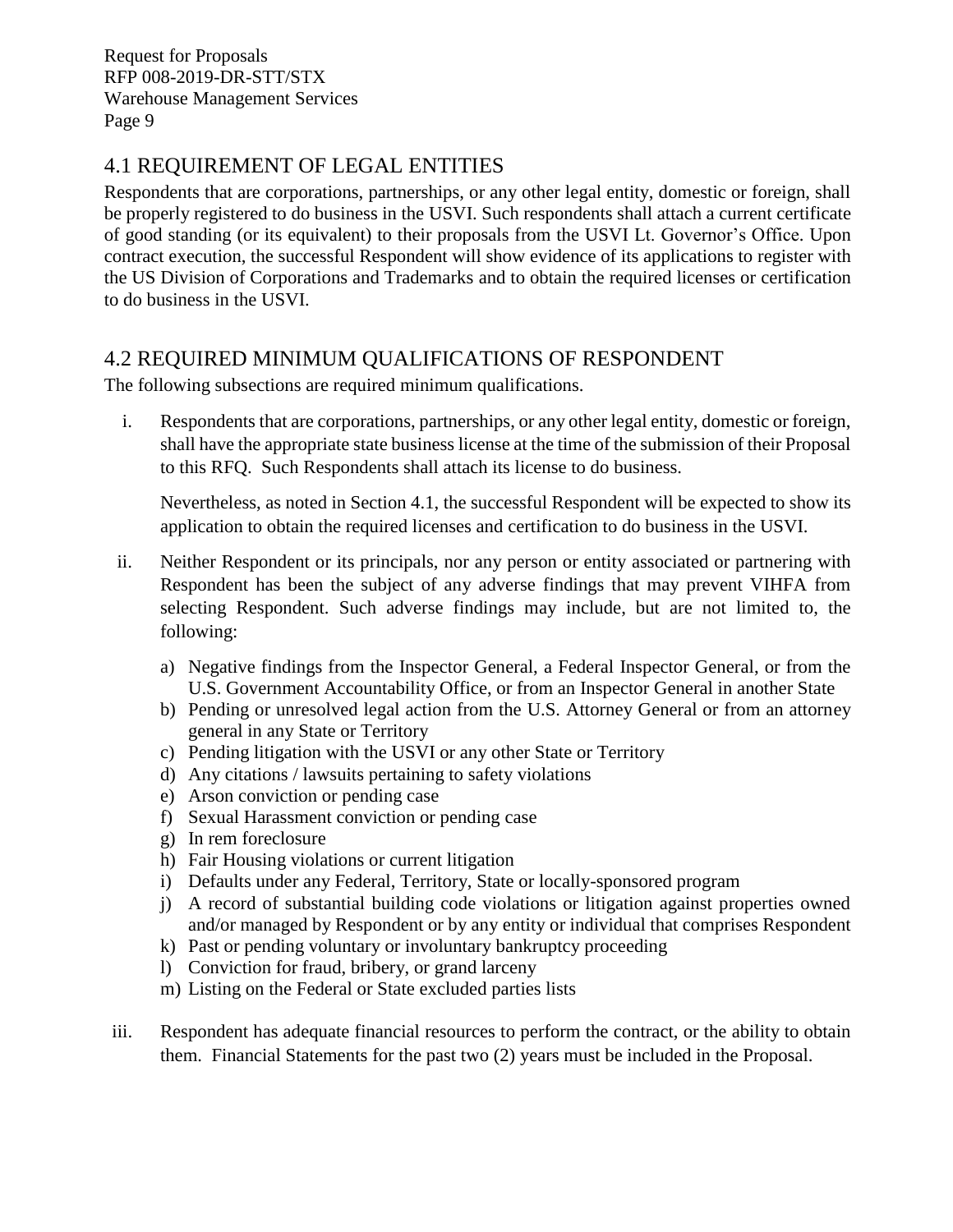- iv. Respondent can comply with the required or proposed delivery or performance schedule, taking into consideration all existing commercial and governmental business commitments.
- v. Respondent has provided references as proof of a satisfactory performance record.
- vi. Respondent has a satisfactory record of integrity and business ethics.
- vii. Respondent has the necessary organization, experience, accounting and operational controls, and technical skills, or the ability to obtain them.
- viii. Respondent has thoroughly reviewed the Supplemental Appropriations for Disaster Relief Requirements, 2017 (Pub. L. 115-56) on September 8, 2017 and the Budget Bill (Pub. L. 115- 123), all pertinent Federal Register notices, and the USVI Action Plan and all amendments thereto.
- ix. Respondent has established prior experience in successfully performing the scope of services requested.
- x. Respondent and its employees hold and maintain any and all territorial, federal, state, and local licenses or certifications as required to perform the services requested.
- xi. Respondent is otherwise qualified and eligible to receive an award under applicable laws and regulations.

The following subsections are required minimum qualifications.

- i. Proposers should give a brief description of their company including brief history, corporate or organization structure, number of years in business. If the Respondent is partnering or subcontracting with any other entity, provide the information described above for each such entity.
- ii. Respondent has adequate financial resources to perform the contract, or the ability to obtain them. Audited financial statements for the past 2 years must be included in the proposal submission.
- iii. Respondent can comply with the required or proposed delivery or performance schedule, taking into consideration all existing commercial and governmental business commitments.
- iv. Respondent has adequate staffing to fulfill the required services throughout the entire contract term.
- v. Respondent must provide full listing of all pending and resolved litigation, failure to provide information will deem the proposal disqualified
- vi. Respondent has the necessary organization, experience, warehouse management expertise, operational controls, and other necessary technical skills, or the ability to obtain them.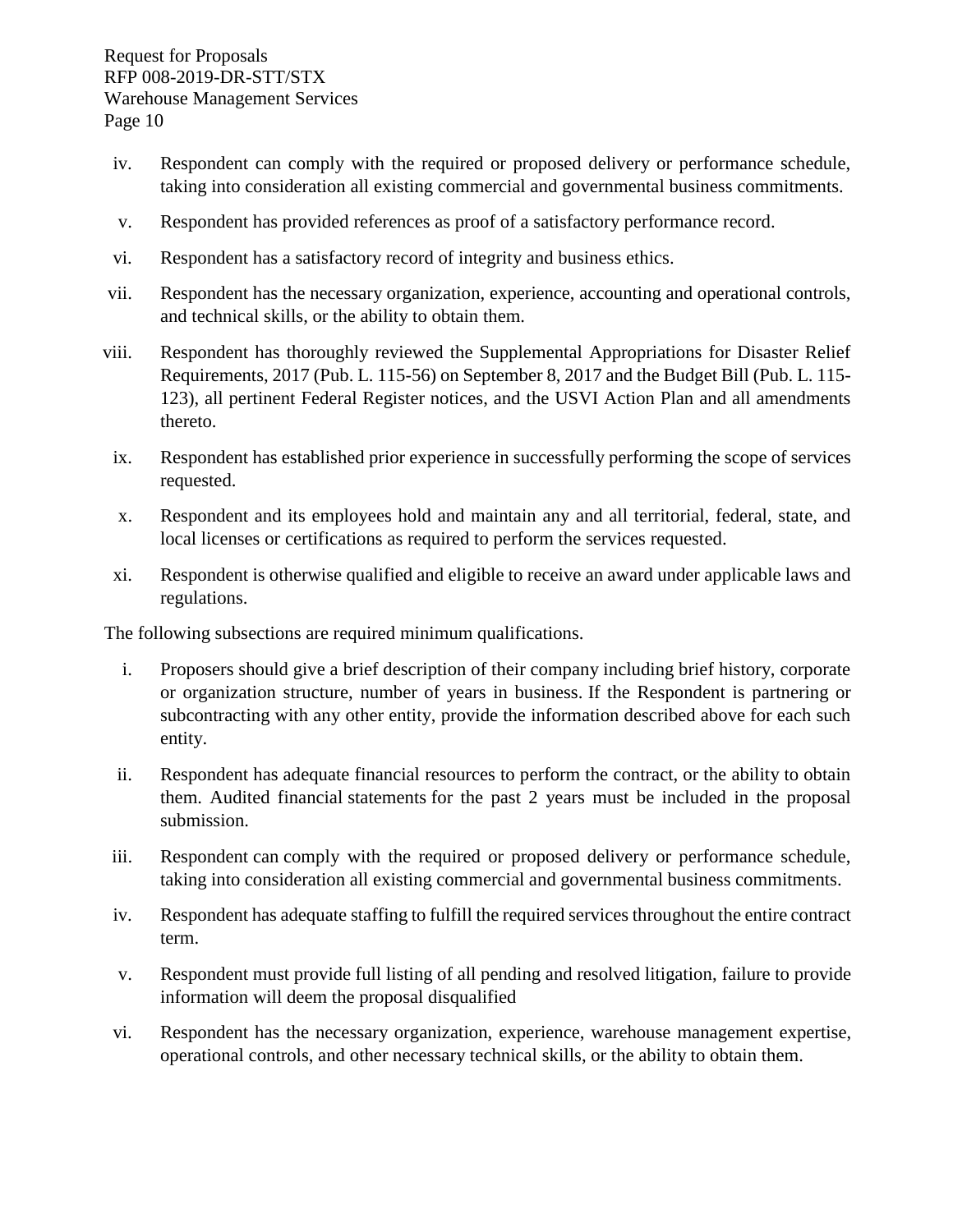- vii. Respondent is otherwise qualified and eligible to receive an award under applicable laws and regulations.
- viii. Respondents must demonstrate they have knowledge and/or prior experience in the following areas, at a minimum:
	- a) Warehouse management and safety standards
	- b) General maintenance and upkeep of a building
	- c) Knowledge of building materials and supplies
	- d) Reporting and performance metrics
	- e) Customer service

Additionally, the selected firm must have or hire individuals or firms with the qualifications, knowledge, skills and abilities for their assigned tasks, and/or have a qualified plan to train staff as necessary with the requisite skills and proficiencies.

A Proposal may be rejected at any time during the evaluation process and thereafter if there are any adverse findings that would prevent the Program from selecting the firm or any person or entity associated or partnering with the firm. Such adverse findings include, but are not limited to:

- i. Negative findings from the USVI Inspector General, a federal Inspector General or from the U.S. Government Accountability Office, or from an Inspector General in another state.
- ii. Pending or unresolved legal action from the U.S. Attorney General or from an attorney general in USVI or another U.S. state.
- iii. Pending litigation within the USVI, any other U.S. state, or any municipality located in USVI or another U.S. state.
- iv. Suspension or debarment as ineligible on the System for Award Management (SAM)
- v. Certify whether Respondent or its principals, or any of its subcontracting entities have any current or pending sale of tax lien or substantial local, state or federal tax arrears.
- vi. Fair Housing violations or current litigation.
- vii. Defaults under any Federal, Territory or locally-sponsored program.
- viii. A record of substantial building code violations or litigation against properties owned and/or managed by the Respondent or by any entity or individual that comprises the Respondent.
- ix. Past or pending voluntary or involuntary bankruptcy proceeding.
- x. Conviction for fraud, bribery or grand larceny by any principal of the Respondent.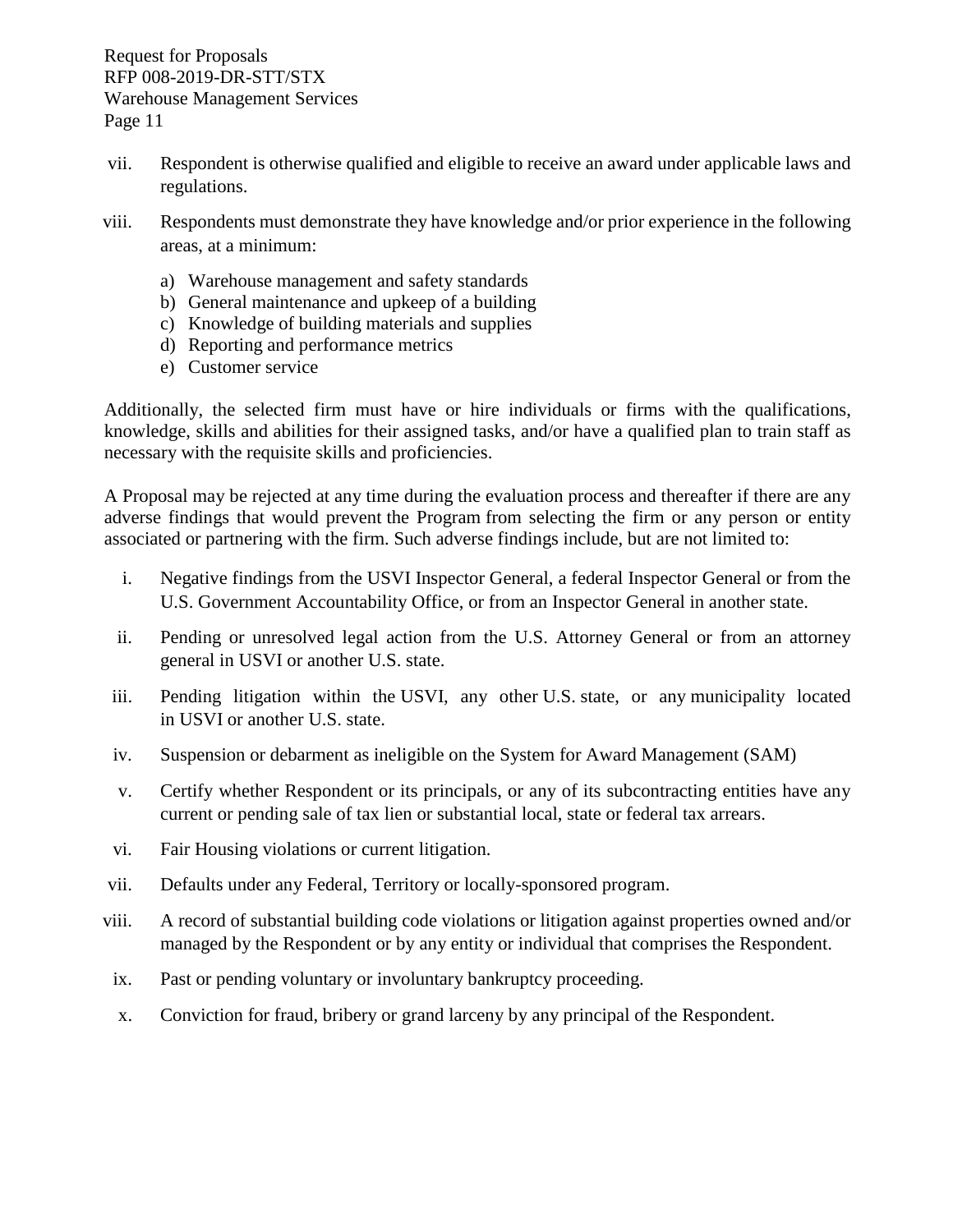# <span id="page-14-0"></span>**5.0 TERM OF ENGAGEMENT**

The VIHFA will contract for the services of Warehouse Management for a period of three (3) years or until all the materials are depleted, whichever comes first, subject to the VIHFA's option to extend the term of the contract for similar term subject to satisfactory performance. The VIHFA reserves the right to modify and/or terminate the contract if the successful organization fails to perform in a manner consistent with the terms of the contract.

# <span id="page-14-1"></span>**6.0 PRICE AND PAYMENT**

Cost Proposal: Respondents must provide fully burdened hourly rates for all staff as requested to complete the tasks as set forth in this RFP. Respondents are also to submit proposed costs for startup operations and on-going costs as outlined in the Bid Sheet.

The Contractor must anticipate that personnel will work onsite a maximum of 40 hours per week, possibly on staggered schedules, which will include weekends, to complete the assigned tasks. Any hours above 40 per week will require approval by the VIHFA Director of CDBG-DR and will be paid at the same hourly billing rate.

The contract will be funded, in whole or in part, by CDBG-DR funds. Therefore, funding and payment of the contract will be based on requirements and availability of the CDBG-DR funds by VIHFA. The prime Contractor is responsible to submit all required documentation for payment to VIHFA.

Please note, the information requested in the cost proposal may not necessarily reflect what the structure of the final contract will be.

# <span id="page-14-2"></span>**7.0 REIMBURSABLE EXPENSES**

Reimbursable expenses are limited to expenses, specified in a Work Authorization, for goods (e.g. supplies and parts) necessary for the performance of the Work and incurred by Contractor and/or its Subcontractors in the performance of the Work. Work performed in accordance with the management of the facilities and inventory may be reimbursable by VIHFA on a monthly basis including but not limited to the following:

- a) Utilities: water, fuel for generators, power, internet,
- b) Equipment: forklifts, generators
- c) Office Equipment
- d) Security services/security cameras
- e) Cleaning services
- f) Maintenance of facilities and equipment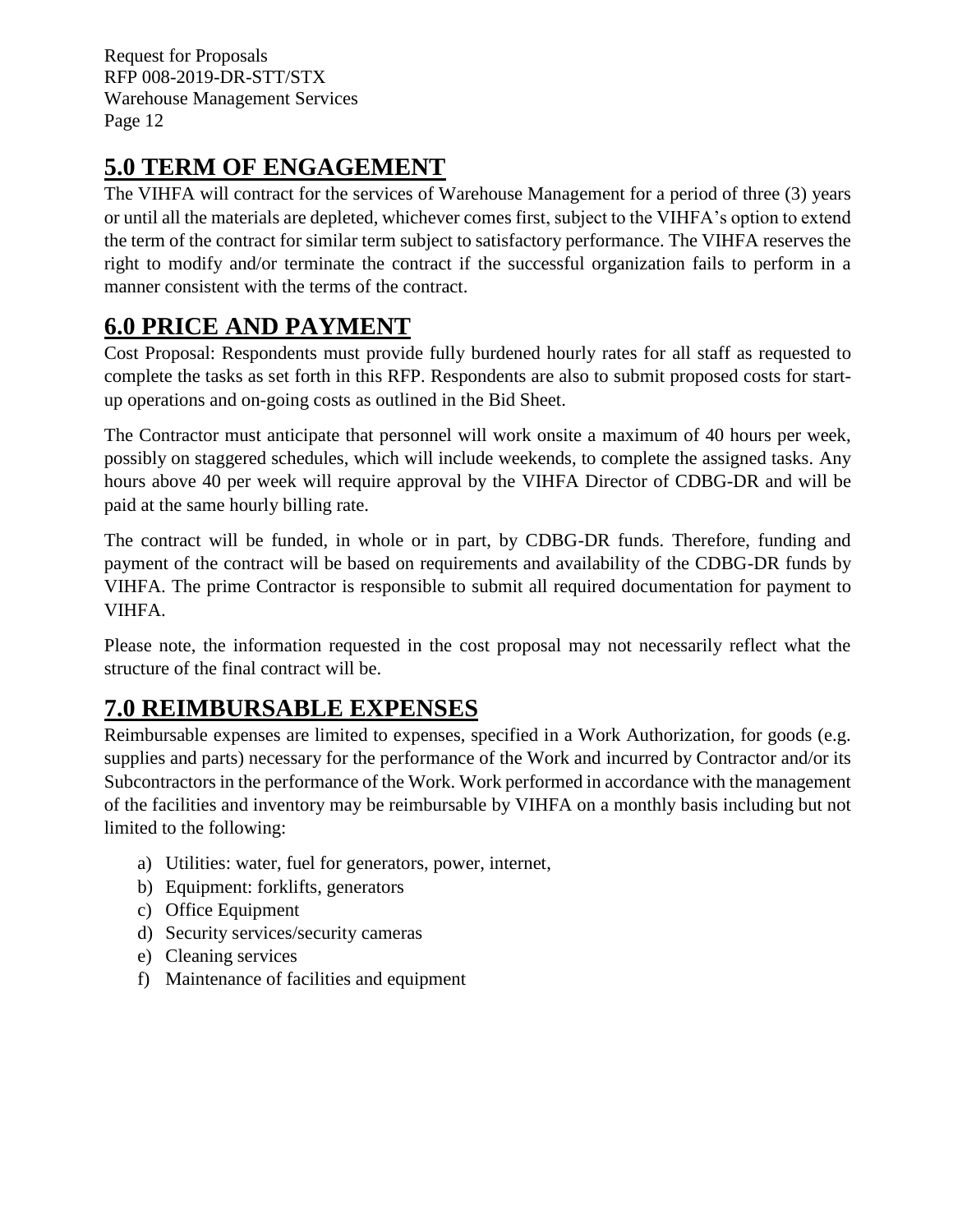# <span id="page-15-0"></span>**8.0 LEASED AND/OR PURCHASED EQUIPMENT**

Respondents shall identify on Enclosure Document H: Bid Sheet any equipment they currently have on-hand or will acquire to be used for the management of the warehouse(s). For equipment on-hand, it shall be identified if the equipment is currently leased or owned. For equipment to be acquired, it shall be identified if the equipment will be leased or purchased. Respondents should be able to provide supporting documentation for all equipment upon request.

# <span id="page-15-1"></span>**9.0 USE OF LOCAL LABOR**

Respondents are encouraged to employ local labor and should indicate in their responses a plan to attract, train and hire residents of the Virgin Islands. The USVI Department of Labor, Virgin Islands Housing Finance Authority (VIHFA) and other local entities may be resources to engage workers. VIHFA requires Respondents to have a goal of hiring 30% of the local labor force.

# <span id="page-15-2"></span>**10.0 USE OF SUBCONTRACTORS**

VIHFA may have a single prime Contractor as the result of any contract negotiation and may elect the option to select more than one Contractor. The Contractor(s) shall be responsible for all deliverables specified in the RFP and proposal. This general requirement notwithstanding, Respondents may enter into subcontractor arrangements, limited to one tier of subcontracting, however, shall acknowledge in their proposal total responsibility for the entire contract.

If the proposer intends to subcontract for portions of the work, the Proposer shall identify in its proposal any subcontractor relationships and include specific designations of the tasks to be performed by the subcontractor. The documentation required of the prime Contractor is also required for any subcontractor. The prime Contractor shall be the single point of contact for all subcontract work. Every subcontract shall incorporate and follow the terms of the contract between the prime Contractor and VIHFA.

Unless provided for in the contract with VIHFA, the prime Contractor shall not contract with any other party for any of the services herein contracted without the express prior written approval of VIHFA. Additionally, the subcontractor shall not subcontract for any portion of work they are expected to complete.

The prime Contractor shall be responsible for fulfillment of all terms of contract, timing, and payments to subcontractors regardless of funding provided by VIHFA.

*The prime Contractor should obtain an executed statement from each subcontractor affirming the following and have available upon request by VIHFA: "I have read and understand the RFP and final version of the proposal submitted by (Proposer)."*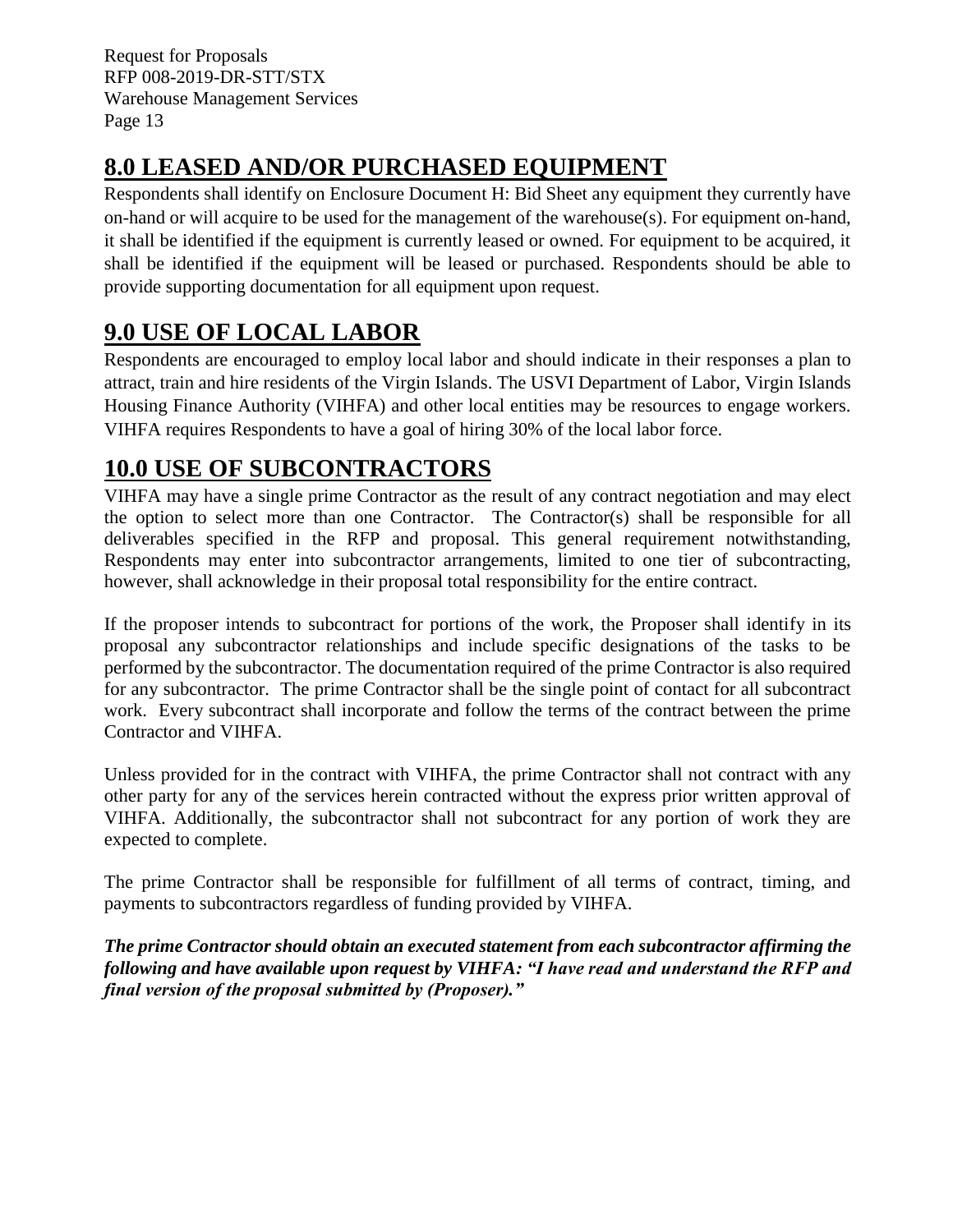# <span id="page-16-0"></span>**11.0 REQUESTS FOR PROPOSALS ANTICIPATED SCHEDULE**

| <b>RFP SCHEDULE</b>                                | <b>DATES and TIMES</b> |
|----------------------------------------------------|------------------------|
| RFP release date                                   | May 6, 2019            |
| On-site Pre-Proposal Conference and Site Visit STT | May 16, 2019           |
| On-site Pre-Proposal Conference and Site Visit STX | May 17, 2019           |
| <b>Deadline for Questions</b>                      | May 23, 2019           |
| <b>Question Responses Deadline</b>                 | May 30, 2019           |
| Proposals Submission Deadline                      | June 4, 2019           |
| Announcement of Contract Award on or about         | June 10, 2019          |

Please note that the RFP timeline includes target dates and may change. It is the responsibility of respondents to periodically review VIHFA websites for regular updates to the RFP timeline and other important information, which may alter the terms or requirements of this RFP.

# <span id="page-16-1"></span>**12.0 NUMBER OF AWARDS**

The Respondent recognizes that, at the sole discretion of VIHFA and based upon the breadth and experience of respondents to this RFP, VIHFA may decide to award contracts to more than one Respondent, however, VIHFA currently anticipates awarding one prime contract for St. Thomas and one prime contract for St. Croix pursuant to this RFP. Nothing in this paragraph shall be construed in derogation of VIHFA's right, in its sole discretion, to cancel this RFP.

# <span id="page-16-2"></span>**13.0 ISSUING AND PROCURING OFFICE**

This RFP is being issued for VIHFA. All general correspondence and inquiries about the RFP should be submitted in writing and sent to the Procurement Officer listed below:

> Virgin Islands Housing Finance Authority Community Development Block Grant-Disaster Recovery Program 3438 Kronprindsens Gade GERS Complex 1st Floor, Suite 4 St. Thomas, VI 00802

> > Email: nroberts@vihfa.gov Attention: Nicole Roberts

Inquiries can be made by e-mail and must be completed using **Attachment 2**. Mark subject line for emails "RFP 008-2019-DR-STT/STX".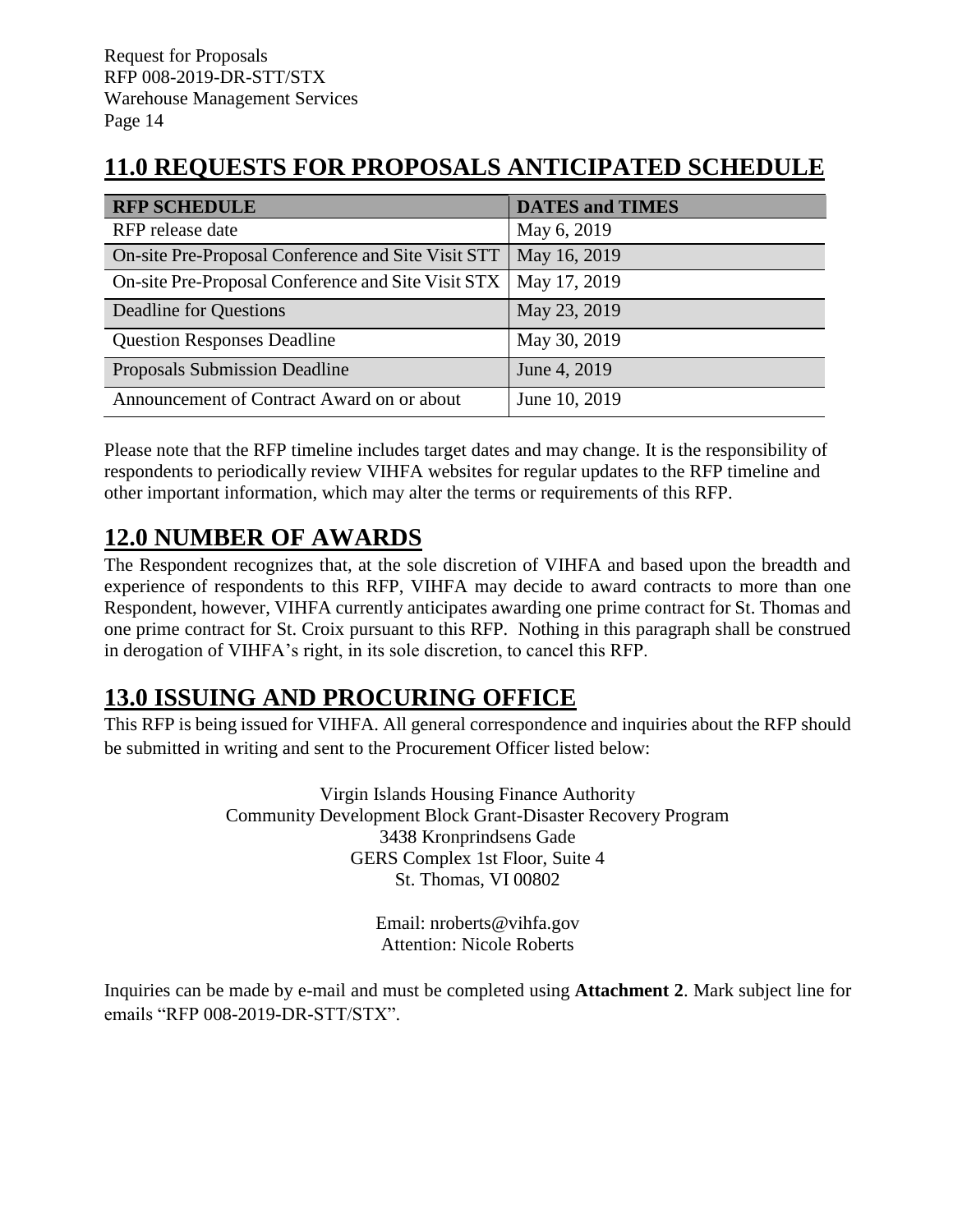From the issue date of this RFP until a determination is made regarding the selection of a Contractor, all contacts concerning this RFP must be made through the Procurement/Contract Officer. Any violation of this condition is cause for VIHFA to reject the contractor's package. VIHFA will **not** be responsible for any oral information given by any employees.

Failure to ask questions, request changes or submit objections shall constituted the acceptances of all terms, conditions and requirements in this RFP. The issuance of a written addendum by the Procurement/Contract Officer is the **only** official method by which interpretation, clarification or additional information can be given. The potential respondent shall acknowledge the receipt of each addendum in their Cover Letter. VIHFA will send copies to all Respondents that submitted questions in the form of an Addendum to the RFP seven (7) days after the question deadline, and responses to the questions will be posted on the VIHFA website. Respondents shall rely only on written statements issued through or by VIHFA Procurement/Contract Officer.

If VIHFA amends this RFP, the Procurement/Contract Officer will email the addenda to all potential respondents and will post such notice on its website. VIHFA will **not** be held responsible if any potential Respondent does not provide current contact information to receive all addenda. It is the responsibility of the potential respondents to update all contact information and contact the Procurement/Contract Officer to ensure that they receive all addenda prior to the submittal of the proposal package. The proposal package will be considered non-responsive if all modifications are not incorporated.

# <span id="page-17-0"></span>**14.0 CONFLICT OF INTEREST**

A respondent submitting a proposal hereby certifies that no officer, agent or employee of VIHFA has a pecuniary interest in this bid or has participated in contract negotiations on behalf of VIHFA; that the proposal is made in good faith without fraud, collusion, or connection of any kind with any other Bidder for the same request for proposals; the Bidder is competing solely in its own behalf without connection with, or obligation to, any undisclosed person or firm.

A respondent must also disclose any existing contractual work for the: (i) Territorial Government, whether directly or through a parent company, subsidiary company or associated company or independent contractor(s) hired by respondent; and/or (ii) any current contractors/vendors of the Territorial Government or VIHFA, identify any potential conflict of interest, and must certify that respondent nor any parent company, subsidiary company or associated company or contractual/independent contractor(s) hired by respondent has assisted with preparing this RFP.

## <span id="page-17-1"></span>**15.0 M/WBE**

Respondents that are not M/WBEs are strongly encouraged to consider partnering, or other joint venture arrangements, with certified M/WBE firms to achieve the prescribed goals and to give M/WBE firms the opportunity to participate. Respondents providing evidence of M/WBE certification for the partnering firm from the issuing state will be deemed as applicable. Respondents may register with the U.S. Virgin Islands Department of Public Works.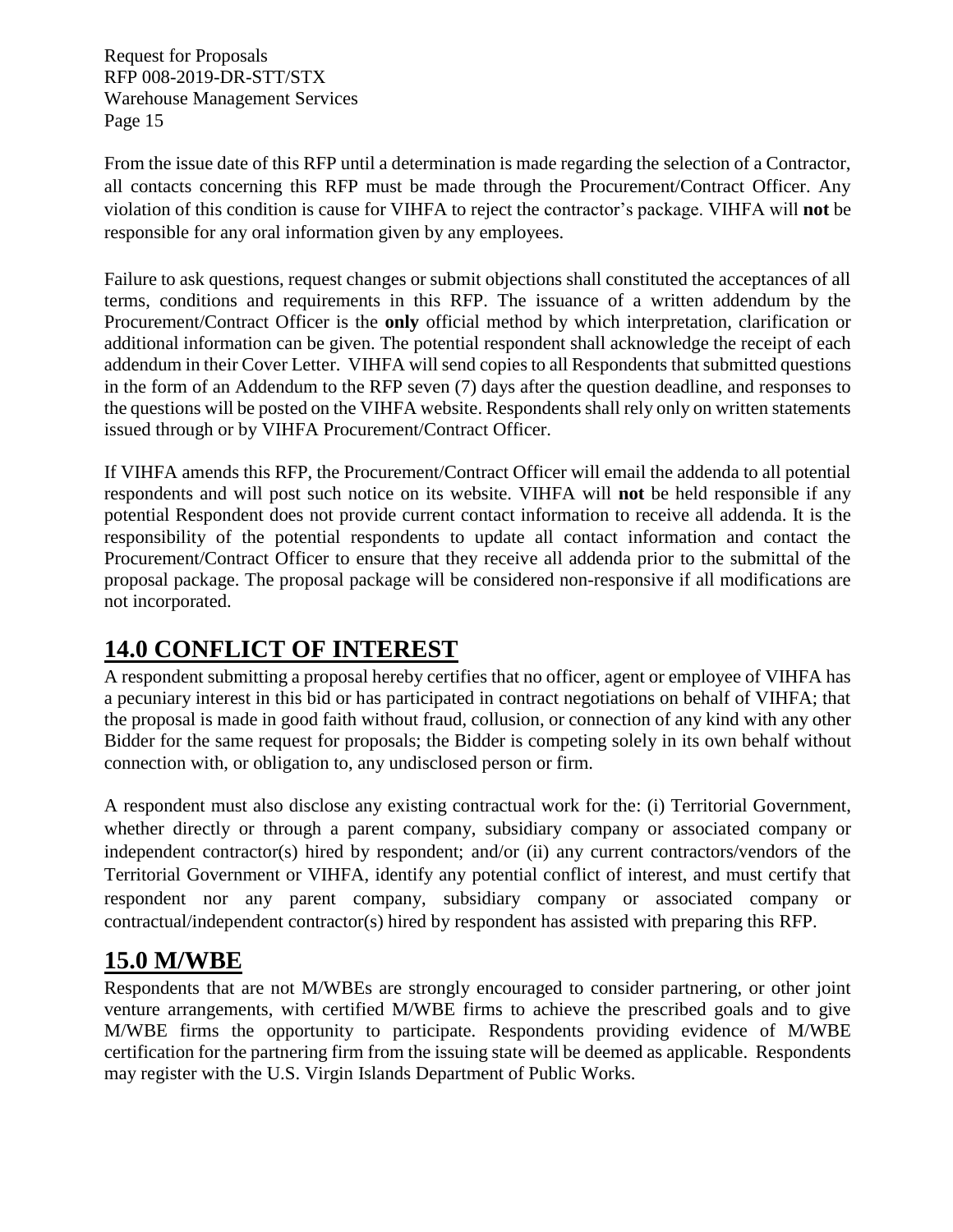The goals and timetables for minority and female participation, expressed in percentage terms for the Contractor's aggregate work force is as follows:

| <b>Goals for Minority</b>          | <b>Goals for Female</b>            |
|------------------------------------|------------------------------------|
| <b>Participation in Each Trade</b> | <b>Participation in Each Trade</b> |
| <b>29.4%</b>                       | $2.1\%$                            |

These goals are applicable to all the Contractor's work performed under this contract. The hours of minority and female employment and training must be uniform throughout the length of the contract, and the Contractor shall make an effort to employ minorities and women. The transfer of minority or compliance with the goals will be measured against the total work hours performed.

Respondents must document [efforts](http://www.ogs.ny.gov/BU/DC/Docs/PDF/GoodFaithEfforts143Point8.pdf) to provide meaningful participation by M/WBE firms.

# <span id="page-18-0"></span>**16.0 GENERAL FEDERAL GRANT REQUIREMENTS**

Because the contract is being funded with federal funds, the contract shall be governed by certain federal terms and conditions for federal grants, such as the Office of Management and Budget's ("OMB") applicable circulars. Respondent shall provide a description of experience with such grant requirements and affirmatively represent and certify that the respondent shall adhere to any requirements of applicable federal requirements. Any funds disallowed by any federal government entity shall be disallowed from fee or compensation to contractor.

# <span id="page-18-1"></span>**17.0 HUD GENERAL PROVISIONS**

Because the contract is being funded with HUD funds, the contract shall be governed by certain general HUD terms and conditions, attached hereto as Attachment 3. Respondent shall provide a description of experience with such requirements and affirmatively represent and certify that the respondent shall adhere to the terms and conditions set forth in the attachment.

# <span id="page-18-2"></span>**18.0 PRE-PROPOSAL CONFERENCES**

VIHFA will conduct two (2) Pre-Proposal Conferences and an on-site visit to each of the warehouse locations. The Pre-Proposal Conference on St. Thomas will be in the Virgin Islands Housing Finance Authority's Training Room located at 3202 Demarara Plaza, Suite 200, St. Thomas, VI 00802 at **10:00 AM Atlantic Standard Time (AST)** on **May 16**, **2019.** Respondents may also participate via teleconference by dialing: 1-866-879-4679, Access Code 751-879-125. The Pre-Proposal Conference on St. Croix will be held at the Virgin Islands Housing Finance Authority Office, #100 Lagoon Complex - Suite 4, Frederiksted, St. Croix, VI at **10:00 AM Atlantic Standard Time (AST)** on **May 17**, **2019.** Respondents may also participate via teleconference by dialing: 1-866-879-4679, Access Code 751-879-125.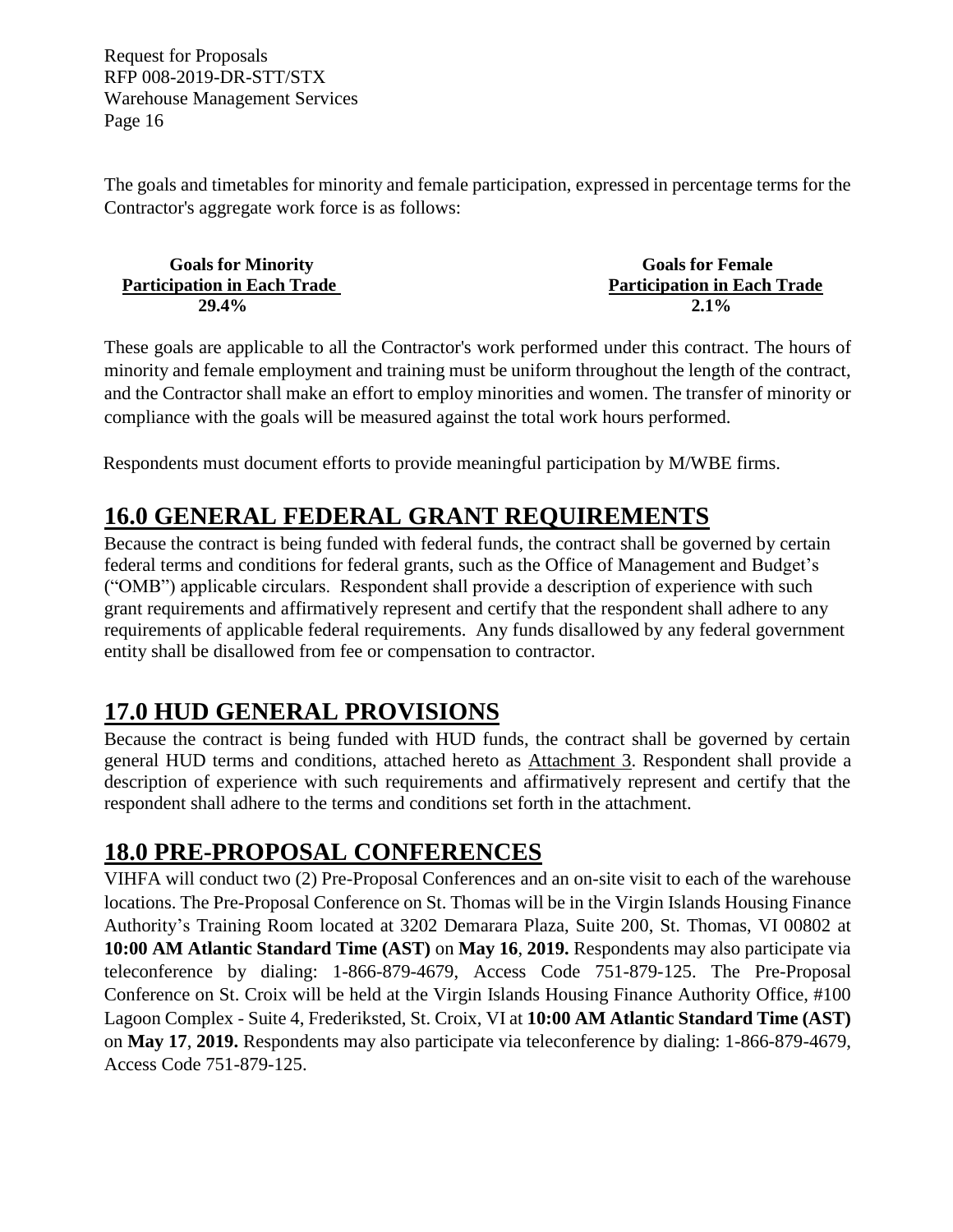It is highly recommended that you thoroughly review the requirements of the RFP prior to the Pre-Proposal Conference. All prospective Contractors are urged to attend. Non-attendance on the part of a Contractor shall not relieve the prospective respondent of any responsibility for adherence to any of the provisions of this proposal package or any addenda thereto.

Travel related expenses for the on-site pre-proposal conferences will not be reimbursable. All expenses shall be at the sole cost of the Respondent.

# <span id="page-19-0"></span>**19.0 DELIVERY OF BID PACKAGES**

All responses to this RFP are to be submitted no later than **4:00 PM** AST on **June 4, 2019** Submissions must be packaged in a sealed envelope. (1 original, 4 copies).

### **Bid Packages must be submitted via mail or hand delivered to:**

Virgin Islands Housing Finance Authority Community Development Block Grant-Disaster Recovery Program 3438 Kronprindsens Gade GERS Complex 1st Floor, Suite 4 St. Thomas, VI 00802 Attention: Nicole Roberts

RFP 008-2019-DR-STT/STX

Bids may **not** be submitted via email or fax.

The bid package should include five (5) properly labeled, sealed envelopes. One labeled original and containing an original hardcopy of all the materials and the other four containing copies of the original. Within each of these bid package envelopes, the contents should be divided into two (2) sub-envelopes, according to the specifications below and sealed. Bid packages should also include one USB flash drive in Microsoft Office Suite Software or PDF format that contains all two (2) subenvelope files corresponding to the envelope labels and containing a digital copy of all documents with the original hard copy package in the order specified below.

The envelopes must be clearly marked. Failure to clearly mark each bid package with this information may cause VIHFA to inadvertently open the bid package before official closing date and time. VIHFA will mark all received bid packages with the date and time of receipt. Bids received after the official deadline will be considered **LATE** and will **not** be opened nor considered.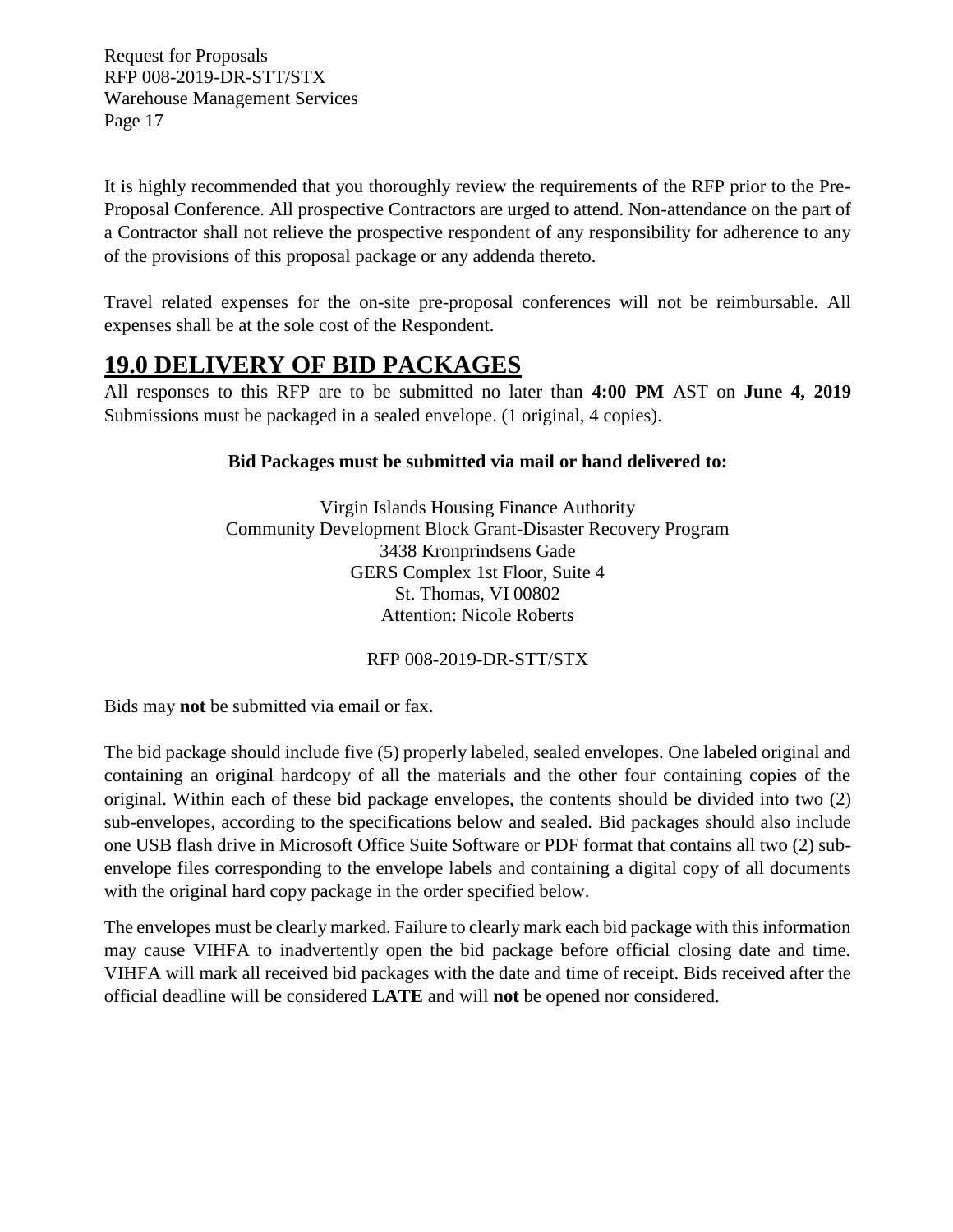#### <span id="page-20-0"></span>**19.1 BID PACKAGE FORMAT & PROPOSAL CONTENT**

To be considered for award, the bid package shall meet the following requirements. Failure to meet the requirements as outlined will disqualify the respondent.

### **Main Envelope (Labeled "Originals" or "Copy 1, 2, 3, or 4")**

### **Sub-Envelopes to include:**

### **Sub-Envelope 1**

#### **A. Cover Letter** –

- i. The cover letter should be on the company's official business letterhead with contact information and must be signed by an officer of the organization that is authorized to bind the company contractually to all of the commitments made in their submittal.
- ii. The letter should acknowledge the receipt of all addenda.
- iii. It shall state, if awarded the contract, that the firm will be solely responsible for all aspects of the engagement including any portion that may be performed by its subcontractors, if any.
- iv. It should make a positive commitment to perform the work required as specified to industry standards of workmanship and in a professional manner.
- v. It should also state that the bid package will remain in effect for a period of 90 days from the submission deadline and thereafter, until the firm withdraws it, or a contract is approved and executed, or the procurement is canceled, whichever occurs first.
- vi. Confirmation that the firm has not engaged in any unethical practices within the past five (5) years.
- vii. The Proposer must also disclose, and identify, any existing contractual work for the Territorial Government, whether directly or through a parent company, subsidiary company or associated company or independent contractor(s) hired by respondent; identity any potential conflict of interest, and must certify that respondent nor any parent company, subsidiary company or associated company or contractual/independent contractor(s) hired by respondent has assisted with preparing this RFP.

#### **B. Executive Summary –**

- i. A summary of the Respondent's qualifications;
- ii. A brief statement of the Respondent's understanding of the scope of work to be performed;
- iii. Confirmations addressing any pending litigation statements detailed in L below;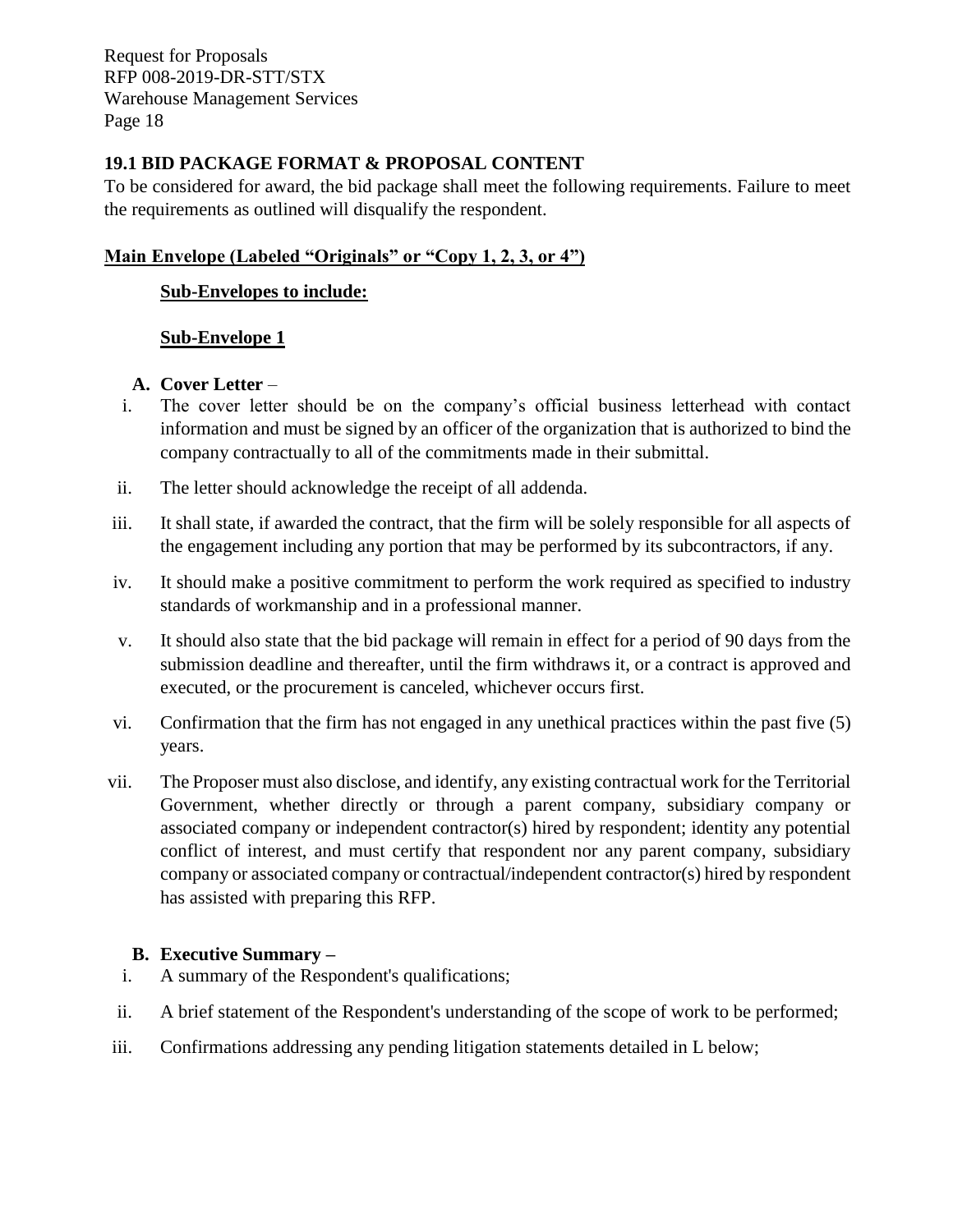- iv. Ability to meet the overall requirements in the timeframes requested by VIHFA;
- v. Confirmation that the Respondent has any appropriate state business license(s) required for this proposal, or, if allowed by law, will obtain such business license;
- vi. Confirmation that the Respondent has not had a record of substandard work within the past five (5) years;
- vii. Confirmation that, if awarded a contract, the Respondent acknowledges its complete responsibility for the entire contract, including payment of any and all charges resulting from the contract;
- viii. Confirmation that Respondent has adequate financial resources for performance, or has the ability to obtain such resources as required during performance;
- ix. Has a written agreement with any person or subcontractor listed in the proposed project staff or team;
- x. Provide a brief statement describing the adequacy of the Respondent's financial capacity to handle the requirements of this RFP;
- xi. Provide a descriptive list of any and all criminal convictions in the past ten (10) years or active investigations or prosecutions in which the Respondent or any of its officers, directors, or management personnel were or are defendants or targets of investigation;
- xii. Provide a descriptive list of any and all civil lawsuits in the past five (5) years in which the Respondent or any of its officers, directors, or management personnel were or are plaintiffs or defendants with claims in excess of \$100,000; and
- xiii. Any other information that the Respondent feels appropriate.
	- **C. Enclosure Checklist –** Complete **Attachment 1** to confirm that all documents have been submitted and enclosed.
	- **D. Non-Collusive Affidavit –** Complete **Enclosure Document A.** The form must be notarized.
	- **E. Debarment Certification Form –** Complete **Enclosure Document B.**
	- **F. Contract Document Checklist Form –** Complete **Enclosure Document C** and submit your current Business License. For this section, Respondent must provide evidence that the company is licensed to provide Warehouse Management Services. The Business License must be relevant to the Scope of Work for this solicitation.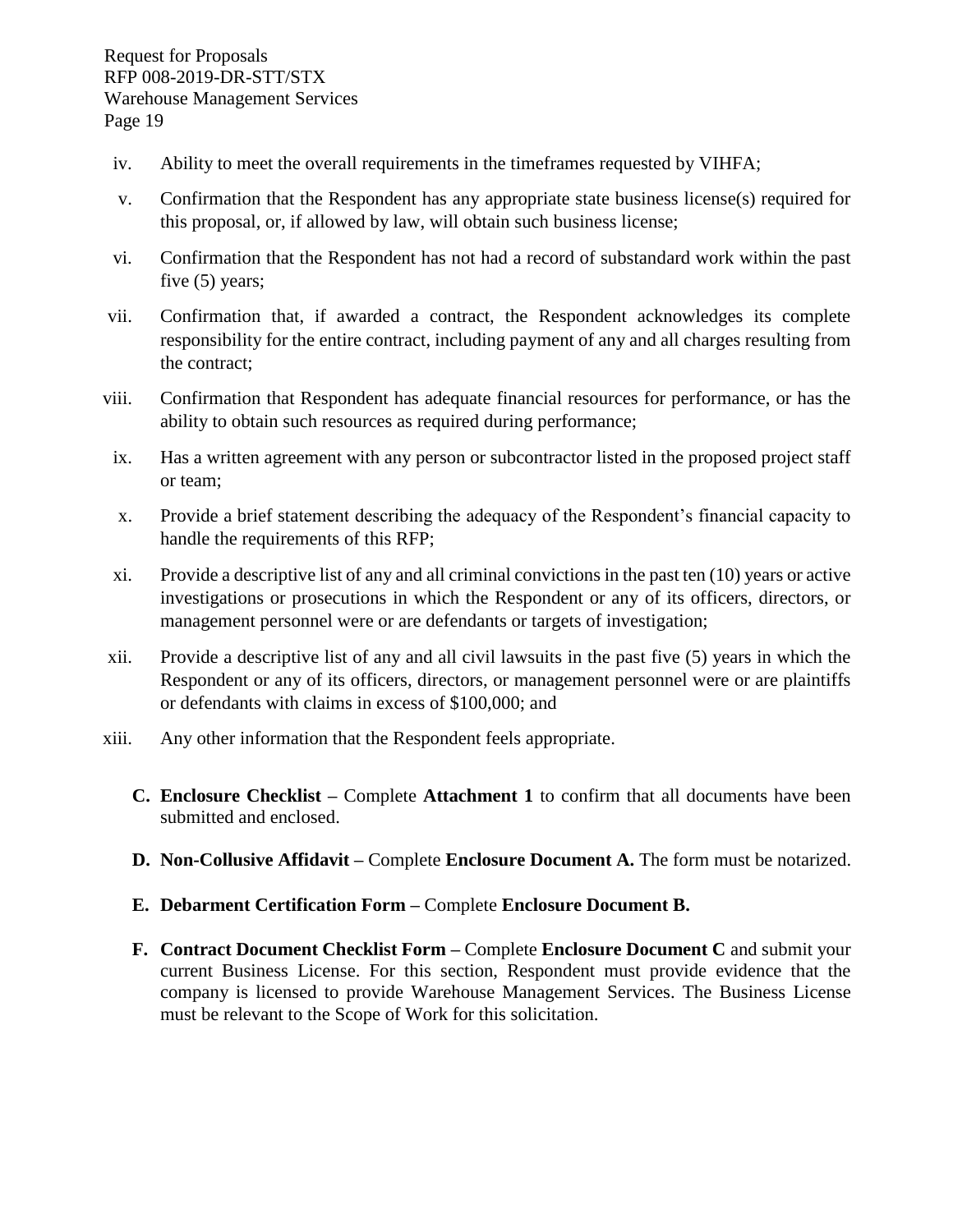- **G. Contractor's Qualifications Statement Form** Complete **Enclosure Document D**. For the Reference Section of the form, provide at least three (3) references for the most recent, relevant work comparable to the scope requested in this RFP. At a minimum, one of the three (3) references must be for the prime Contractor.
- **H. Conflict of Interest** Complete **Enclosure Document E**
- **I. Authorization for Background Check & Financial Information** Complete **Enclosure Document F**
- **J. Prior Performance Certification** Complete **Enclosure Document G**
- **K. Firm Background/Credentials –** Provide the resumes of the key staff that will perform the work and any other documentation that demonstrates their qualifications, including degrees, licenses, certifications, and years of relevant experience.
- **L. Pending Litigation Notifications**  *Proposers must provide statements in the Executive Summary regarding the following even if there are/were no such proceedings. Full details must be provided in this section of the response.*
- The Proposer shall provide a statement of whether, in the last ten (10) years, the Proposer has filed (or had filed against it) any bankruptcy or insolvency proceeding, whether voluntary or involuntary, or undergone the appointment of a receiver, trustee, or assignee for the benefit of creditors, and if so, the explanation providing relevant details.
- The Proposer shall provide a statement of whether there are any pending Securities Exchange Commission investigations involving the Proposer, and if such are pending or in progress, an explanation providing relevant details and an attached opinion of counsel as to whether the pending investigation(s) will impair the Proposer's performance in a contract under this RFP.
- The Proposer shall provide a statement documenting all open, pending or resolved litigation initiated by Proposer or where Proposer is a defendant in a customer matter within the past ten (10) years.

#### **M. Proposal** – **Proposals shall be limited to no more than 25 pages.**

Provide a synopsis of your approach to managing the outlined scope of work, proposed schedule for staff and overall management style for achieving the Scope of Work. Proposal content shall include:

- a. Summary
	- a. Provide a summary including a description of the respondent's mission, and an explanation of the types of services the respondent provides that relate to this RFP.
	- b. Briefly describe any significant changes to the management and/or structure of the respondent that are related to the work contained in this RFP, including any mergers that occurred in the last five (5) years.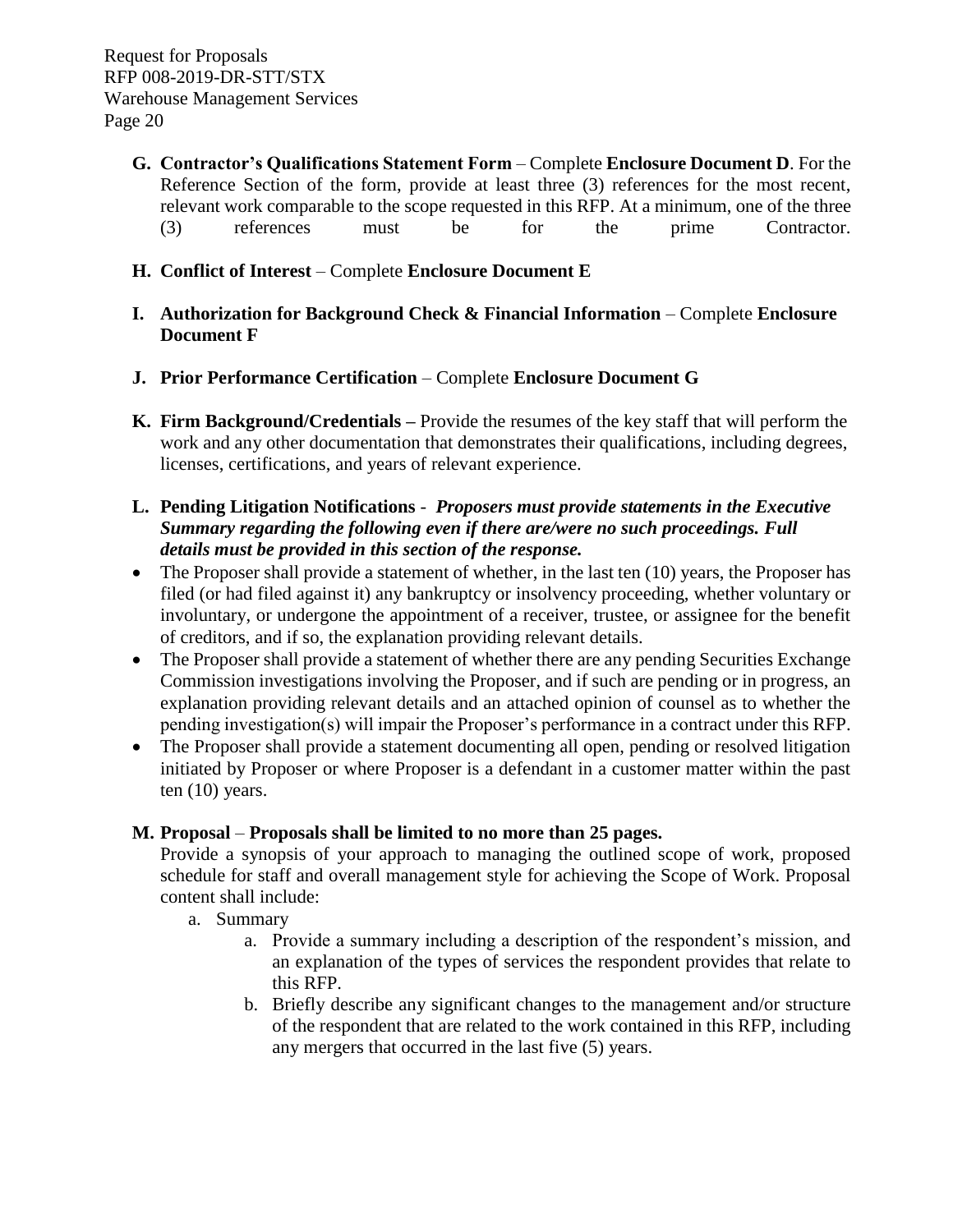- c. The name, address, telephone, fax, and email of the respondent should be included. The Respondent shall provide its office locations, number of full time employees, date of incorporation, and number of years providing warehouse management services.
- b. Experience and Qualifications
	- a. Provide a summary of the types of services the Respondent offers that relate to this RFP.
	- b. Provide specific details on any previous experience with warehouse/facilities management for disaster-related recovery services.
	- c. Proposals must demonstrate that the respondent has each of the necessary minimum qualifications listed in this RFP and is able to carry out each of the specific Tasks and Deliverables identified in this RFP.
	- d. Respondents should provide detailed information about the experience and qualifications of its staff who are considered key to the success of the project.
	- e. Respondents should demonstrate that all proposed staff have the requisite necessary experience, licenses (as applicable) and knowledge to successfully implement and perform the tasks and services under this RFP.
	- f. Provide examples of current or past experiences for the Respondent and for any partners or subcontractors related to projects of similar size and scope as requested in this RFP.
	- g. If the respondent will be subcontracting or partnering for any portion of the work, please also summarize the qualifications and experience of the subcontractor/partner's relevant staff and attach any contracts or agreements pertaining to the proposal.

Any subcontractor included in the Proposal must have agreed in writing to being included in the Respondent's proposed project staff or team. Any such written agreement must be produced to VIHFA upon request. Any financial terms and personally identifying information (i.e. social security number) may be redacted from the production to VIHFA.

- c. Organizational Chart
	- a. Respondent shall submit an organizational chart detailing the identity of each staff member who shall perform the services required under this contract. Specifically identify people currently employed by the Respondent who will serve in key roles listed in the organizational chart.
	- b. In addition, for any staffing functions for which specific roles have not been provided in this RFP, the respondent should submit a list, describe, and discuss the need for specific roles to perform certain functions and provide an organizational chart that shows how and by whom these functions will be performed.
- d. Approach & Methodology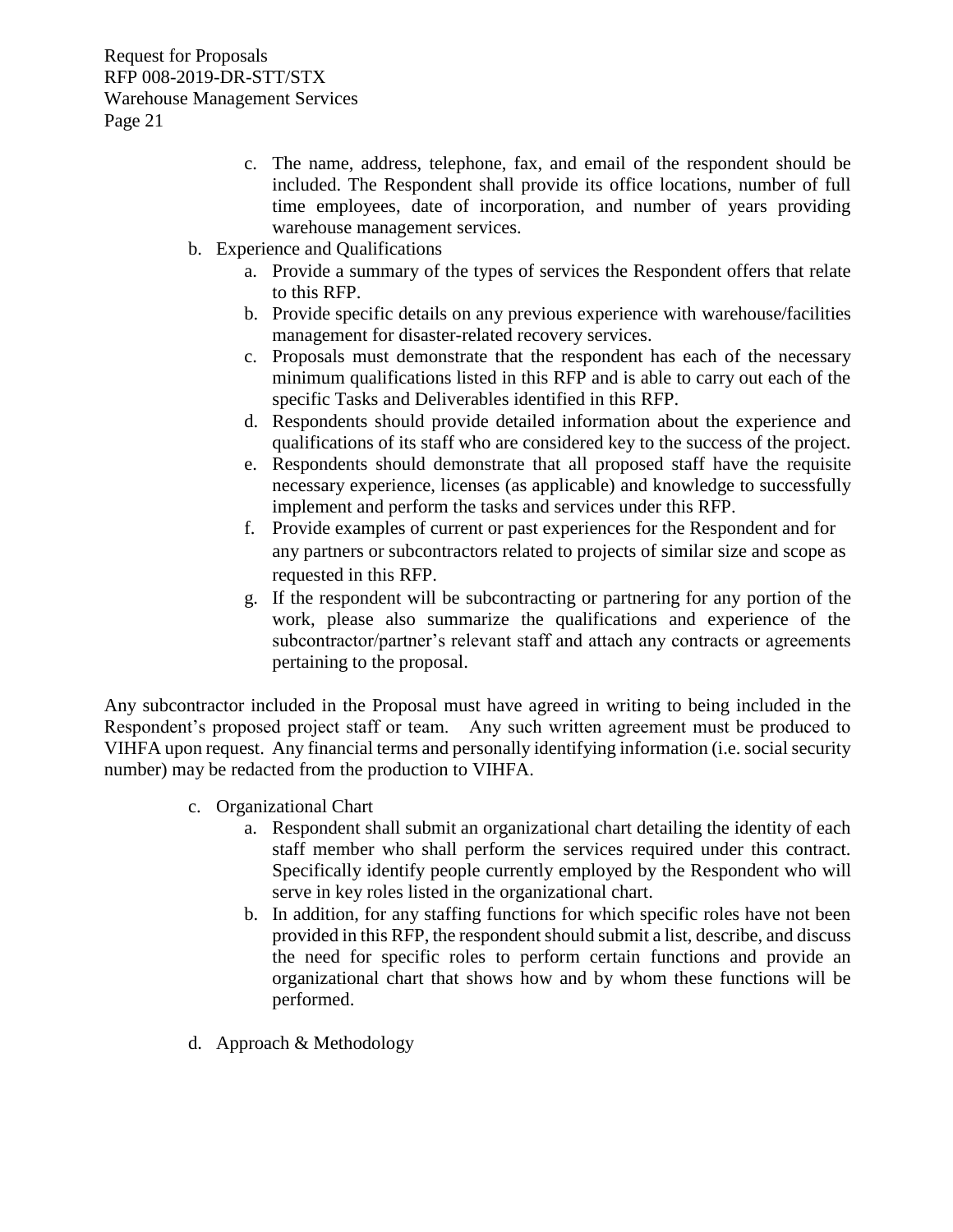- a. Describe the Respondent's understanding of the nature of the Scope of Services and how its Proposal will best meet the needs of VIHFA.
- b. Explain how the respondent will achieve the goals, objectives, tasks, and deliverables outlined.
- c. Provide any relevant recommendations to improve the process flow to increase processing speed and efficiency, and to avoid waste, fraud, and abuse.
- d. Respondent should also demonstrate how it proposes to work with VIHFA to identify and remediate any necessary modifications to the facilities, systems or management.
- e. Proposals should address a Respondent's anticipated approach and capability to coordinate with other providers performing services for the Program (e.g. construction managers and contractors).
- f. Approach for maximizing use of local and/or low to moderate income and/or Disadvantaged Business Enterprise entities in subcontractor roles;
- g. Approach for maximizing use of local labor and use of low to moderate income labor in staffing proposed operations (HUD Section 3);
- h. Describe the proposed mechanisms and strategies for delivering services, e.g. through implementation of systems, technology, training, staffing plans or other means;
- i. Describe the Respondent's strategy for ensuring collaborative, consistent and productive communication with VIHFA and other Program contractors;
- j. Describe the strategy for recruiting and hiring any staff or subcontractors that are essential to the successful management but have not yet been identified.
- k. If the Respondent intends to subcontract for portions of the work, the Respondent shall identify in its proposal any subcontractor relationships and include specific designations of the tasks to be performed by the subcontractor. The prime Contractor shall be the single point of contact for all subcontract work. Every subcontract shall incorporate and follow the terms of the contract between the prime Contractor and VIHFA;
- l. Describe the strategy for preventing fraud and abuse, and for complying with state and federal guidelines.

Unless provided for in the contract with the VIHFA, the prime Contractor shall not contract with any other party for any of the services herein contracted without the express prior written approval of the VIHFA.

- e. Timeline and Staffing Plan
	- a. The Respondent shall provide a timeline for the execution of services as detailed in the RFP.
	- b. The Respondent should demonstrate their ability to adequately staff and scale each functional area to maintain agreed upon service levels from initial startup and throughout the life of the Program.
	- c. The Respondent's staffing plan shall specifically include the required number of personnel, role and responsibilities of each person on the project, their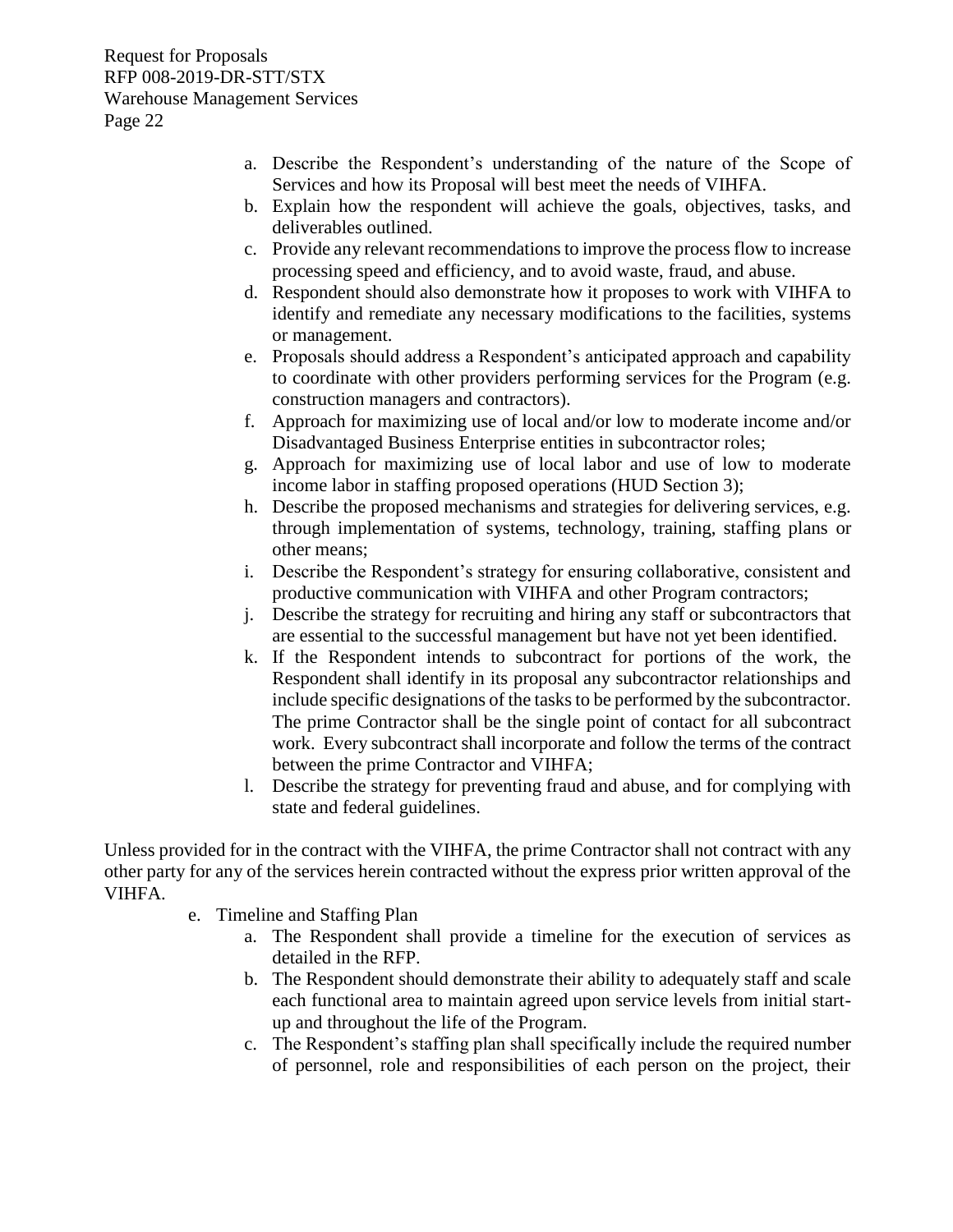> planned level of effort, their anticipated duration of involvement, and their onsite availability.

- d. Staffing plan shall include a plan for Section 3 compliance, Equal Employment Opportunity and Minority and Women Owned Business Enterprise (M/WBE) utilization.
- e. Clearly identify the number of staff that will need to be hired, the process for hiring them, and how they will be trained. Indicate if any work will be subcontracted to other partners. If applicable, please provide a pending or executed contract, MOU, or agreement. If the agreement is pending a successful proposal, it must be executed, and a copy submitted to VIHFA prior to the execution of the contract under this RFP.
- f. Management Plan and Quality Assurance / Quality Control
	- a. The Respondent shall provide detailed information on its management plan for the services and its quality assurance / quality control procedures associated with the scope of work.
	- b. Outline procedures for ensuring compliance with all federal and state requirements, including but not limited to CDBG-DR eligibility requirements, hiring and contracting requirements, including Section 3, federal and state labor standards, and M/WBE compliance.

#### **Sub-Envelope 2**

**A. Bid Sheet –** Complete **Enclosure Document H**. All bid pricing must be valid for 90 days from the submission deadline and thereafter until the company withdraws it, or a contract is approved and executed, or the procurement is canceled, whichever occurs first.

Each respondent must adhere to the requirements of this section relative to the proposal package content and format in order to simplify the review process and facilitate the maximum degree of comparison. Respondents should ensure that their proposal package closely follow the sequence and organizational outline described in this section.

#### <span id="page-25-0"></span>**19.2 REQUIRED DOCUMENTS**

The successful respondent shall have ten (10) days from the day the notice of selection is received to submit the following documents:

**A. Letter of Good Standing if Corporation or Certificate of Existence if LLC -** The successful respondent will be required to provide a copy of their Letter of Good Standing or Certificate of Existence. A copy of the receipt that demonstrates evidence of filing the company's Annual Report on June 30th of the current Year from the Office of Lieutenant Governor will be acceptable as well.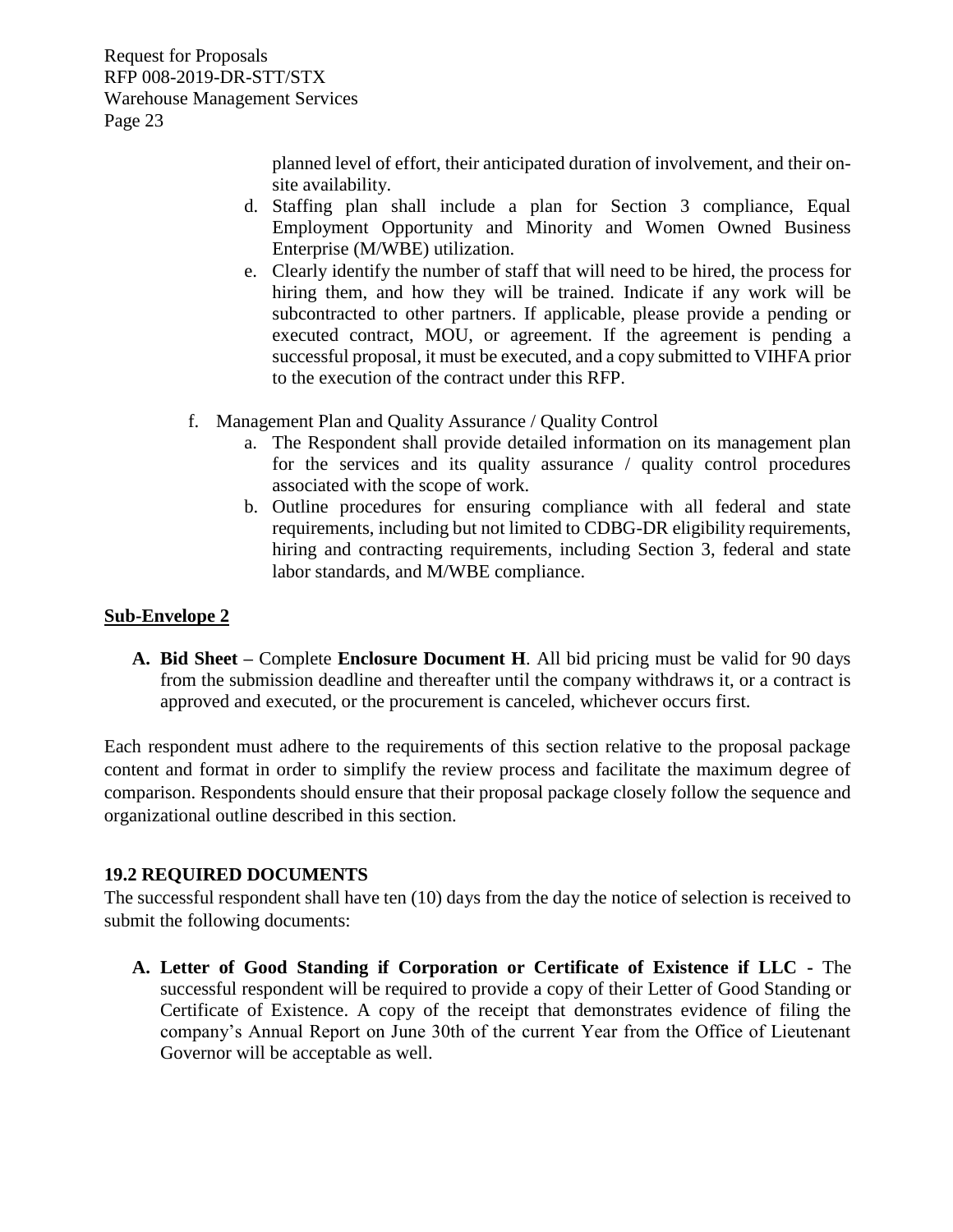- **B. Liability Insurance** The successful respondent will be required to obtain and have in place Liability Insurance in an amount no less than Five Hundred Thousand Dollars (\$500,000.00). The Insurance policy shall name the VIHFA as an "Additional Insured". The successful respondent must provide a copy of the Liability Insurance.
- **C. Worker's Compensation**  The successful respondent will be required to provide proof of Worker's Compensation.

Failure to provide the required documents within the stated time period may result in the proposals deemed non-responsive and may be immediately disqualified with no further consideration given for potential awarding of the contract.

# <span id="page-26-0"></span>**20.0 SELECTION PROCESS**

VIHFA will evaluate all Proposals that are received in a proper and timely manner to determine whether they meet the submission requirements. Awards are made to the most responsive bidder that provides the proposal that is most advantageous to VIHFA, considering such factors as the Bidder's ability to perform the work of the kind involved in the bid under consideration, the Bidders' past experience, time of delivery, etc. and not solely the lowest price.

VIHFA, at its sole discretion, will determine which Proposal best satisfies its requirements. All Proposals deemed to be responsive to the requirements of this RFP will be evaluated and scored for technical qualities and price. Proposals that are materially deficient in meeting the submission requirements of this RFP or have omitted material documents may be eliminated from consideration at the sole discretion of VIHFA. The evaluation process will include separate technical and price evaluations and will be conducted as set forth herein.

Through an evaluation panel, VIHFA will establish a shortlist, either through a natural break in scores or a technically viable cut off technical score. The panel will then evaluate the Price Proposals of only those proposals that have made the cut off/it deems technically qualified. Depending on the number of respondents, VIHFA reserves the right to deviate from this approach.

VIHFA reserves the right to award contracts based on initial proposals received, without discussions; therefore, the Respondent's initial proposal should contain its best technical and price terms.

The Evaluation Committee Panel is responsible for evaluating all responsive Respondents' submittals. The Evaluation Committee Panel will consider the following criteria:

| <b>Evaluation Factors</b>                      | <b>Total Points</b> |
|------------------------------------------------|---------------------|
| <b>Technical</b>                               |                     |
| <b>Technical Qualifications and Experience</b> | 30                  |
| <b>Warehouse Management Services</b>           | 20                  |
| Capabilities                                   |                     |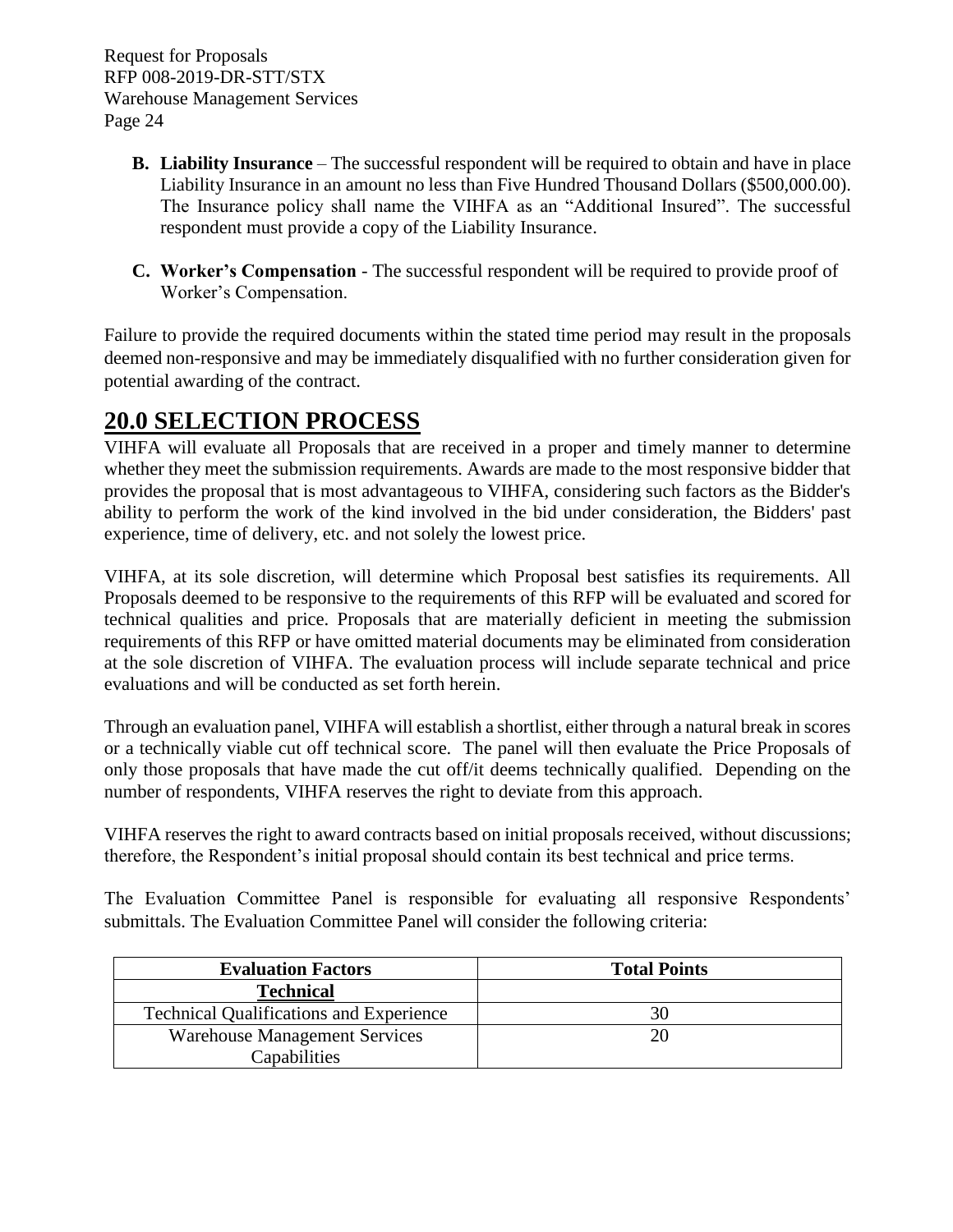| Approach and Methodology |                |
|--------------------------|----------------|
| Pricing                  |                |
| Pricing                  |                |
| Total:                   | 0 <sup>0</sup> |

The proposer with the lowest total pricing shall receive a score of 20 points for the pricing category. The remaining proposers will receive a price score based upon the following formula:

 $CS = (LCP/PC^*20)$ 

Where:

 $CS =$  Computed cost score (points) for proposer being evaluated LCP = Lowest cost proposed of responses deemed technically feasible PC = Proposer's total cost

### <span id="page-27-0"></span>**20.1 RIGHT TO REJECT BID PACKAGES**

VIHFA reserves the right to reject, without prejudice, any and all bids submitted in response to this solicitation. Further, Bids submitted in response to this solicitation become the property of VIHFA and VIHFA may use any idea or concept in a submitted bid, regardless of whether that bid is selected for award.

#### <span id="page-27-1"></span>**20.2 CHANGES, ADDENDA, AND WITHDRAWALS**

VIHFA reserves the right to change the schedule of events or revise any part of the RFP by issuing an addendum to the RFP at any time. Addenda, if any, will be posted at [https://www.vihfa.gov/disaster-recovery/contracts.](https://www.vihfa.gov/disaster-recovery/contracts)

#### <span id="page-27-2"></span>**20.3 WITHDRAWAL OF PROPOSAL**

A Respondent may withdraw a proposal that has been submitted at any time up to the date and time the proposal is due. To withdraw a proposal, a written request signed by the authorized representative of the Respondent must be submitted to the RFP Coordinator identified in the RFP.

### <span id="page-27-3"></span>**20.4 COST OF OFFEROR PREPARATION**

VIHFA shall not be liable for any costs incurred by respondents prior to issuance of or entering into a contract. Costs associated with developing the proposal, preparing for oral presentations, and any other expenses incurred by the Respondent in responding to this RFP shall be entirely the responsibility of the Respondent and shall not be reimbursed in any manner by the VIHFA.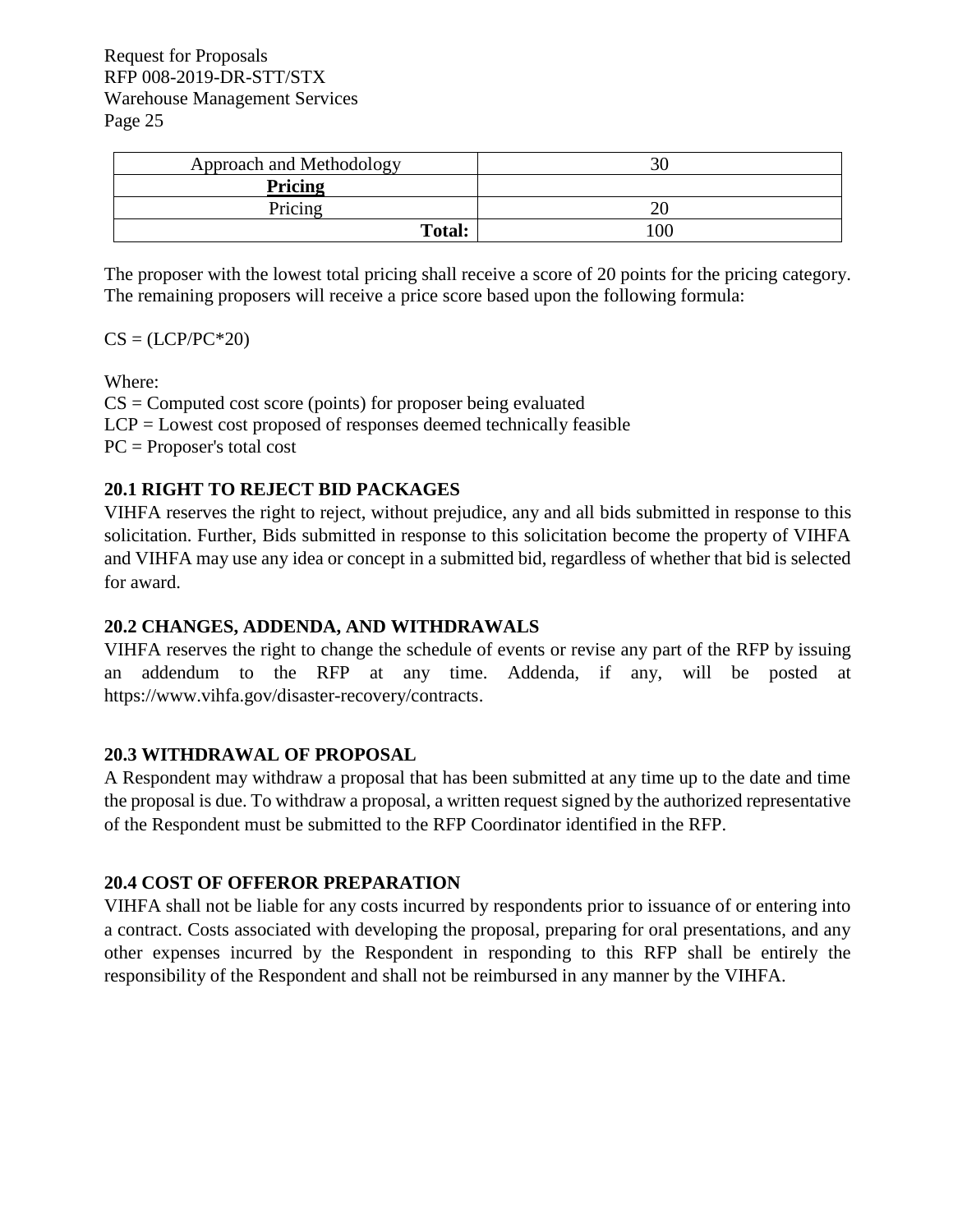#### <span id="page-28-0"></span>**20.5 CONTRACT AWARD AND EXECUTION**

VIHFA reserves the right to enter into a contract(s) based on the initial offers received without further discussion of the proposals submitted. VIHFA reserves the right to contract for all or a partial list of services offered in the proposals. VIHFA reserves the right to negotiate reduced payment terms with the awarded Proposer(s).

#### **Enclosures**

- **Enclosure Document A Non-Collusive Affidavit**
- 
- 
- 
- **Enclosure Document E Conflict of Interest**
- 
- 
- 
- 
- **Enclosure Document B Debarment Certification Form**
- **Enclosure Document C Contract Document Checklist Form**
- **Enclosure Document D Contractor's Qualification Statement Form**
	-
- **Enclosure Document F Authorization for Background Check & Financial Information**
- **Enclosure Document G Prior Performance Certification**
- **Enclosure Document H Bid Sheet**

#### **Attachments**

- **Attachment 1 Enclosure Checklist**
- **Attachment 2 Form for Submission of Inquiries**
- **Attachment 3 HUD General Provisions**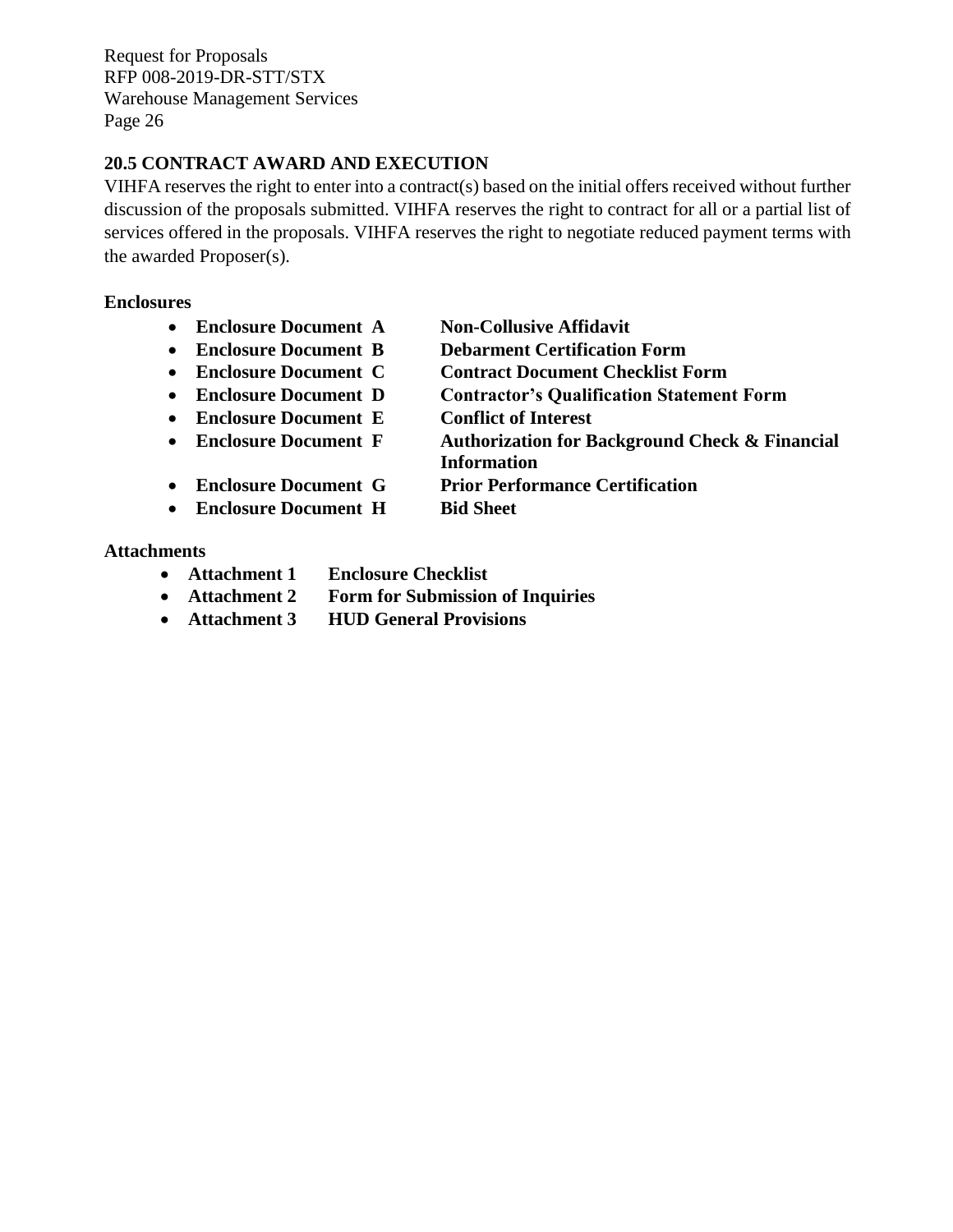# **ENCLOSURE DOCUMENT A**

Virgin Islands Housing Finance Authority *NON-COLLUSIVE AFFIDAVIT*

\_\_\_\_\_\_\_\_\_\_\_\_\_\_\_\_\_\_\_\_\_\_\_\_\_\_\_\_\_\_\_\_\_\_\_\_\_\_\_\_, being first duly sworn, deposes and says:

<span id="page-29-0"></span>That he/she is \_\_\_\_\_\_\_\_\_\_\_\_\_\_\_\_\_\_\_\_\_\_\_\_\_\_\_\_\_\_\_\_\_\_\_\_\_\_\_\_\_\_\_\_\_\_\_\_\_\_\_ (a partner or officer of the firm of, etc.) the party making the foregoing proposal or proposal cost, that such proposal/bid or proposal cost/bid cost is genuine and not collusive or sham; that said proponent has not colluded conspired, connived or agreed directly or indirectly, with any proponent or person, to put in a sham proposal cost or to refrain from bidding and has not in any matter directly or indirectly sought by agreement or collusion or communication or conference, with any person, to fix the proposal cost of the affinity or of any other proponent, or to fix any overhead, profit or cost element of said cost proposal, or of that of any other proponent, or to secure any advantage against the Virgin Islands Housing Finance Authority or any person interested in the proposed contract; and that all statements in said proposal or cost proposal are true.

(Name of Respondent, if the Respondent is a Corporation)

\_\_\_\_\_\_\_\_\_\_\_\_\_\_\_\_\_\_\_\_\_\_\_\_\_\_\_\_\_\_\_\_\_\_\_\_\_\_\_\_\_\_\_\_\_\_\_\_\_\_\_\_\_

(Name of Respondent, if the Respondent is a Limited Liability Company)

\_\_\_\_\_\_\_\_\_\_\_\_\_\_\_\_\_\_\_\_\_\_\_\_\_\_\_\_\_\_\_\_\_\_\_\_\_\_\_\_\_\_\_\_\_\_\_\_\_\_\_\_\_\_

(Name of the Respondent, if the Respondent is a Sole Proprietor)

\_\_\_\_\_\_\_\_\_\_\_\_\_\_\_\_\_\_\_\_\_\_\_\_\_\_\_\_\_\_\_\_\_\_\_\_\_\_\_\_\_\_\_\_\_\_\_\_\_\_\_\_\_\_

Subscribed and sworn to before me at (location)  $\cdot$ 

this \_\_\_\_\_\_\_\_\_\_ day of \_\_\_\_\_\_\_\_\_\_\_\_, 2019, by \_\_\_\_\_\_\_\_\_\_\_\_\_\_\_\_\_\_\_\_\_\_\_\_\_\_\_\_\_\_\_\_\_\_

of legal age,  $\Box$ 

(Trade or Corporation)

and personally known to me.

 $(SEAL)$ 

Public Notary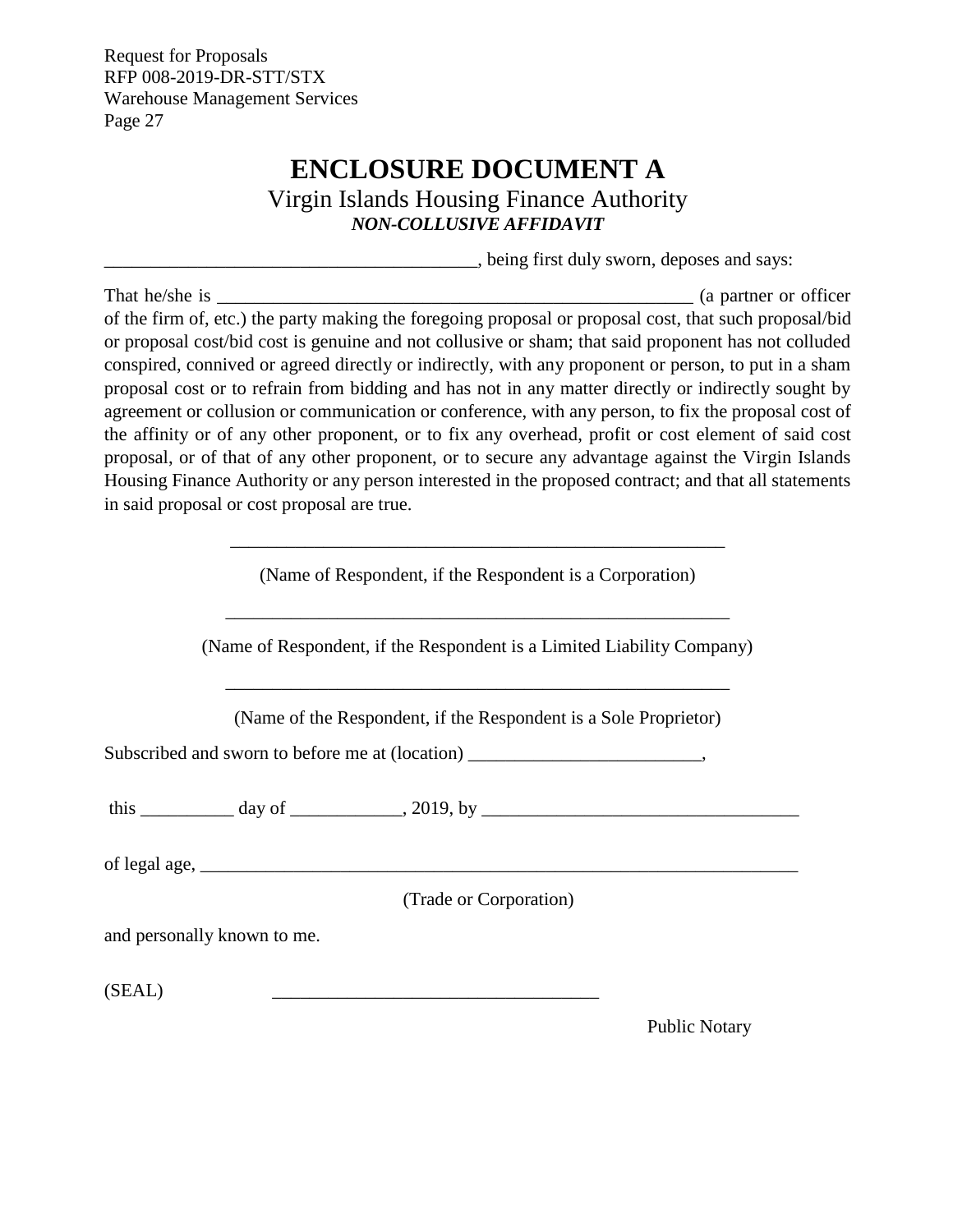# **ENCLOSURE DOCUMENT B**

Virgin Islands Housing Finance Authority *DEBARMENT CERTIFICATION FORM*

#### *Certification Regarding Debarment, Suspension and Ineligibility \_\_\_\_\_\_\_\_\_\_\_\_\_\_\_\_\_\_\_\_\_\_\_\_\_\_\_\_\_\_\_\_\_\_\_\_\_\_\_\_\_\_\_\_\_\_\_\_\_\_\_\_\_\_\_\_\_\_\_\_\_\_\_\_\_\_*

<span id="page-30-0"></span>*\_\_\_\_\_\_\_\_\_\_\_\_\_\_\_\_\_\_\_\_\_\_\_\_\_\_\_\_\_\_\_\_\_\_\_\_\_\_\_\_\_\_\_\_\_\_\_\_\_\_\_\_\_\_\_\_\_\_\_\_\_\_\_\_\_\_*

- (1) The respondent certifies, by submission of this RFP Response, that neither it nor its principals are presently debarred, suspended, proposed for debarment, declared ineligible, or voluntarily excluded from participation in any federal or local programs in the Territory or any Federal department or agency.
- (2) The respondent will provide immediate written notice to whom this Certification is submitted if at any time the Proposer learns its certification was erroneous when submitted or has become erroneous by reason of changed circumstances.
- (3) The respondent shall not knowingly enter any agreement/subcontractor relationship lower tier covered transaction with a person who is debarred, suspended, declared ineligible, or voluntarily excluded from participation in this procurement, unless authorized by the department or agency with which this procurement originated.
- (4) Where the respondent is unable to certify to any of the statements in this certification, such respondent shall attach an explanation to this RFP Response.

Name and Title of Authorized Representative

Signature Date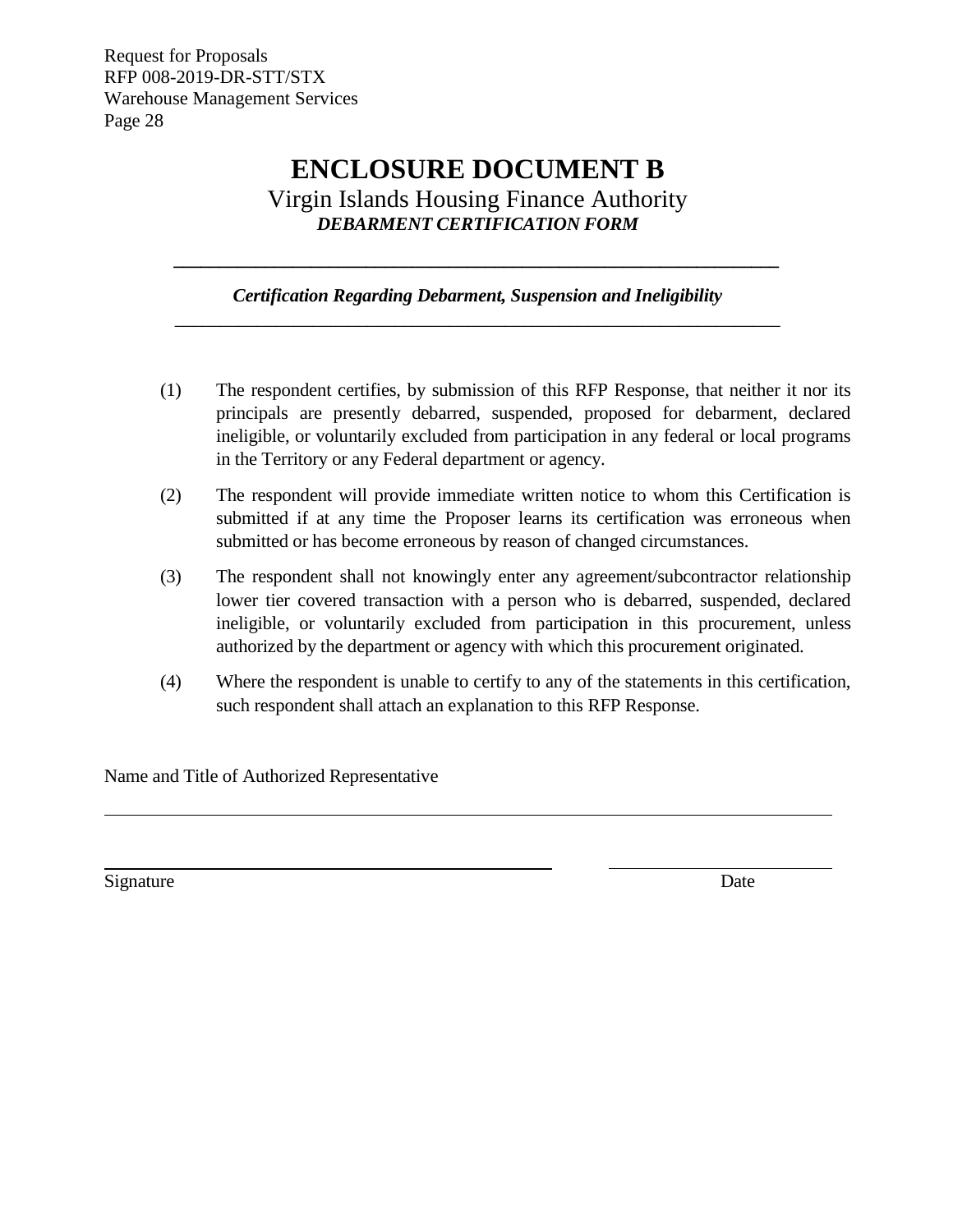# **ENCLOSURE DOCUMENT C**

### Virgin Islands Housing Finance Authority *CONTRACT DOCUMENT CHECKLIST*

<span id="page-31-0"></span>*The form must be completed and copies of the associated supporting documentation must be provided.*

| Name of Contractor: |                                                                                                                                                               |  |
|---------------------|---------------------------------------------------------------------------------------------------------------------------------------------------------------|--|
|                     |                                                                                                                                                               |  |
|                     | 1. Contractor Corporate Documents (Provide Supporting Documents)                                                                                              |  |
| Corporation         | Copy of Articles of Incorporation & By Laws<br>Letter of Good Standing from Office of the Lt. Governor                                                        |  |
| LLC                 | Copy of Articles of Organization<br>$\qquad \qquad \text{Copy of} \& \text{ Operating Agreement}$<br>Certificate of Existence from Office of the Lt. Governor |  |
|                     | <b>Sole Proprietor</b> Copy of Trade Name Certificate                                                                                                         |  |
|                     | 2. Current business license (Provide Supporting Documents)<br>Expiration date: $\frac{20}{20}$                                                                |  |
|                     |                                                                                                                                                               |  |
|                     | 3. Employer Identification Number (EIN/SSN):                                                                                                                  |  |
|                     | $4.$ DUNS:                                                                                                                                                    |  |
| <b>Omissions</b>    | Type of Insurance: General Liability Automobile Errors and                                                                                                    |  |
|                     |                                                                                                                                                               |  |
|                     |                                                                                                                                                               |  |
|                     | 7. Bids Signed Bid Evaluation Spreadsheet                                                                                                                     |  |
|                     | 8. Request for Approval from CDBG-DR Director and approval by Chief Operating Officer                                                                         |  |

& Executive Director.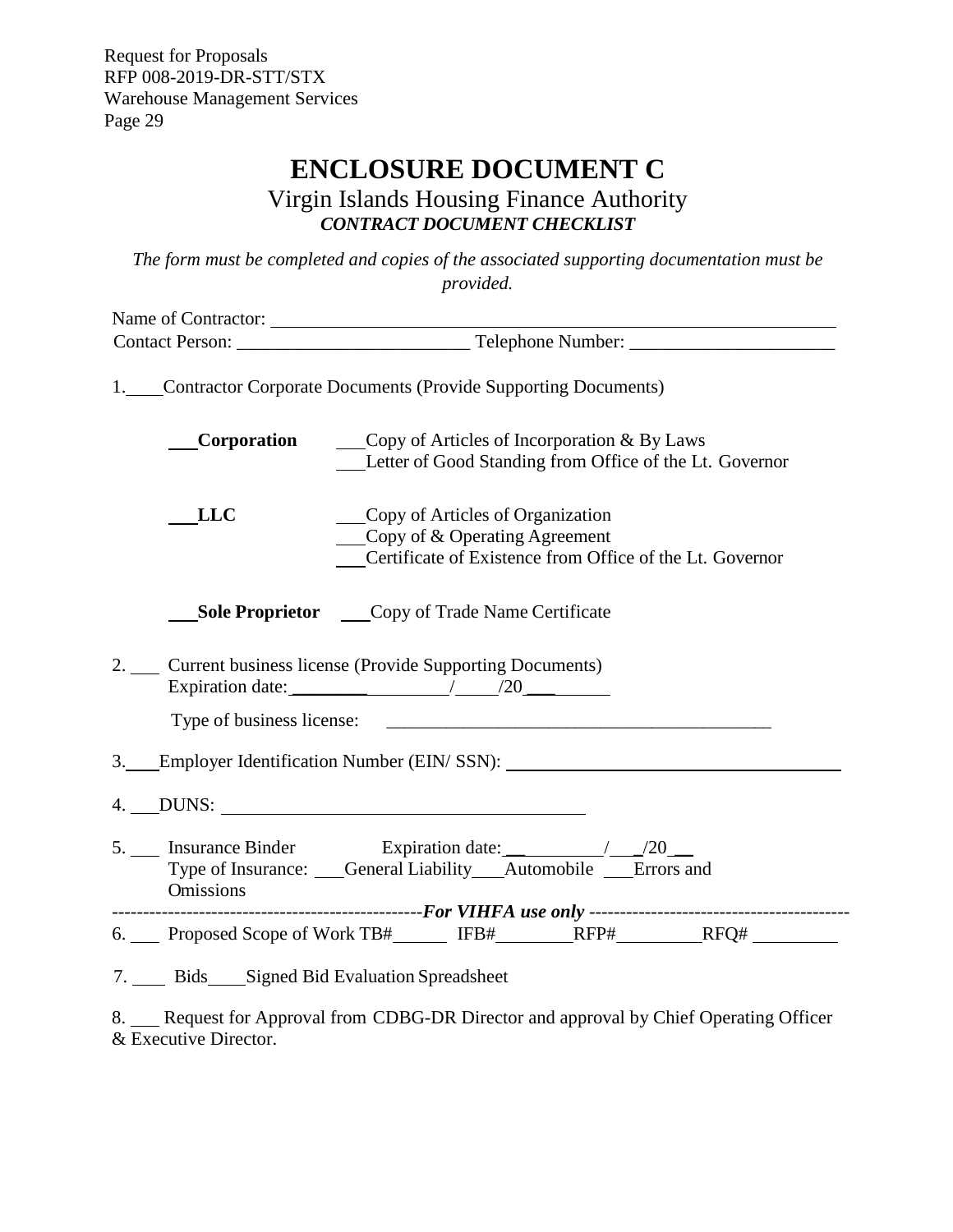| CDBG-DR Staff Final Review Date: /<br>/20                                                                                                                                                                                                       |     |
|-------------------------------------------------------------------------------------------------------------------------------------------------------------------------------------------------------------------------------------------------|-----|
| Date Submitted by CDBG-DR $\_\$                                                                                                                                                                                                                 | /20 |
|                                                                                                                                                                                                                                                 |     |
| Date approved:                                                                                                                                                                                                                                  |     |
| Date approved:<br>Legal Counsel: 2008 and 2008 and 2008 and 2008 and 2008 and 2008 and 2008 and 2008 and 2008 and 2008 and 2008 and 2008 and 2008 and 2008 and 2008 and 2008 and 2008 and 2008 and 2008 and 2008 and 2008 and 2008 and 2008 and |     |
| Date Submitted to Executive Director for Contract Approval: _____________________                                                                                                                                                               |     |
|                                                                                                                                                                                                                                                 |     |
|                                                                                                                                                                                                                                                 |     |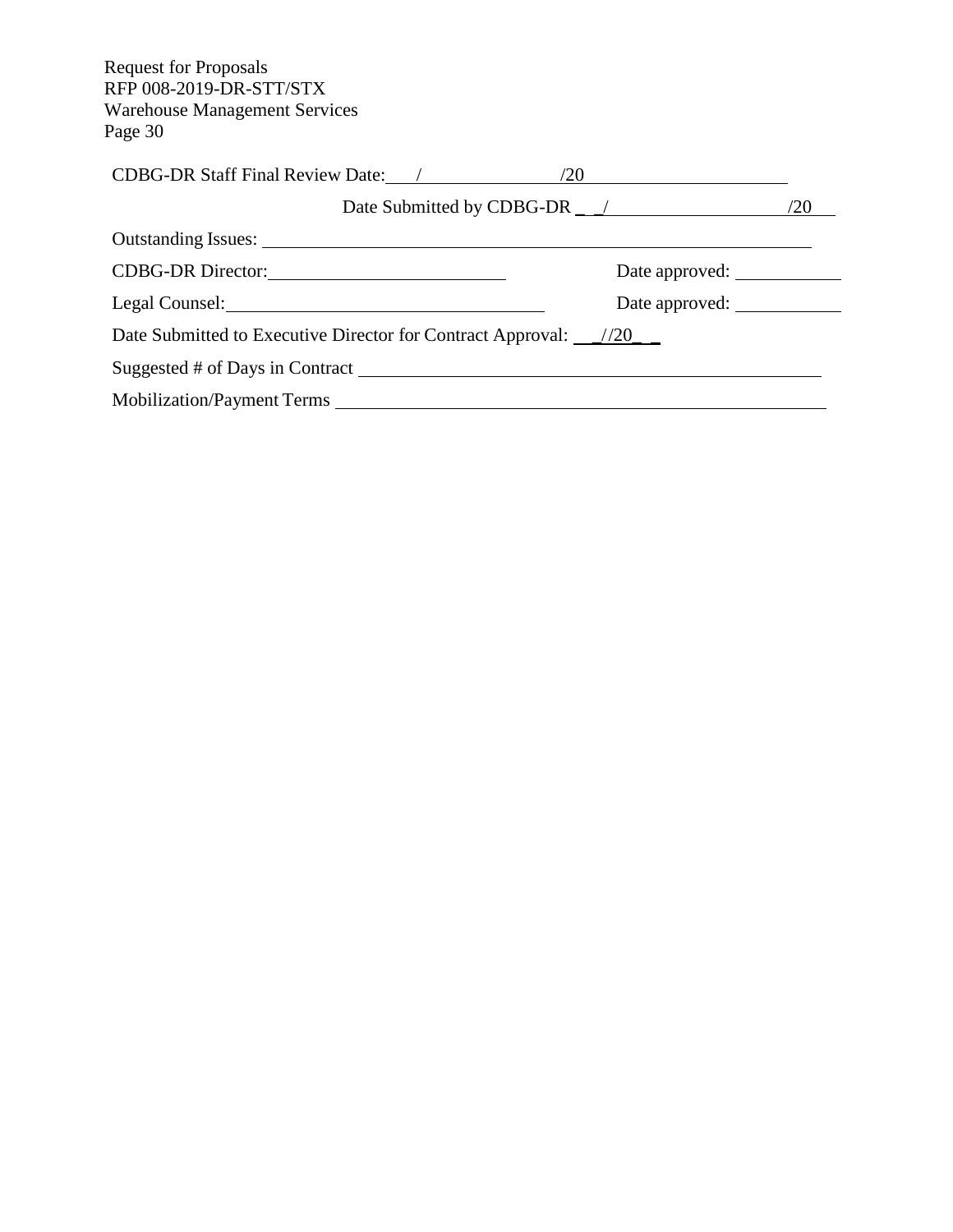### **ENCLOSURE DOCUMENT D**

<span id="page-33-0"></span>Virgin Islands Housing Finance Authority *CONTRACTOR'S QUALIFICATION STATEMENT*

| Legal Status: (check one) Corp. LLC____Partnership Sole Proprietorship                                                                                                                                                         |                                                                                        |  |
|--------------------------------------------------------------------------------------------------------------------------------------------------------------------------------------------------------------------------------|----------------------------------------------------------------------------------------|--|
|                                                                                                                                                                                                                                |                                                                                        |  |
| Mailing Address: National Address: National Address: National Address: National Address: National Address: National Address: National Address: National Address: National Address: National Address: National Address: Nationa |                                                                                        |  |
| the contract of the contract of the contract of the contract of the<br>Telephone Number: Email: Fax Number: Email:                                                                                                             |                                                                                        |  |
|                                                                                                                                                                                                                                |                                                                                        |  |
| Number of Warehouse Management Services completed in the last 5 Years _______, Average value<br>of these Contracts \$                                                                                                          |                                                                                        |  |
| Do you have current Liability Insurance Coverage? □Yes □No If yes, value \$                                                                                                                                                    |                                                                                        |  |
| Have you ever failed to complete a project, been fired and/or sued by one of your clients?<br>(If yes, explain on another sheet, the circumstances and outcome)                                                                |                                                                                        |  |
| Are there or have there been any Claims, Arbitration, Judgments or Liens against you?                                                                                                                                          |                                                                                        |  |
| (If yes, explain on another sheet, the circumstances and outcome)                                                                                                                                                              |                                                                                        |  |
|                                                                                                                                                                                                                                | Complete the following pages for information related to your current and past projects |  |

Certification of truth of the above Statements, by:

Title: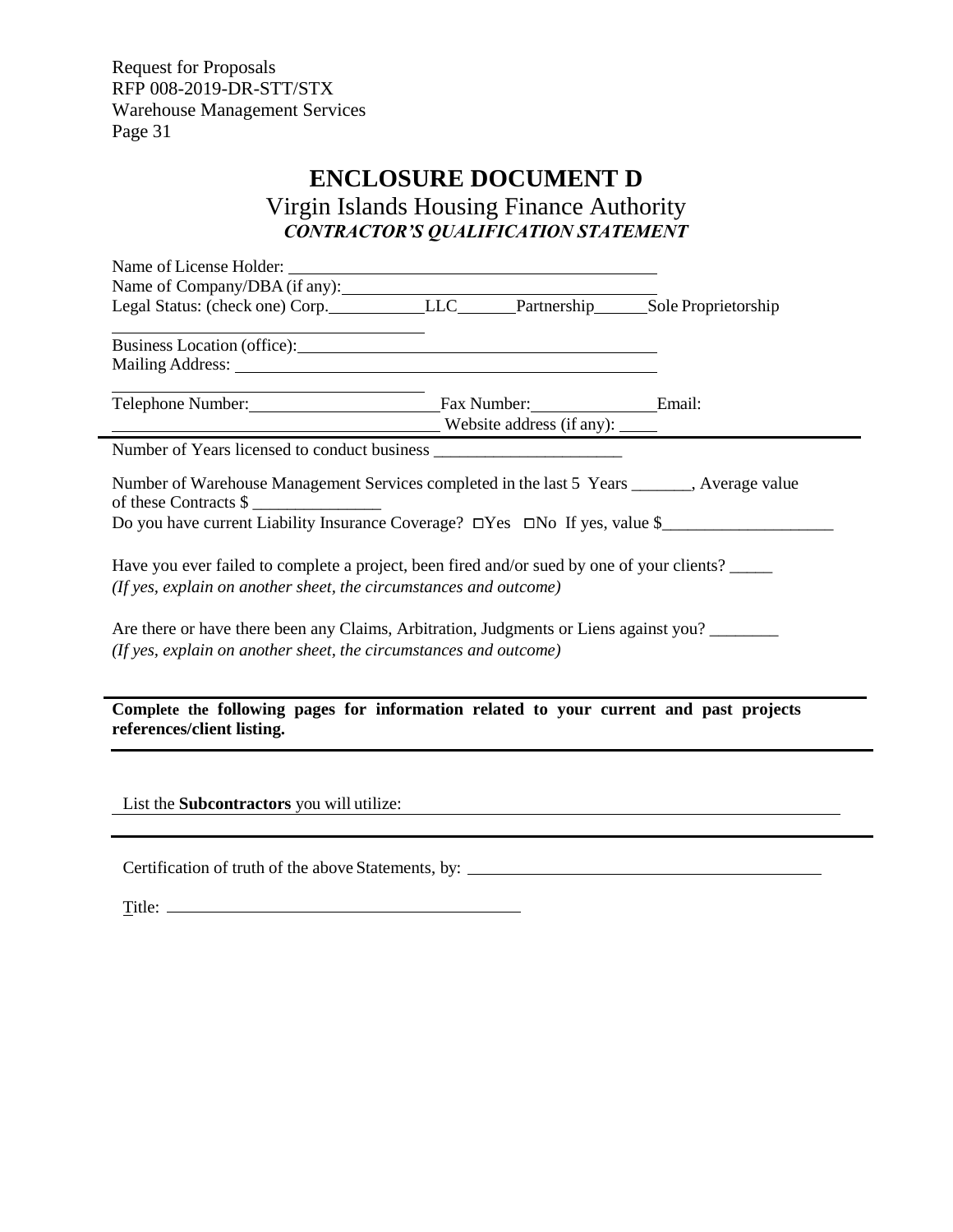Provide at least three (3) references for the most recent, relevant work comparable to the scope requested in this RFP. At a minimum, one of the three (3) references must be for the prime Contractor.

| $\#$           | Name of Client | Project Title | Project<br>Description | Specific Deliverables | Contract<br>Value | Contract<br>Start and<br>End Date | $\%$<br>$\textbf{Complete} \quad % \begin{minipage}[b]{0.9\linewidth} \centering \begin{tabular}{lcccc} \toprule \textbf{1} & \textbf{1} & \textbf{1} & \textbf{1} & \textbf{1} & \textbf{1} & \textbf{1} & \textbf{1} & \textbf{1} & \textbf{1} & \textbf{1} & \textbf{1} & \textbf{1} & \textbf{1} & \textbf{1} & \textbf{1} & \textbf{1} & \textbf{1} & \textbf{1} & \textbf{1} & \textbf{1} & \textbf{1} & \textbf{1} & \textbf{1} & \textbf{1} & \textbf{1}$ | Reference<br><b>Contact Name</b> | Phone and Email of<br>Reference Contact |
|----------------|----------------|---------------|------------------------|-----------------------|-------------------|-----------------------------------|-------------------------------------------------------------------------------------------------------------------------------------------------------------------------------------------------------------------------------------------------------------------------------------------------------------------------------------------------------------------------------------------------------------------------------------------------------------------|----------------------------------|-----------------------------------------|
| $\mathbf{1}$   |                |               |                        |                       |                   |                                   |                                                                                                                                                                                                                                                                                                                                                                                                                                                                   |                                  |                                         |
| $\sqrt{2}$     |                |               |                        |                       |                   |                                   |                                                                                                                                                                                                                                                                                                                                                                                                                                                                   |                                  |                                         |
| $\mathfrak{Z}$ |                |               |                        |                       |                   |                                   |                                                                                                                                                                                                                                                                                                                                                                                                                                                                   |                                  |                                         |
| $\overline{4}$ |                |               |                        |                       |                   |                                   |                                                                                                                                                                                                                                                                                                                                                                                                                                                                   |                                  |                                         |
| $\overline{5}$ |                |               |                        |                       |                   |                                   |                                                                                                                                                                                                                                                                                                                                                                                                                                                                   |                                  |                                         |

Certification of truth of the above Statements, by: Title: Title: Title: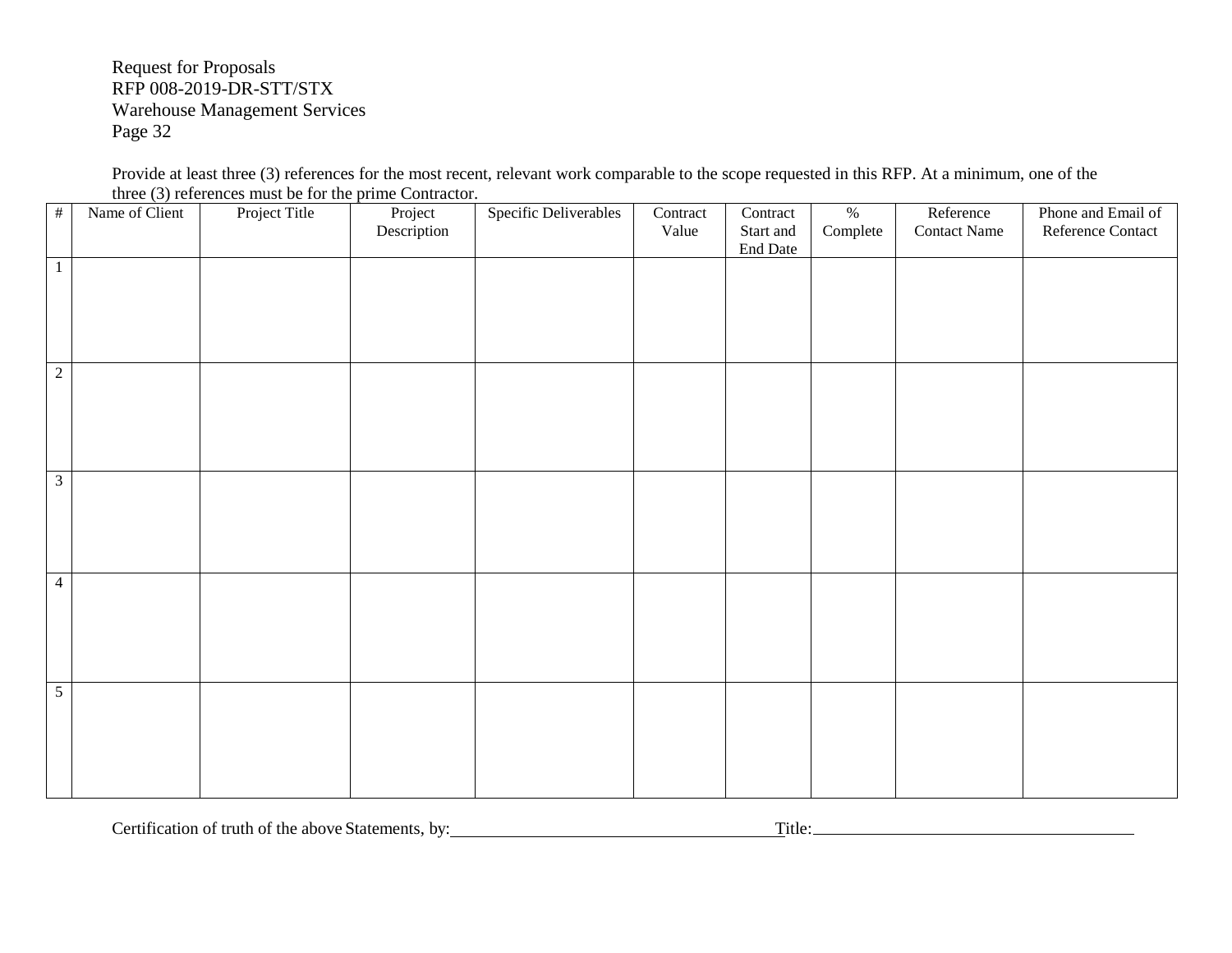# **ENCLOSURE DOCUMENT E**

### Virgin Islands Housing Finance Authority

### *CONFLICT OF INTEREST*

<span id="page-35-0"></span>**By signing this form, the Respondent certifies that, to the best of its knowledge and belief, there are no relevant facts or circumstances that could give rise to an organizational or personal conflict of interest, for the organization or any of its staff, and that the Respondent, subcontractor, employee, or consultant has disclosed all such relevant information if such a conflict of interest appears to exist to a reasonable person with knowledge of the relevant facts (or if such a person would question the impartiality of the Respondent, subcontractor, employee, or consultant).**

Conflicts may arise in but not limited to the following situations:

- (a) Unequal access to information. A potential respondent, subcontractor, employee, or consultant has access to non-public information through its performance on a government contract for disaster recovery services in the Virgin Islands.
- (b) Biased ground rules. A potential respondent, subcontractor, employee, or consultant has worked, in one government contract, or program, on the basic structure or ground rules of another government contract for disaster recovery services in the Virgin Islands.
- (c) Impaired objectivity. A potential respondent, subcontractor, employee, or consultant, or member of their immediate family (spouse, parent, or child) has financial or other interests that would impair, or give the appearance of impairing, impartial judgment in the evaluation of government programs, in offering advice or recommendations to the government, or in providing technical assistance or other services to recipients of Federal funds as part of its contractual responsibility.
- 1) Proposer must provide the disclosure described above on any actual or potential conflict of interest (or apparent conflict of interest) regardless of their opinion that such a conflict or potential conflict (or apparent conflict of interest) would not impair their objectivity.
- 2) In a case in which an actual or potential conflict (or apparent conflict of interest) is disclosed, the VIHFA will take appropriate actions to eliminate or address the actual or potential conflict, including but not limited to mitigating or neutralizing the conflict, when appropriate, through such means as ensuring a balance of views, disclosure with the appropriate disclaimers, or by restricting or modifying the work to be performed to avoid or reduce the conflict. In this clause, the term "potential conflict" means reasonably foreseeable conflict of interest.
- 3) The Respondent, subcontractor, employee, or consultant agrees that if "impaired objectivity", or an actual or potential conflict of interest (or apparent conflict of interest) is discovered after the award is made, it will make a full disclosure in writing to the contracting officer. This disclosure shall include a description of actions that the Proponent has taken or proposes to take to avoid, mitigate, or neutralize the actual or potential conflict (or apparent conflict of interest).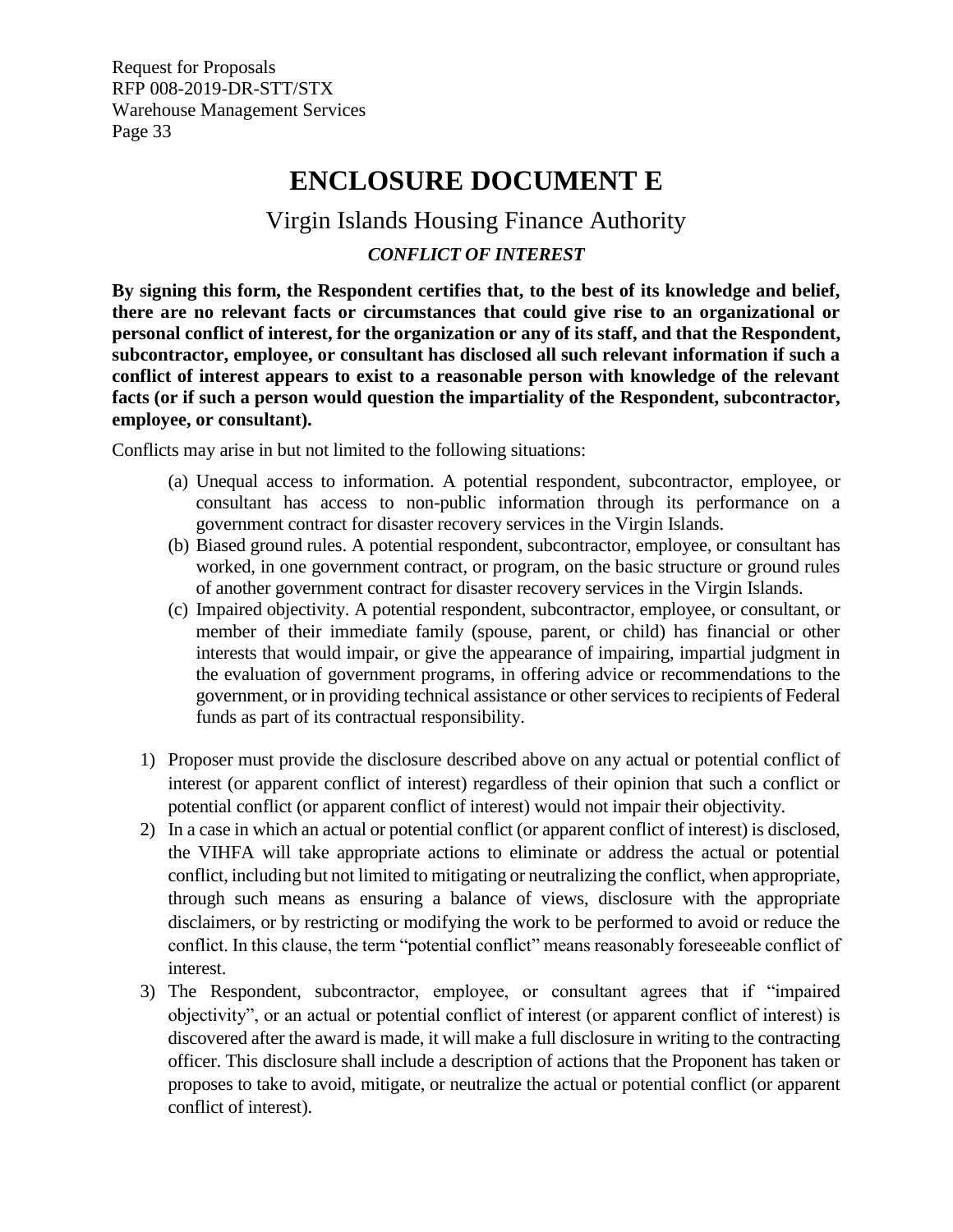The Respondent,  $\blacksquare$ , hereby certifies that, to the best of its knowledge and belief, there are no present or currently planned interests (financial, contractual, organizational, or otherwise) relating to the work to be performed under the contract or task order resulting from Request for Proposal No. **RFP 008-2019-DR-STT/STX** that would create any actual or potential conflict of interest (or apparent conflicts of interest) (including conflicts of interest for immediate family members: spouses, parents, children) that would impinge on its ability to render impartial, technically sound, and objective assistance or advice or result in it being given an unfair competitive advantage. In this clause, the term "potential conflict" means reasonably foreseeable conflict of interest. The Respondent further certifies that it has and will continue to exercise due diligence in identifying and removing or mitigating, to the VIHFA's satisfaction, such conflict of interest (or apparent conflict of interest).

Name and Title of Authorized Representative

Signature Date by Date Date of the United States of the United States of the United States of the United States of the United States of the United States of the United States of the United States of the United States of th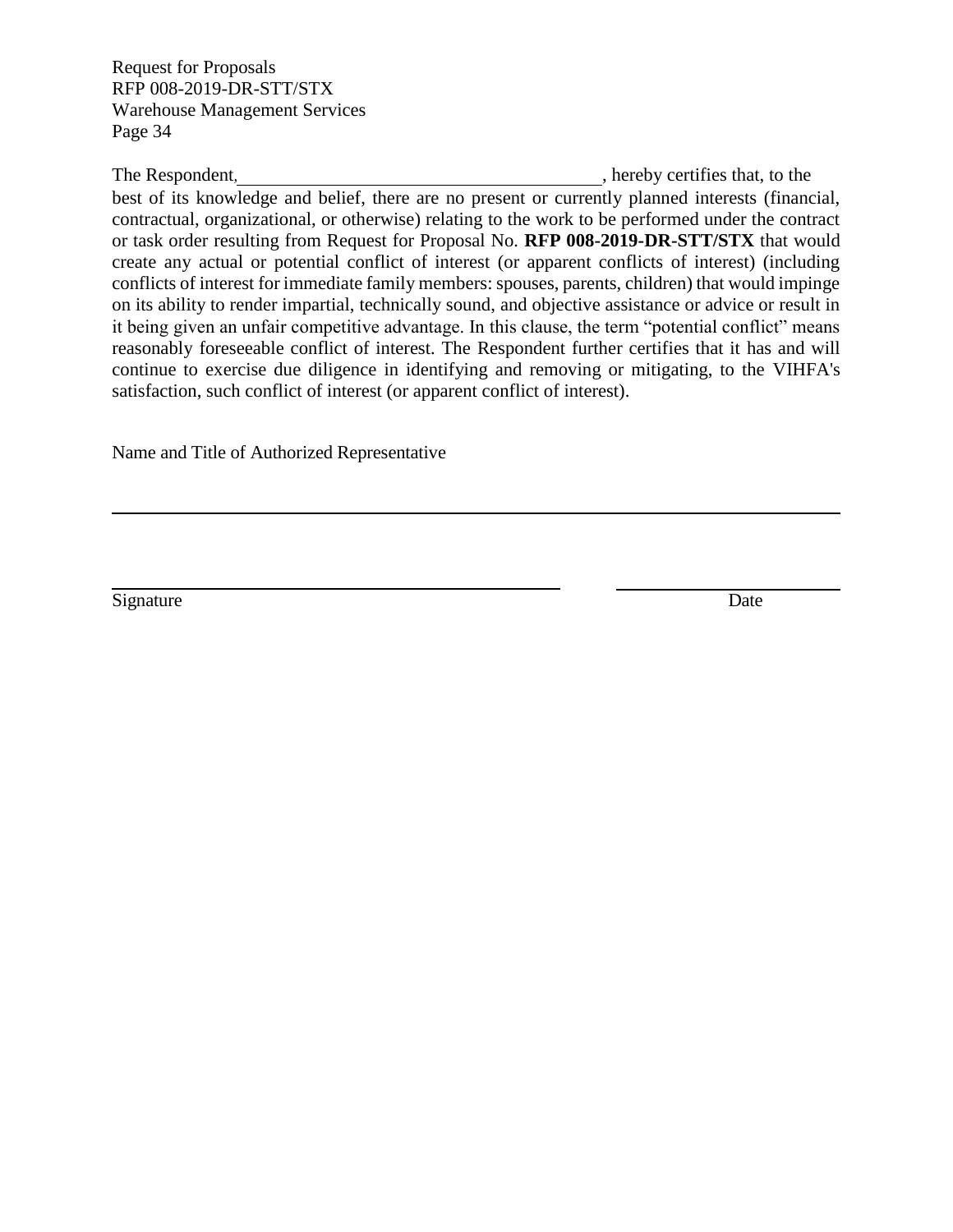# **ENCLOSURE DOCUMENT F**

# <span id="page-37-0"></span>Virgin Islands Housing Finance Authority *AUTHORIZATION FOR BACKGROUND CHECK & FINANCIAL INFORMATION*

By signing this Authorization, the Proposer authorizes the Virgin Islands Housing Finance Authority (VIHFA) to seek any background and/or financial information it deems' necessary to evaluate the Respondent's financial capacity in connection to the Request for Proposal (RFP) referenced above.

Name of Proposer Entity

Signature of Authorized Representative Date

Printed Name of Authorized Representative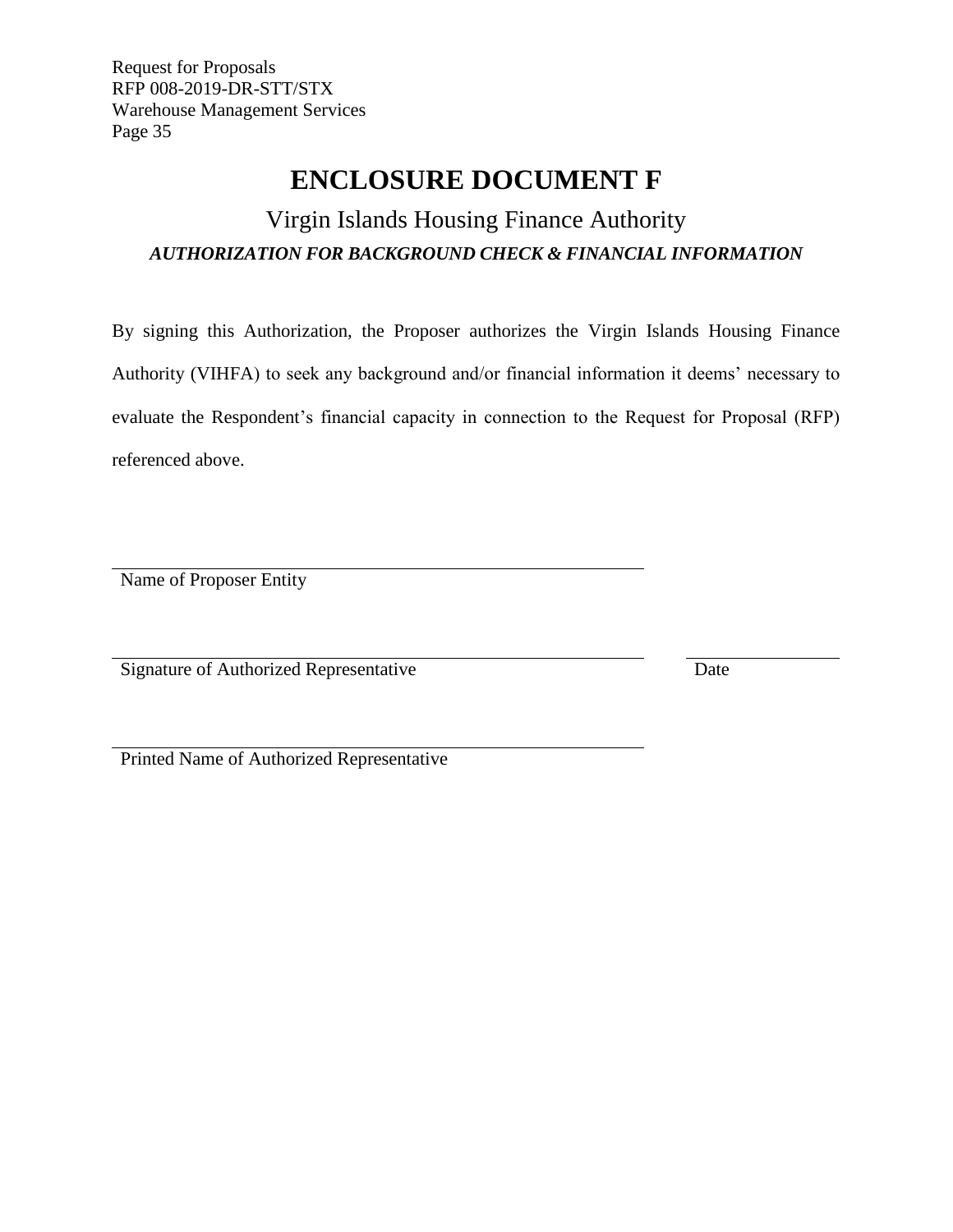# **ENCLOSURE DOCUMENT G**

# Virgin Islands Housing Finance Authority *PRIOR PERFORMANCE CERTIFICATION*

<span id="page-38-0"></span>**1.** Has the Proposer or any of its Team Members been notified with a "Letter of Concern", which refers to any written communication from a Government entity notifying the Proposer or any of its Team Members, wariness or caution about the performance under a contract to provide services.

| $\Box$ Yes | $\Box$ No | $\Box$ Other (Specify): |
|------------|-----------|-------------------------|
|            |           |                         |

If yes, provide a copy of every "Letter of Concern" received from and as a contractor of a Government entity.

**2.** Has the Proposer or any of its Team Members been found in default of contract terms with any contracting entity?

 $\Box$  Yes  $\Box$  No If yes, indicate below if a Performance Bond or other means was used to resolve the default issue:

 $\bigcap$  Yes  $\bigcap$  No  $\bigcap$  Other (Specify):

Name of Surety Company: 1988 1999

Telephone of Surety Company:

Contact Person of Surety Company:

Provide an explanation regarding the circumstances that created the need for the contracting entity to invoke the terms of the Performance Bond, or other means, to include the current status of the matter (Include additional sheets if necessary).

Proposer Name

Signature of Authorized Representative Date

Printed Name of Authorized Representative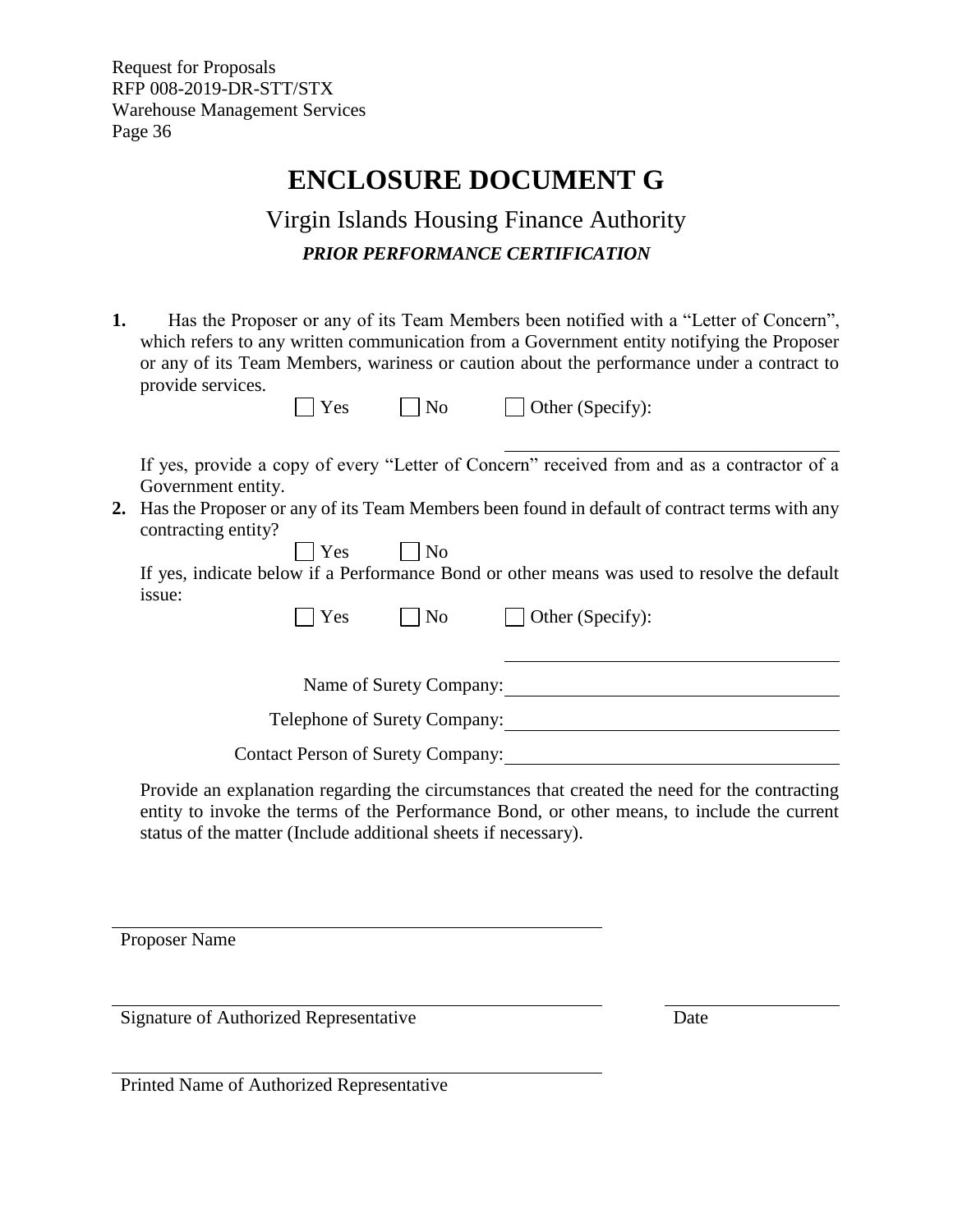### **ENCLOSURE DOCUMENT H** *BASE BID SHEET*

## <span id="page-39-0"></span>**WAREHOUSE MANAGEMENT SERVICES**

# **for the VIRGIN ISLANDS HOUSING FINANCE AUTHORITY**

**The undersigned contractor proposes to furnish all labor, tools, materials, equipment, miscellaneous supplies and incur any other costs as may be required to perform the scopes of work, subject to all the conditions as set forth in the project scope of work.**

**Instructions:** For Section 1, the respondent should complete the Number of Staff, Hourly Rate, Estimated Hours per Week and calculate the Estimated Total in the chart below. For Section 2, the respondent should provide one lump sum amount for each of the one-time start-up costs.For Section 3, the respondent should provide the weekly or monthly amount as requested, times the corresponding number of weeks or months to provide the estimated total.

For the equipment listing, respondents should identify equipment they currently have on-hand or will acquire to be used for the management of the warehouse(s). For equipment on-hand, it shall be identified if the equipment is currently leased or owned. For equipment to be acquired, it shall be identified if the equipment will be leased or purchased. If additional space is needed, attach items on a separate sheet.

Note: If additional Key Personnel roles are submitted as part of the respondent's proposal, please provide an additional sheet detailing the Position, # of Staff, Hourly Rate, Estimated Hours per Week, and Estimated total based on 150 weeks (3 years).

These costs are being provided for purposes of evaluating bids and determining reasonable cost for these items. Depending on the structure of the winning bidder's response, not all costs may ultimately be included in the final contract.

| <b>Position</b>                  | # of<br><b>Staff</b> | <b>Hourly</b><br>Rate | <b>Estimated</b><br><b>Hours</b> | <b>Estimated</b><br><b>Timing</b> | <b>Estimated</b><br><b>Total</b> |
|----------------------------------|----------------------|-----------------------|----------------------------------|-----------------------------------|----------------------------------|
|                                  |                      |                       | per Week                         |                                   |                                  |
| <b>Section 1</b>                 |                      |                       |                                  |                                   |                                  |
| <b>Warehouse Manager</b>         |                      |                       |                                  | 150 weeks                         |                                  |
| Shipping and Receiving Associate |                      |                       |                                  | 150 weeks                         |                                  |
| <b>Forklift Driver Operator</b>  |                      |                       |                                  | 150 weeks                         |                                  |
| <b>Stock Clerk (Stocker)</b>     |                      |                       |                                  | 150 weeks                         |                                  |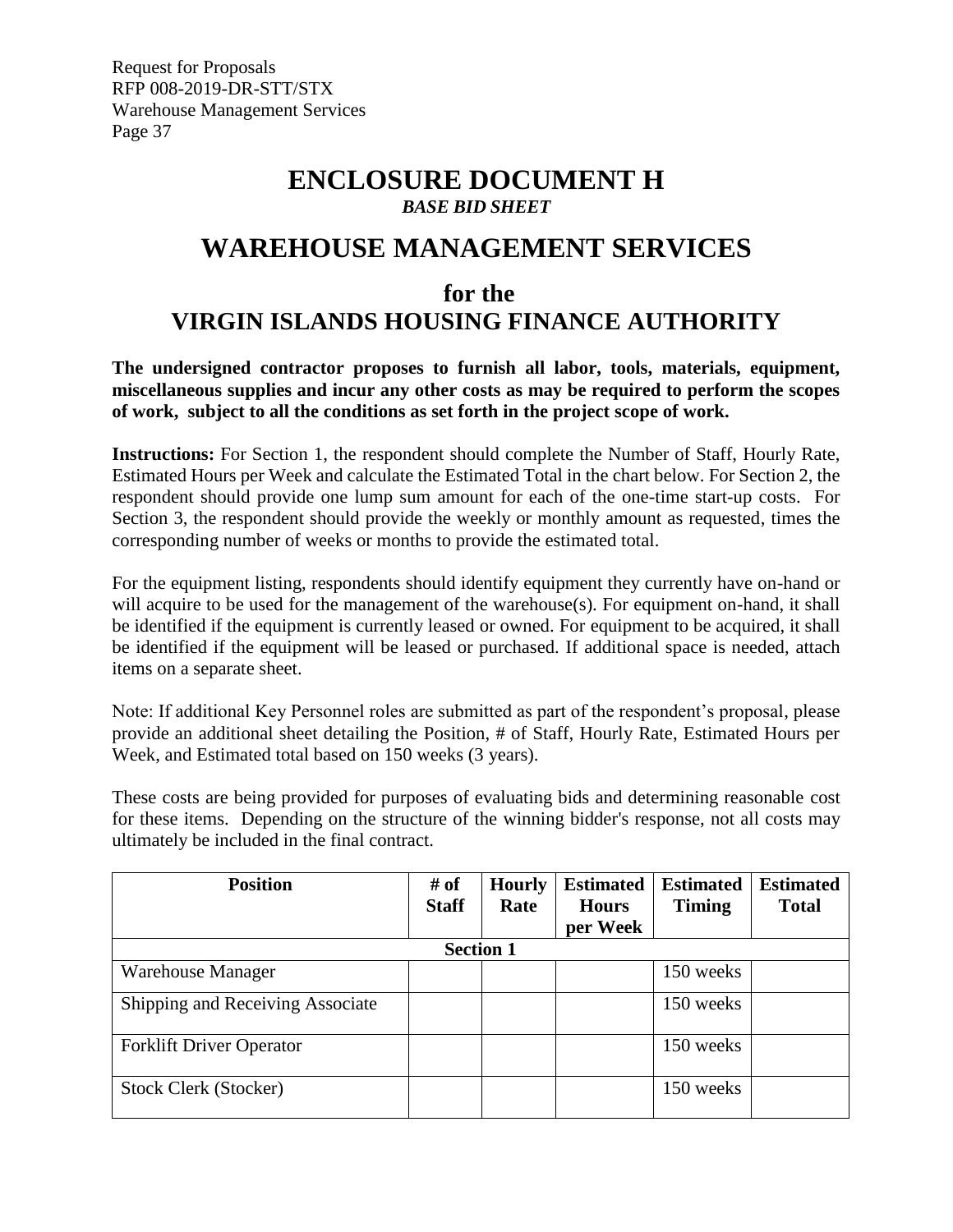| Document Control / Admin Support                          |                  |      |     | 150 weeks                         |                                  |  |  |
|-----------------------------------------------------------|------------------|------|-----|-----------------------------------|----------------------------------|--|--|
| <b>SUBTOTAL</b>                                           | N/A              | N/A  | N/A | N/A                               |                                  |  |  |
|                                                           |                  |      |     |                                   |                                  |  |  |
|                                                           | <b>Section 2</b> |      |     |                                   |                                  |  |  |
| Start-up of Operations:                                   | Unit             |      |     |                                   | <b>Estimated</b><br><b>Total</b> |  |  |
| Equipment and supplies for on-<br>island offices          | $\mathbf{1}$     | N/A  | N/A | N/A                               |                                  |  |  |
| Mobilization and office set up of on-<br>island locations | $\mathbf{1}$     | N/A  | N/A | N/A                               |                                  |  |  |
| Other Necessary One Time Costs                            | $\mathbf{1}$     | N/A  | N/A | N/A                               |                                  |  |  |
| (Please itemize on a separate sheet)                      |                  |      |     |                                   |                                  |  |  |
| SUBTOTAL - Start-up of                                    | N/A              | N/A  | N/A | N/A                               |                                  |  |  |
| Operations                                                |                  |      |     |                                   |                                  |  |  |
|                                                           |                  |      |     |                                   |                                  |  |  |
| <b>Section 3</b>                                          |                  |      |     |                                   |                                  |  |  |
| <b>Ongoing Expenses</b>                                   | Unit             | Rate |     | <b>Estimated</b><br><b>Timing</b> | <b>Estimated</b><br><b>Total</b> |  |  |
| <b>Utilities</b>                                          | 1                |      | N/A | 36 months                         |                                  |  |  |
| Rent                                                      | 1                |      | N/A | 36 months                         |                                  |  |  |
| Security                                                  | $\mathbf{1}$     |      | N/A | 36 months                         |                                  |  |  |
| Cleaning                                                  |                  |      | N/A | 36 months                         |                                  |  |  |
| Other Necessary Costs (Please                             |                  |      |     |                                   |                                  |  |  |
| itemize on a separate sheet)                              |                  |      |     |                                   |                                  |  |  |
| SUBTOTAL – Ongoing Expenses                               | N/A              | N/A  | N/A | N/A                               |                                  |  |  |
|                                                           |                  |      |     |                                   |                                  |  |  |
| <b>TOTAL</b>                                              | N/A              | N/A  | N/A | N/A                               |                                  |  |  |

| <b>Equipment Listing</b> |          |                                  |              |                     |  |  |
|--------------------------|----------|----------------------------------|--------------|---------------------|--|--|
| <b>Equipment Name</b>    | Quantity | On-hand/To be<br><b>Acquired</b> | Owned/Leased | <b>Monthly Rate</b> |  |  |
|                          |          |                                  |              |                     |  |  |
|                          |          |                                  |              |                     |  |  |
|                          |          |                                  |              |                     |  |  |
|                          |          |                                  |              |                     |  |  |
|                          |          |                                  |              |                     |  |  |
|                          |          |                                  |              |                     |  |  |
|                          |          |                                  |              |                     |  |  |

### **PLEASE PRINT OR TYPE NAME & THEN SIGN BELOW**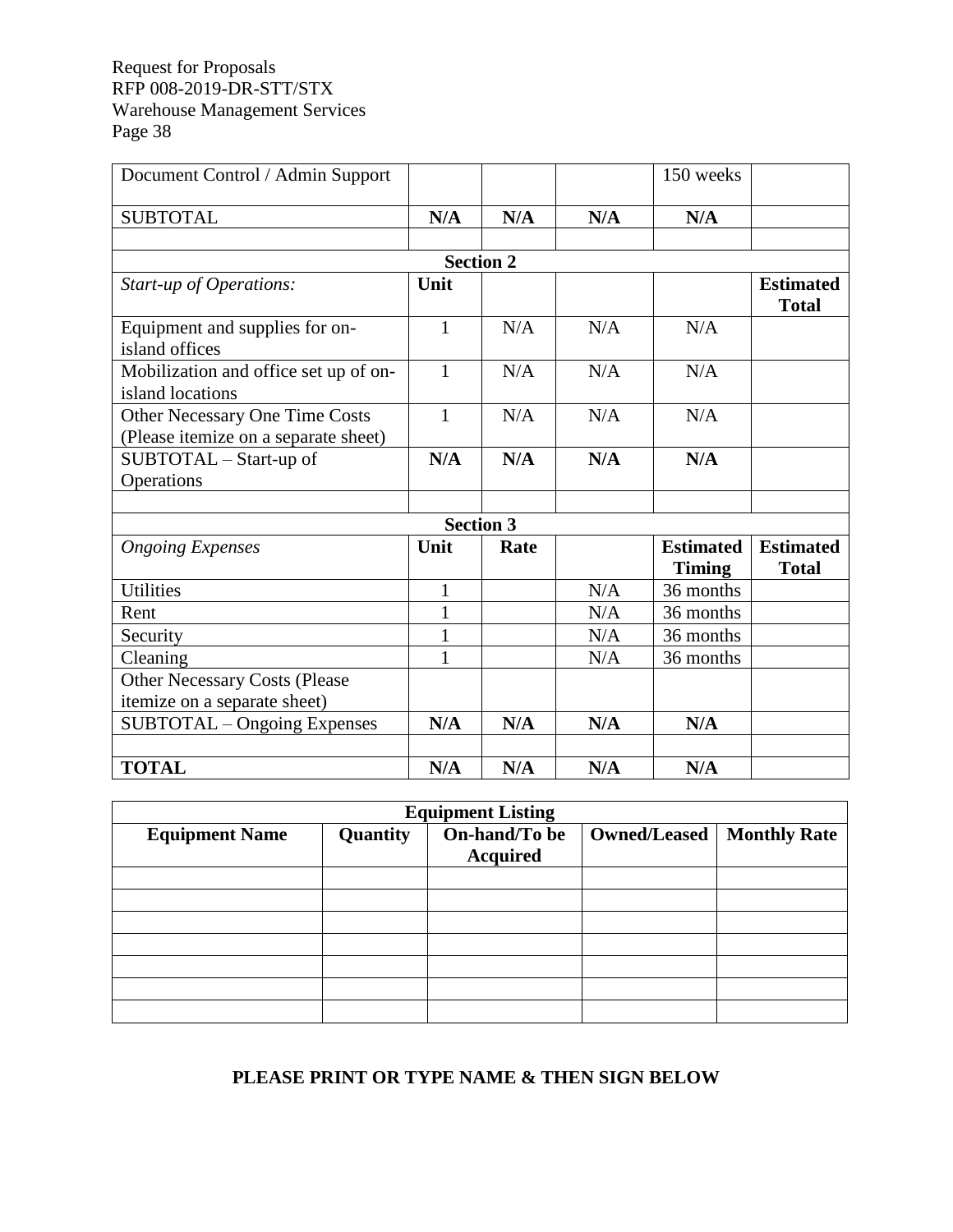| <b>NAME:</b>                                                                                                                           |       |
|----------------------------------------------------------------------------------------------------------------------------------------|-------|
| <b>TITLE:</b><br><u> 1989 - Johann Stoff, deutscher Stoff, der Stoff, der Stoff, der Stoff, der Stoff, der Stoff, der Stoff, der S</u> |       |
|                                                                                                                                        |       |
| <b>SIGNATURE:</b>                                                                                                                      | DATE: |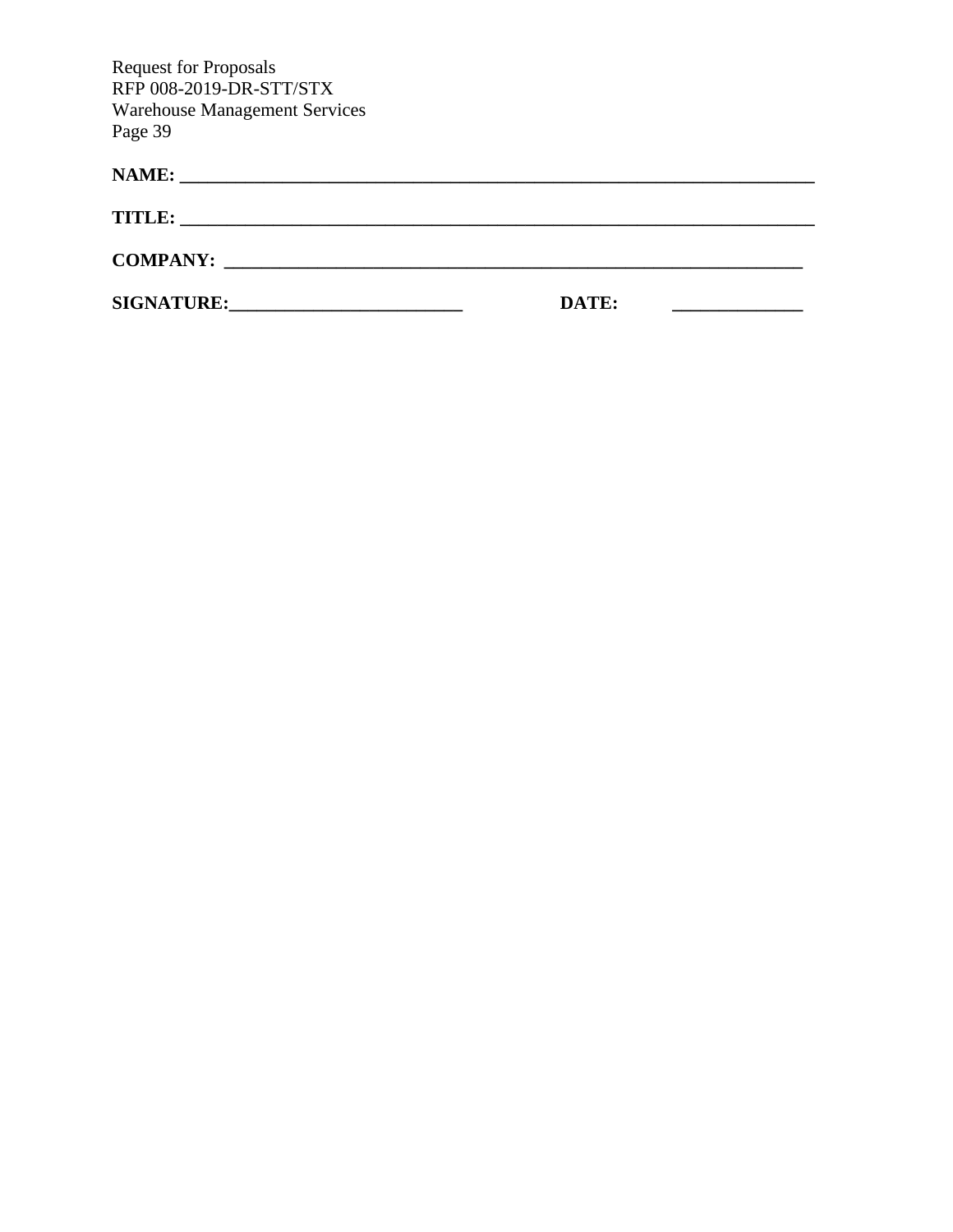### **ATTACHMENT 1** Virgin Islands Housing Finance Authority *ENCLOSURE CHECKLIST*

#### <span id="page-42-0"></span>**RFP 008-2019-DR-STT/STX Warehouse Management Services**

**Proposer: Date:**

|        | Enclosure Document A Non-Collusive Affidavit                        |
|--------|---------------------------------------------------------------------|
| $\Box$ | <b>Enclosure Document B Debarment Certification Form</b>            |
| □      | <b>Enclosure Document C Contract Document Checklist Form</b>        |
| $\Box$ | Enclosure Document D Contractor's Qualification Statement Form      |
| □      | <b>Enclosure Document E Conflict of Interest</b>                    |
| $\Box$ | Enclosure Document F Authorization for Background Check & Financial |
| П      | <b>Enclosure Document G Prior Performance Certification</b>         |
| □      | <b>Enclosure Document H Bid Sheet</b>                               |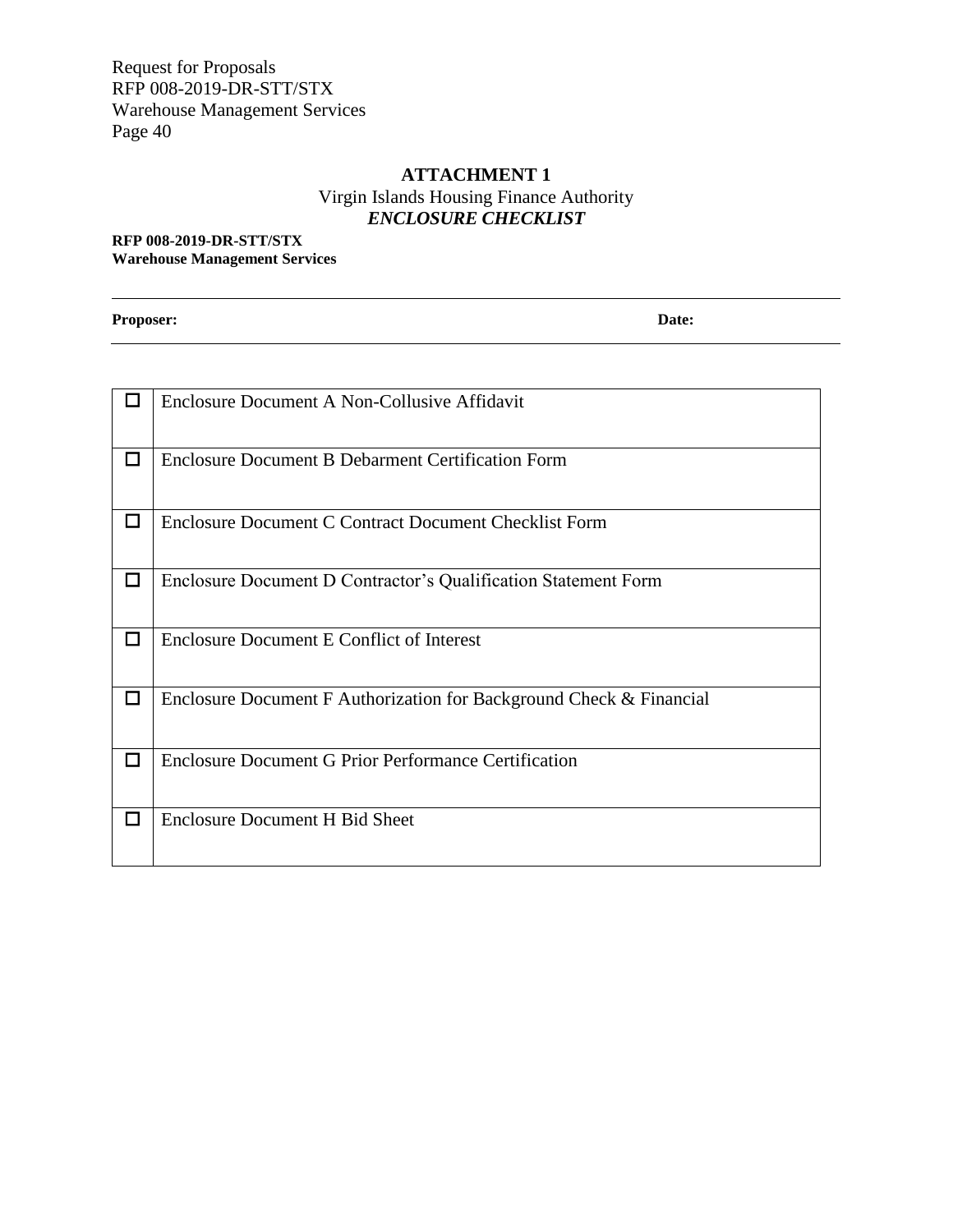### **ATTACHMENT 2** Virgin Islands Housing Finance Authority *FORM FOR SUBMISSION OF INQUIRIES*

#### <span id="page-43-0"></span>**RFP 008-2019-DR-STT/STX**

#### **Warehouse Management Services**

*Submit additional sheets of this Form for Submission of Inquiries if more than 10 questions are to be submitted*

| Proposer:               | Date:                                    |                                              |
|-------------------------|------------------------------------------|----------------------------------------------|
| No. Question            | <b>RFP</b> Section or<br><b>Document</b> | <b>RFP</b> or<br><b>Document</b><br>Page No. |
| $\overline{\mathbf{1}}$ |                                          |                                              |
| $\mathbf 2$             |                                          |                                              |
| $\overline{\mathbf{3}}$ |                                          |                                              |
| $\overline{4}$          |                                          |                                              |
| $\overline{\mathbf{5}}$ |                                          |                                              |
| $\overline{6}$          |                                          |                                              |
| $\overline{7}$          |                                          |                                              |
| $\overline{\mathbf{8}}$ |                                          |                                              |
| $\overline{9}$          |                                          |                                              |
| $\overline{10}$         |                                          |                                              |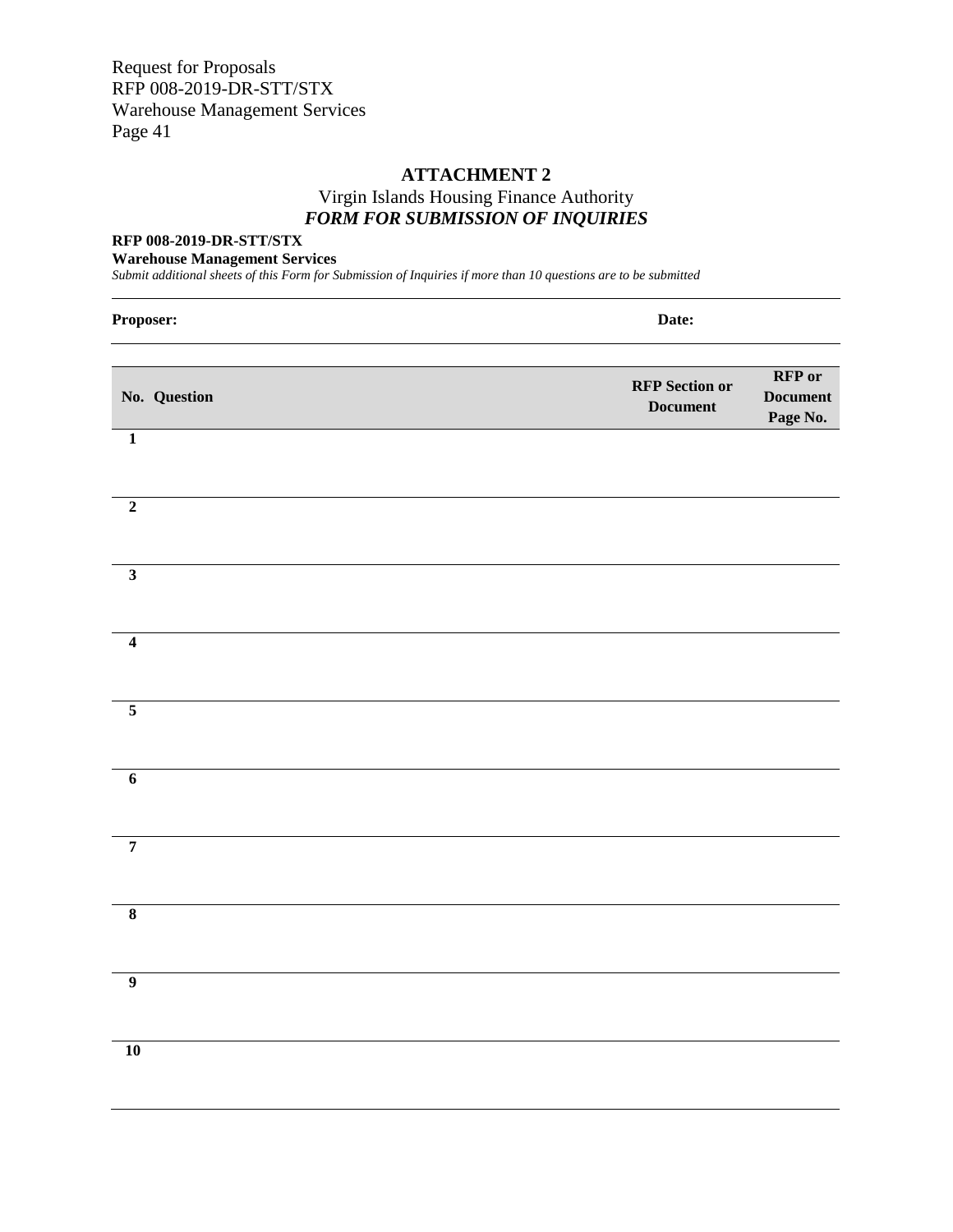### **ATTACHMENT 3**

#### *HUD GENERAL PROVISIONS*

<span id="page-44-0"></span>The following terms and conditions apply to any contract for which any portion of the funding is derived from a grant made by the United States Department of Housing and Urban Development ("HUD"). In addition, Contractor or Subcontractor shall comply with the Federal Labor Standards Provisions set forth in Form HUD-4010, available at [http://www.hud.gov/offices/adm/hudclips/forms/files/4010.pdf.](http://www.hud.gov/offices/adm/hudclips/forms/files/4010.pdf)

#### 1. PROVISIONS REQUIRED BY LAW DEEMED INSERTED

Each and every provision of law and clause required by law to be inserted in this contract shall be deemed to be inserted herein and the contract shall be read and enforced as though it were included herein, and if through mistake or otherwise any such provision is not inserted, or is not correctly inserted, then upon the application of either party the contract shall forthwith be physically amended to make such insertion or correction.

#### 2. STATUTORY AND REGULATORY COMPLIANCE

Subcontractor shall comply with all laws and regulations applicable to the Community Development Block Grant-Disaster Recovery funds appropriated by the Disaster Relief Appropriations Act, 2017 (Pub. L. 115-56) and the Bipartisan Budget Act of 2018 ("BBA"), (Pub. L. 115-123), including but not limited to the applicable Office of Management and Budget Circulars, which may impact the administration of funds and/or set forth certain cost principles, including the allowability of certain expenses.

#### 3. BREACH OF CONTRACT TERMS

VIHFA reserves its right to all administrative, contractual, or legal remedies, including but not limited to suspension or termination of this contract, in instances where the Contractor or any of its subcontractors violate or breach any contract term. If the Contractor or any of its subcontractors violate or breach any contract term, they shall be subject to such sanctions and penalties as may be appropriate. The duties and obligations imposed by the contract documents and the rights and remedies available thereunder shall be in addition to and not a limitation of any duties, obligations, rights and remedies otherwise imposed or available by law.

#### 4. REPORTING REQUIREMENTS

The Subcontractor shall complete and submit all reports, in such form and according to such schedule, as may be required by VIHFA. The Subcontractor shall cooperate with all VIHFA efforts to comply with HUD requirements and regulations pertaining to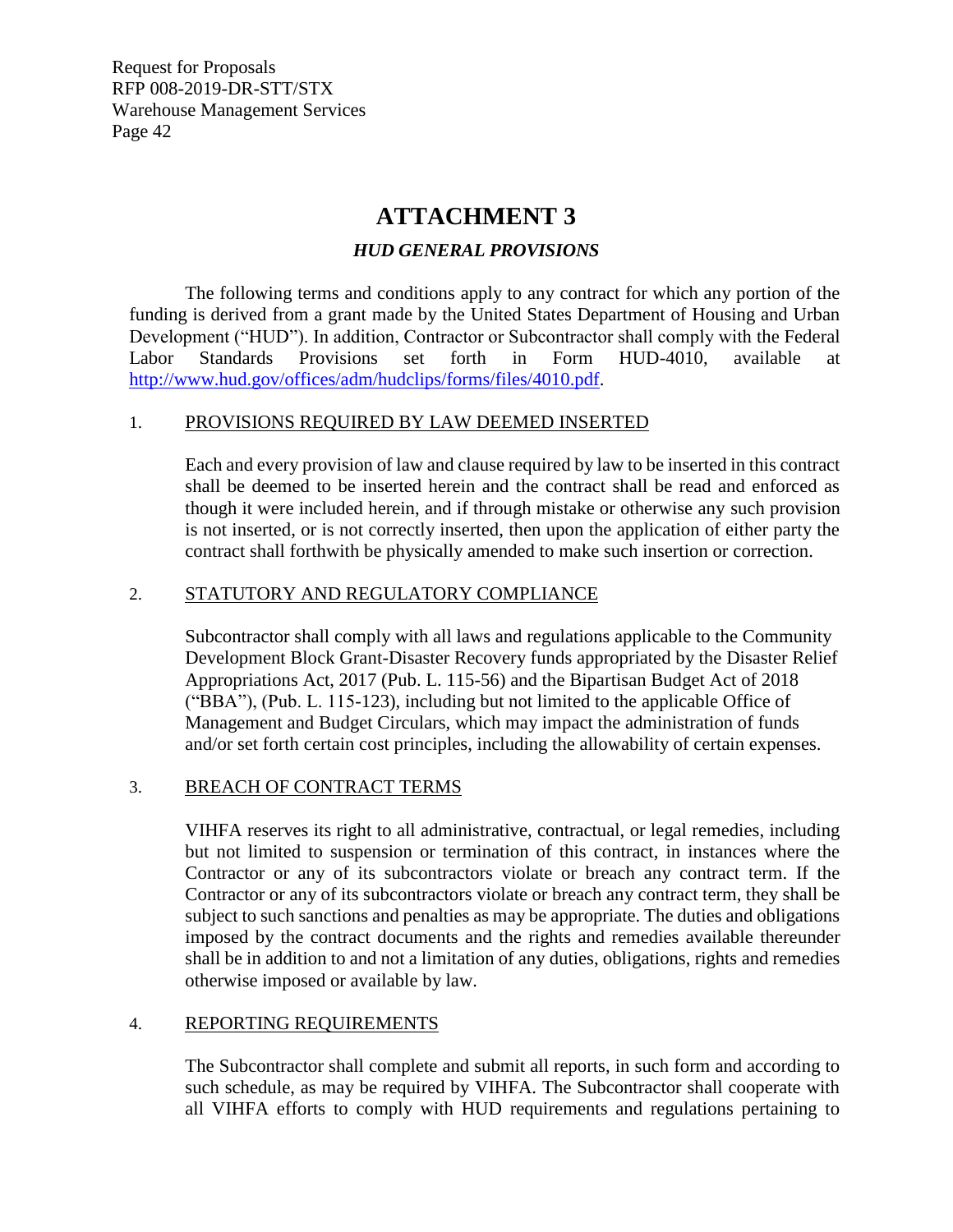> reporting, including but not limited to 24 C.F.R. §§ 85.40-41 (or 84.50-52, if applicable) and 570.507.

#### 5. ACCESS TO RECORDS

The State, the U.S. Department of Housing and Urban Development, the Comptroller General of the United States, or any of their duly authorized representatives, shall have, at any time and from time to time during normal business hours, access to any work product, books, documents, papers, and records of the Subcontractor which are related to this contract, for the purpose of inspection, audits, examinations, and making excerpts, copies and transcriptions.

#### 6. MAINTENANCE/RETENTION OF RECORDS

All records connected with this contract will be maintained in a central location and will be maintained for a period of at least four (4) years following the date of final payment and close-out of all pending matters related to this contract.

#### 7. SMALL AND MINORITY FIRMS, WOMEN'S BUSINESS ENTERPRISES, AND LABOR SURPLUS AREA FIRMS

The Subcontractor will take necessary affirmative steps to assure that minority firms, women's business enterprises, and labor surplus area firms are used in subcontracting when possible. Steps include:

- (i) Placing qualified small and minority businesses and women's business enterprises on solicitation lists;
- (ii) Assuring that small and minority businesses, and women's business enterprises are solicited whenever they are potential sources;
- (iii) Dividing total requirements, when economically feasible, into smaller tasks or quantities to permit maximum participation by small and minority business, and women's business enterprises;
- (iv) Establishing delivery schedules, where the requirement permits, which encourage participation by small and minority business, and women's business enterprises; and
- (v) Using the services and assistance of the Small Business Administration, and the Minority Business Development Agency of the Department of Commerce.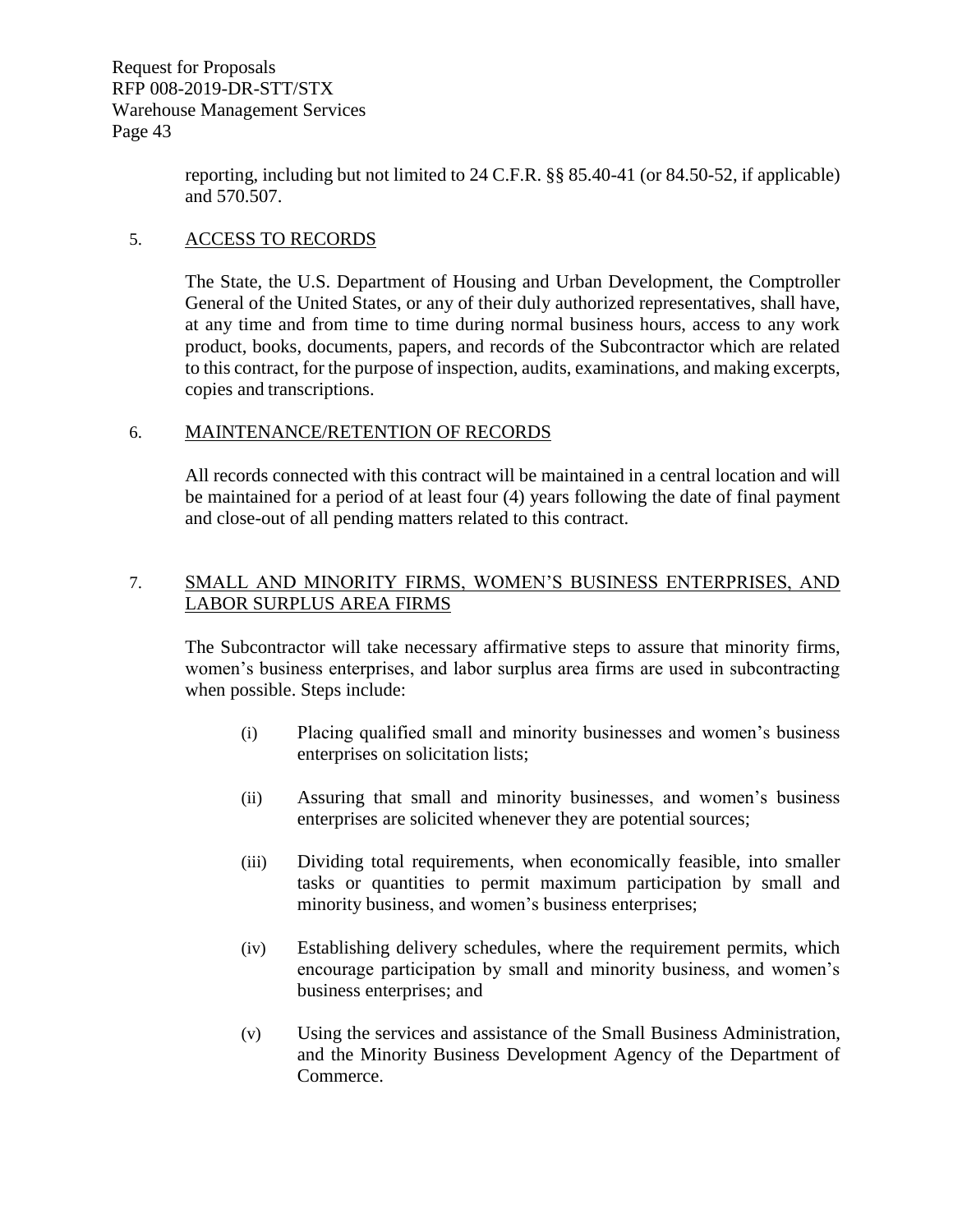#### 8. RIGHTS TO INVENTIONS MADE UNDER A CONTRACT OR AGREEMENT

Contracts or agreements for the performance of experimental, developmental, or research work shall provide for the rights of the Federal Government and the recipient in any resulting invention in accordance with 37 CFR part 401, "Rights to Inventions Made by Nonprofit Organizations and Small Business Firms Under Government Grants, Contracts and Cooperative Agreements," and any implementing regulations issued by HUD.

#### 9. ENERGY EFFICIENCY

The Subcontractor shall comply with mandatory standards and policies relating to energy efficiency issued in compliance with the Energy Policy and Conservation Act (Public Law 94-163).

#### 10. TITLE VI OF THE CIVIL RIGHTS ACT OF 1964

The Contractor shall comply with the provisions of Title VI of the Civil Rights Act of 1964. No person shall, on the grounds of race, color, or national origin, be excluded from participation in, be denied the benefits of, or be subjected to discrimination under any program or activity receiving federal financial assistance.

#### 11. SECTION 109 OF THE HOUSING AND COMMUNITY DEVELOPMENT ACT OF 1974

The Subcontractor shall comply with the provisions of Section 109 of the Housing and Community Development Act of 1974. No person in the United States shall on the grounds of race, color, national origin, or sex be excluded from participation in, be denied the benefits of, or be subjected to discrimination under any program or activity funded in whole or in part with funds made available under this title. Section 109 further provides that discrimination on the basis of age under the Age Discrimination Act of 1975 or with respect to an otherwise qualified handicapped individual as provided in Section 504 of the Rehabilitation Act of 1973, as amended, is prohibited

#### 12. SECTION 504 OF THE REHABILITATION ACT OF 1973

The Subcontractor shall comply with section 504 of the Rehabilitation Act of 1973 (29 U.S.C. § 94), as amended, and any applicable regulations.

The Subcontractor agrees that no qualified individual with handicaps shall, solely on the basis of handicap, be excluded from participation in, be denied the benefits of, or otherwise be subjected to discrimination under any program or activity that receives Federal financial assistance from HUD.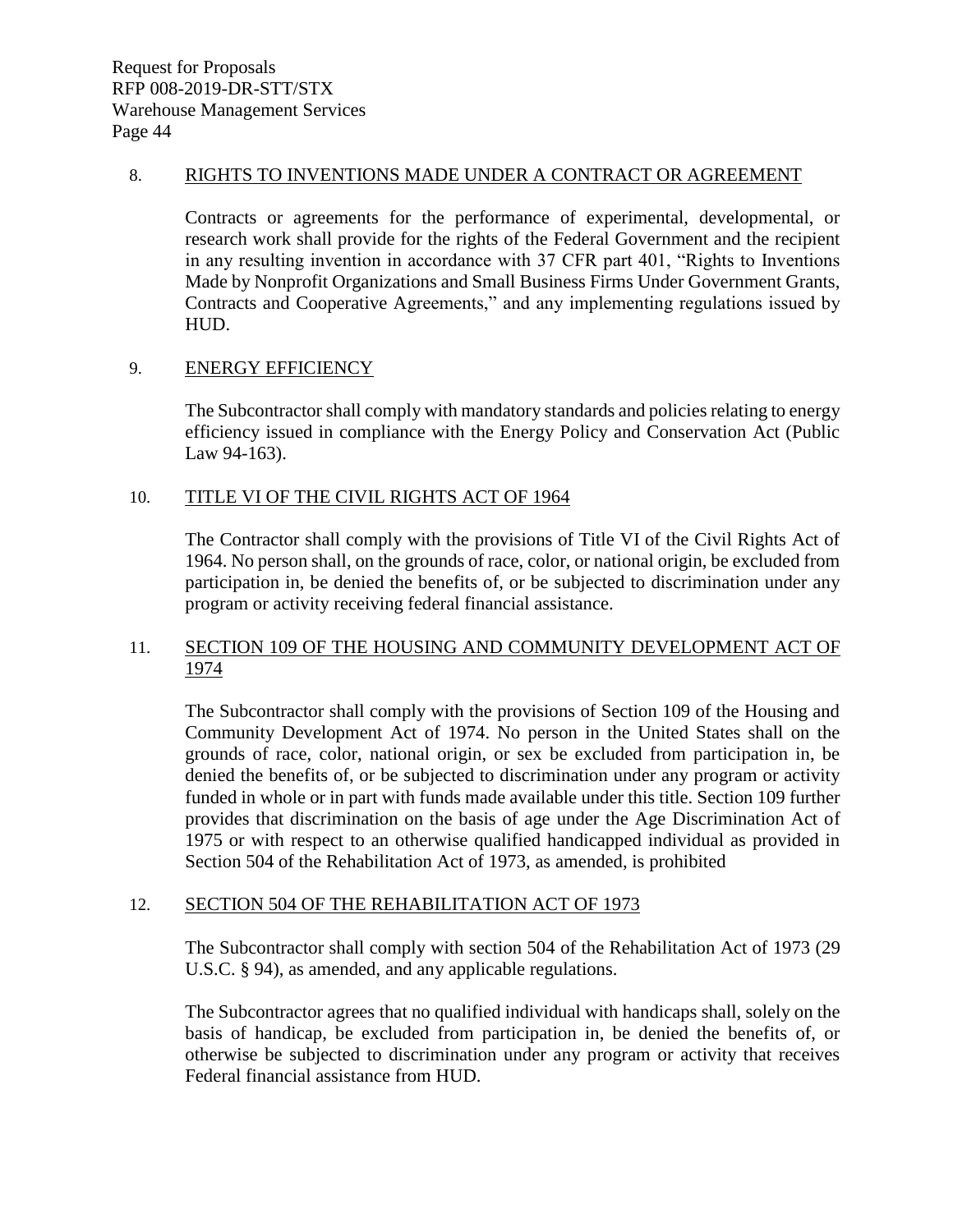#### 13. AGE DISCRIMINATION ACT OF 1975

The Subcontractor shall comply with the Age Discrimination Act of 1975 (42 U.S.C. § 6101 *et seq.*), as amended, and any applicable regulations. No person in the United States shall, on the basis of age, be excluded from participation in, be denied the benefits of, or be subjected to discrimination under, any program or activity receiving Federal financial assistance.

#### 14. DEBARMENT, SUSPENSION, AND INELIGIBILITY

The Subcontractor represents and warrants that it and its subcontractors are not debarred or suspended or otherwise excluded from or ineligible for participation in Federal assistance programs subject to 2 C.F.R. part 2424.

#### 15. CONFLICTS OF INTEREST

The Subcontractor shall notify VIHFA as soon as possible if this contract or any aspect related to the anticipated work under this contract raises an actual or potential conflict of interest (as defined at 2 C.F.R. Part 215 and 24 C.F.R. § 85.36 (or 84.42, if applicable)). The Subcontractor shall explain the actual or potential conflict in writing in sufficient detail so that the State is able to assess such actual or potential conflict. The Subcontractor shall provide VIHFA any additional information necessary for VIHFA to fully assess and address such actual or potential conflict of interest. The Subcontractor shall accept any reasonable conflict mitigation strategy employed by VIHFA, including but not limited to the use of an independent subcontractor(s) to perform the portion of work that gives rise to the actual or potential conflict.

#### 16. SUBCONTRACTING

When subcontracting, the Subcontractor shall solicit for and contract with such subcontractors in a manner providing for fair competition. Some of the situations considered to be restrictive of competition include but are not limited to:

- (i) Placing unreasonable requirements on firms in order for them to qualify to do business,
	- (ii) Requiring unnecessary experience and excessive bonding,
	- (iii) Noncompetitive pricing practices between firms or between affiliated companies,
	- (iv) Noncompetitive awards to consultants that are on retainer contracts,
	- (v) Organizational conflicts of interest,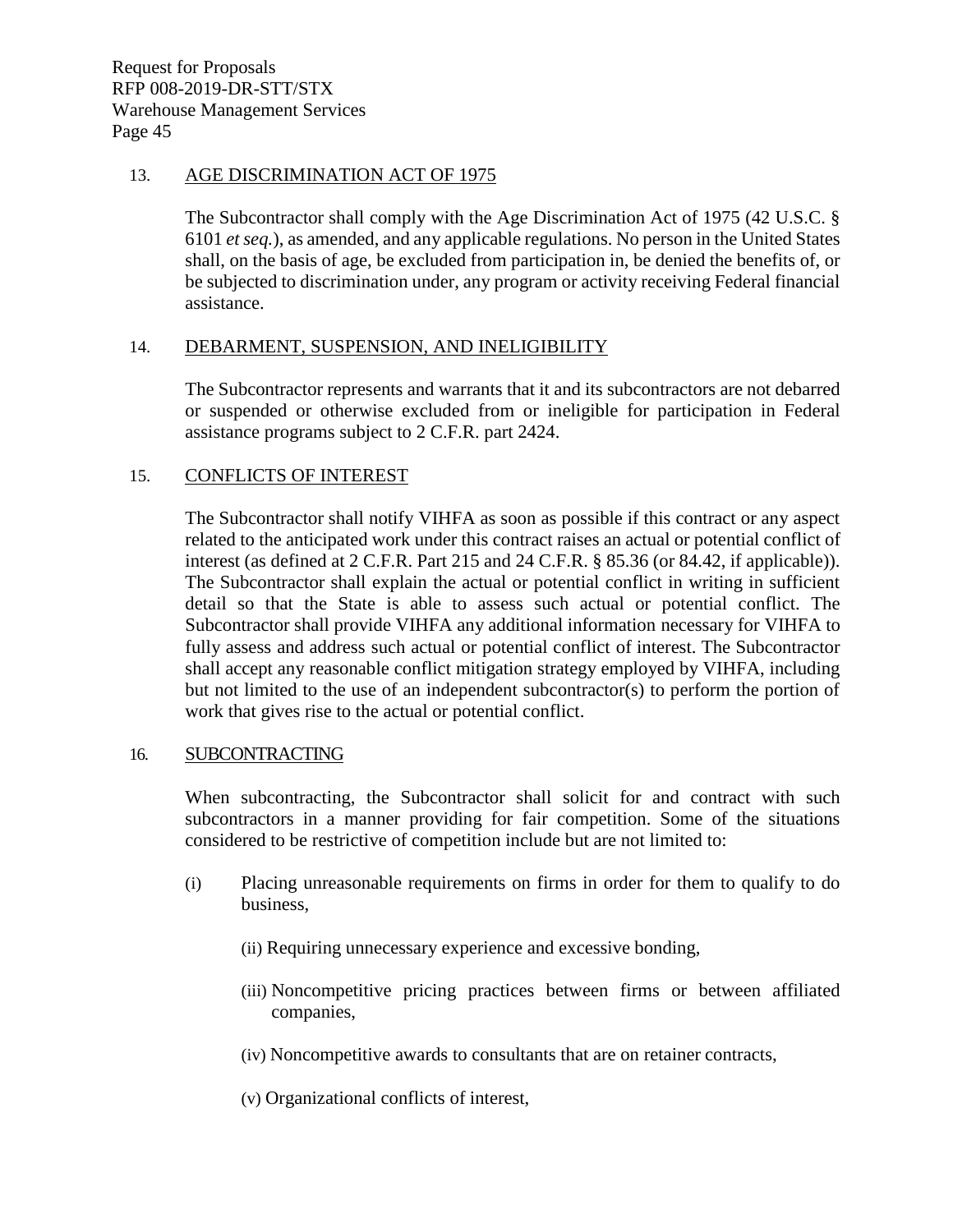- (vi) Specifying only a *brand name* product instead of allowing *an equal* product to be offered and describing the performance of other relevant requirements of the procurement, and
	- (vii) Any arbitrary action in the procurement process.

The Subcontractor represents to VIHFA that all work shall be performed by personnel experienced in the appropriate and applicable profession and areas of expertise, taking into account the nature of the work to be performed under this contract.

The Subcontractor will include these HUD General Provisions in every subcontract issued by it so that such provisions will be binding upon each of its subcontractors as well as the requirement to flow down such terms to all lower-tiered subcontractors.

#### 17. ASSIGNABILITY

The Subcontractor shall not assign any interest in this contract, and shall not transfer any interest in the same (whether by assignment or novation) without prior written approval of VIHFA.

#### 18. INDEMNIFICATION

The Subcontractor shall indemnify, defend, and hold harmless VIHFA and its agents and employees from and against any and all claims, actions, suits, charges, and judgments arising from or related to the negligence or willful misconduct of the Subcontractor in the performance of the services called for in this contract.

19. COPELAND "ANTI-KICKBACK" ACT (Applicable to all construction or repair contracts)

Salaries of personnel performing work under this contract shall be paid unconditionally and not less often than once a month without payroll deduction or rebate on any account except only such payroll deductions as are mandatory by law or permitted by the applicable regulations issued by the Secretary of Labor pursuant to the Copeland "Anti-Kickback Act" of June 13, 1934 (48 Stat. 948; 62 Stat. 740; 63 Stat. 108; Title 18 U.S.C. § 874; and Title 40 U.S.C. § 276c). The Subcontractor shall comply with all applicable "Anti-Kickback" regulations and shall insert appropriate provisions in all subcontracts covering work under this contract to ensure compliance by subcontractors with such regulations, and shall be responsible for the submission of affidavits required of subcontractors thereunder except as the Secretary of Labor may specifically provide for variations of or exemptions from the requirements thereof.

#### 20. CONTRACT WORK HOURS AND SAFETY STANDARDS ACT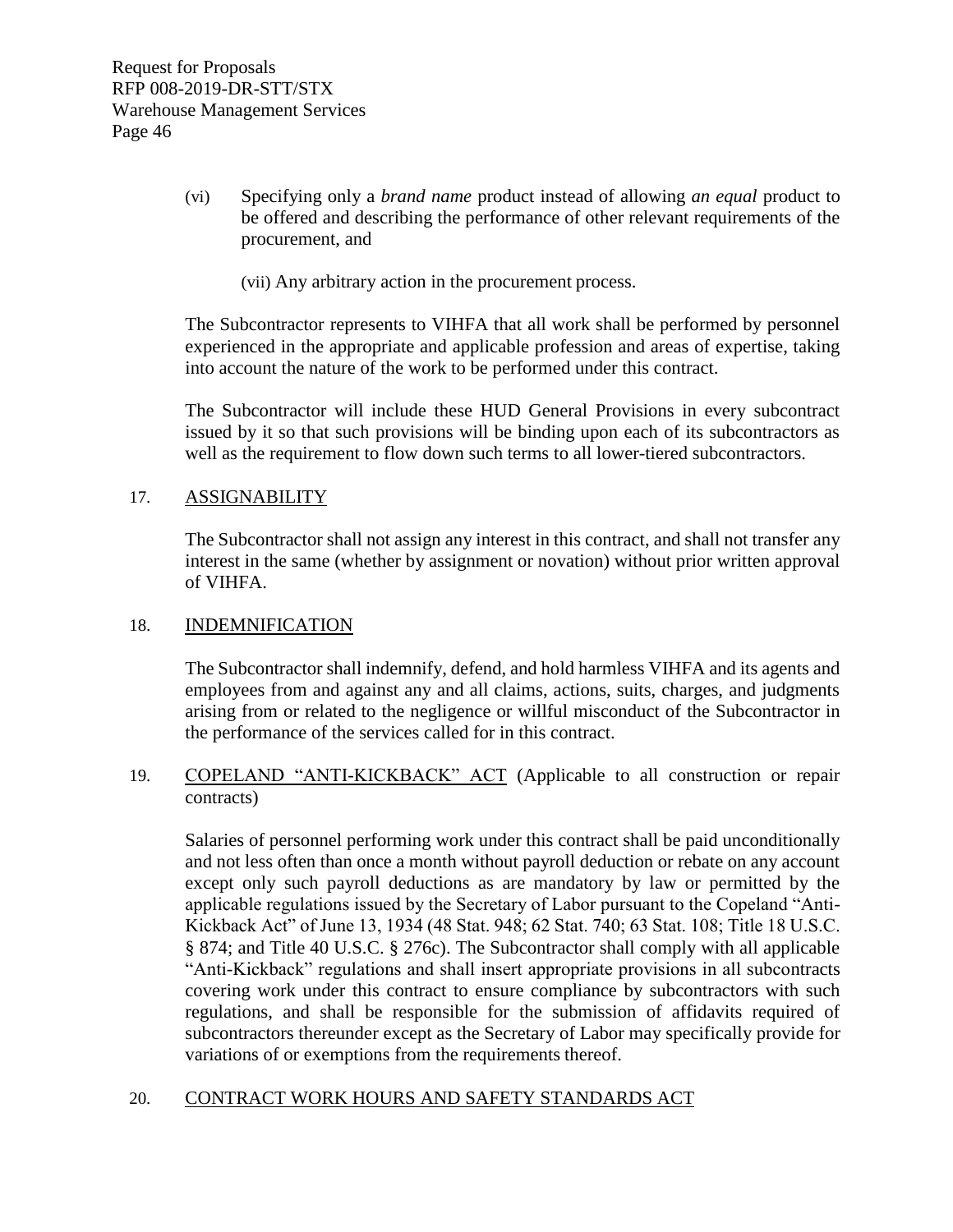(Applicable to construction contracts exceeding \$2,000 and contracts exceeding \$2,500 that involve the employment of mechanics or laborers)

The Subcontractor shall comply with Sections 103 and 107 of the Contract Work Hours and Safety Standards Act (40 U.S.C. §§ 327-330) as supplemented by Department of Labor regulations (29 C.F.R. part 5).

All laborers and mechanics employed by contractors or subcontractors shall receive overtime compensation in accordance with and subject to the provisions of the Contract Work Hours and Safety Standards Act, and the contractors and subcontractors shall comply with all regulations issued pursuant to that act and with other applicable Federal laws and regulations pertaining to labor standards.

#### 21. DAVIS-BACON ACT

(Applicable to construction contracts exceeding \$2,000 when required by Federal program legislation)

The Subcontractor shall comply with the Davis Bacon Act (40 U.S.C. §§ 276a to 276a-7) as supplemented by Department of Labor regulations (29 C.F.R. part 5).

All laborers and mechanics employed by contractors or subcontractors, including employees of other governments, on construction work assisted under this contract, and subject to the provisions of the federal acts and regulations listed in this paragraph, shall be paid wages at rates not less than those prevailing on similar construction in the locality as determined by the Secretary of Labor in accordance with the Davis-Bacon Act.

#### 22. TERMINATION FOR CAUSE (Applicable to contracts exceeding \$10,000)

If, through any cause, the Subcontractor shall fail to fulfill in a timely and proper manner his obligations under this contract, or if the Subcontractor shall violate any of the covenants, agreements, or stipulations of this contract, VIHFA shall thereupon have the right to terminate this contract by giving written notice to the Subcontractor of such termination and specifying the effective date thereof, at least five (5) days before the effective date of such termination. In such event, all finished or unfinished documents, data, studies, surveys, drawings, maps, models, photographs, and reports prepared by the Subcontractor under this contract shall, at the option of VIHFA, become VIHFA's property and the Subcontractor shall be entitled to receive just and equitable compensation for any work satisfactorily completed hereunder. Notwithstanding the above, the Subcontractor shall not be relieved of liability to VIHFA for damages sustained by VIHFA by virtue of any breach of the contract by the Subcontractor, and VIHFA may withhold any payments to the Subcontractor for the purpose of set-off until such time as the exact amount of damages due VIHFA from the Subcontractor is determined.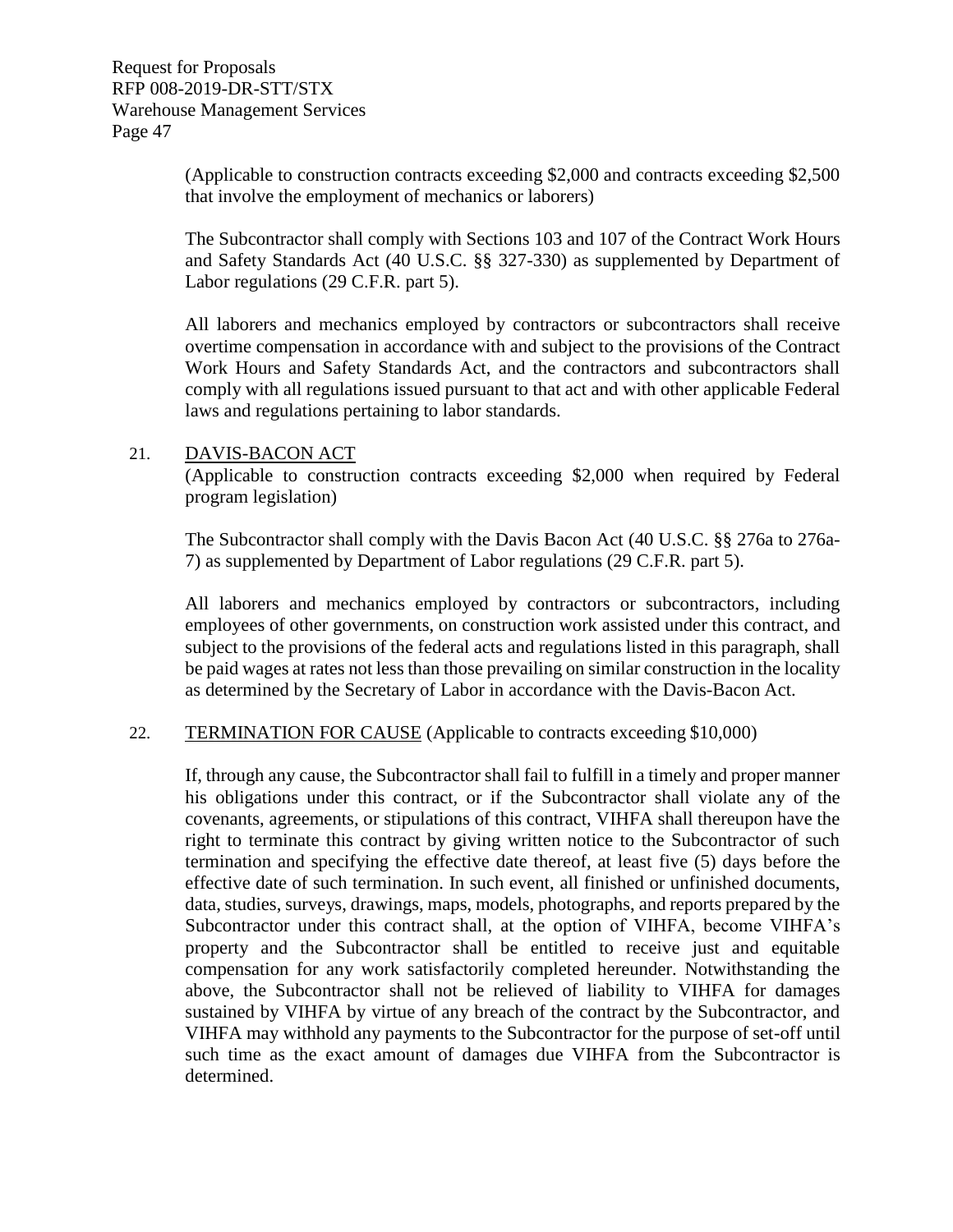23. TERMINATION FOR CONVENIENCE (Applicable to contracts exceeding \$10,000)

VIHFA may terminate this contract at any time by giving at least ten (10) days' notice in writing to the Subcontractor. If the contract is terminated by VIHFA as provided herein, the Subcontractor will be paid for the time provided and expenses incurred up to the termination date.

24. SECTION 503 OF THE REHABILITATION ACT OF 1973 (Applicable to contracts exceeding \$10,000)

The Subcontractor shall comply with section 503 of the Rehabilitation Act of 1973 (29 U.S.C. § 793), as amended, and any applicable regulations.

Equal Opportunity for Workers With Disabilities

- 1. The Subcontractor will not discriminate against any employee or applicant for employment because of physical or mental disability in regard to any position for which the employee or applicant for employment is qualified. The Subcontractor agrees to take affirmative action to employ, advance in employment and otherwise treat qualified individuals with disabilities without discrimination based on their physical or mental disability in all employment practices, including the following:
	- i. Recruitment, advertising, and job application procedures;
	- ii. Hiring, upgrading, promotion, award of tenure, demotion, transfer, layoff, termination, right of return from layoff and rehiring;
	- iii. Rates of pay or any other form of compensation and changes in compensation;
	- iv. Job assignments, job classifications, organizational structures, position descriptions, lines of progression, and seniority lists;
	- v. Leaves of absence, sick leave, or any other leave;
	- vi. Fringe benefits available by virtue of employment, whether or not administered by the Subcontractor;
	- vii. Selection and financial support for training, including apprenticeship, professional meetings, conferences, and other related activities, and selection for leaves of absence to pursue training;
	- viii. Activities sponsored by the contractor including social or recreational programs; and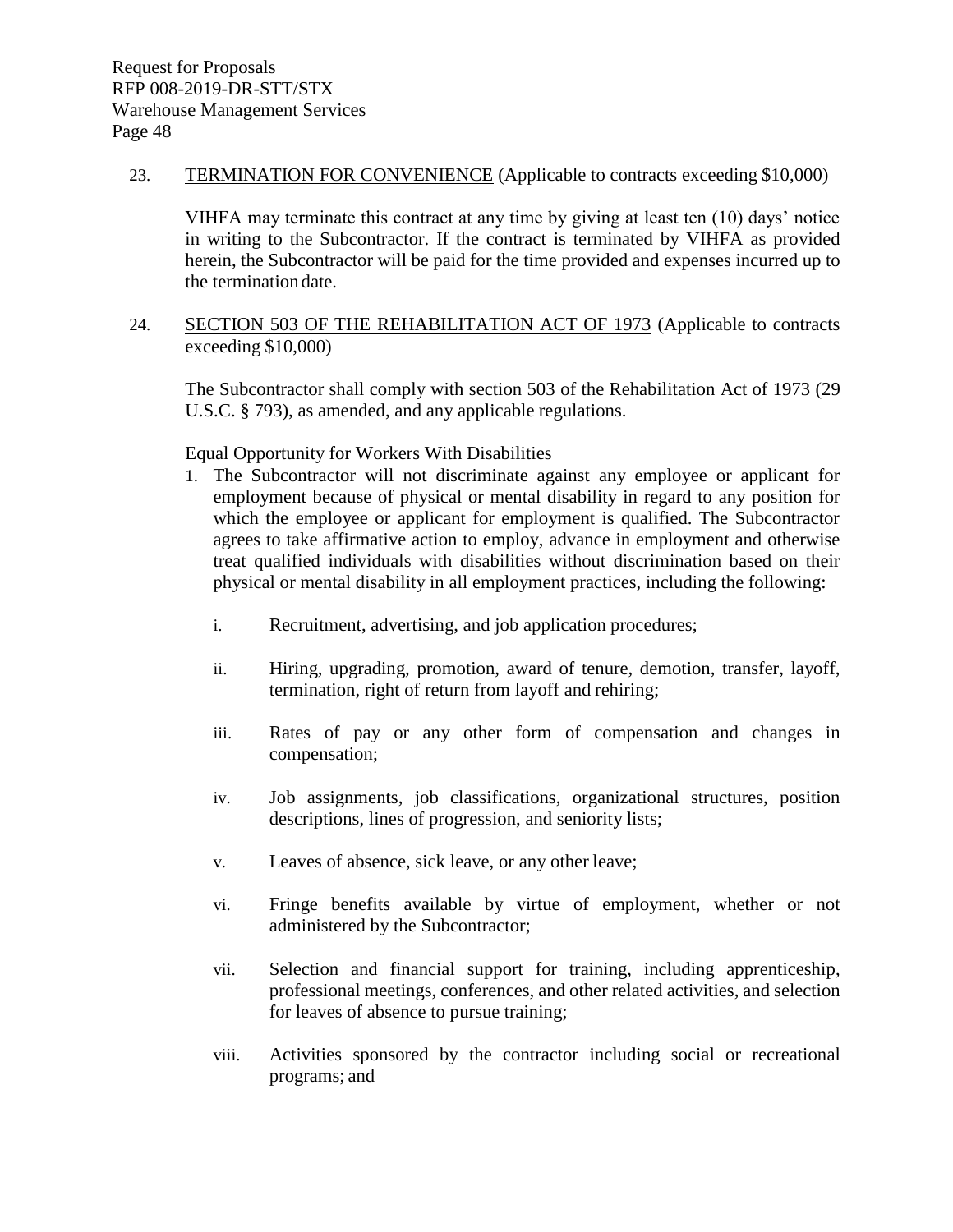- ix. Any other term, condition, or privilege of employment.
- 2. The Subcontractor agrees to comply with the rules, regulations, and relevant orders of the Secretary of Labor issued pursuant to the act.
- 3. In the event of the Subcontractor's noncompliance with the requirements of this clause, actions for noncompliance may be taken in accordance with the rules, regulations, and relevant orders of the Secretary of Labor issued pursuant to the act.
- 4. The Subcontractor agrees to post in conspicuous places, available to employees and applicants for employment, notices in a form to be prescribed by the Deputy Assistant Secretary for Federal Contract Compliance Programs, provided by or through the contracting officer. Such notices shall state the rights of applicants and employees as well as the Subcontractor's obligation under the law to take affirmative action to employ and advance in employment qualified employees and applicants with disabilities. The Subcontractor must ensure that applicants and employees with disabilities are informed of the contents of the notice (e.g., the Subcontractor may have the notice read to a visually disabled individual, or may lower the posted notice so that it might be read by a person in a wheelchair).
- 5. The Subcontractor will notify each labor organization or representative of workers with which it has a collective bargaining agreement or other contract understanding, that the Subcontractor is bound by the terms of section 503 of the Rehabilitation Act of 1973, as amended, and is committed to take affirmative action to employ and advance in employment individuals with physical or mental disabilities.
- 6. The Subcontractor will include the provisions of this clause in every subcontract or purchase order in excess of \$10,000, unless exempted by the rules, regulations, or orders of the Secretary issued pursuant to section 503 of the act, as amended, so that such provisions will be binding upon each subcontractor or vendor. The Subcontractor will take such action with respect to any subcontract or purchase order as the Deputy Assistant Secretary for Federal Contract Compliance Programs may direct to enforce such provisions, including action for noncompliance.

#### 25. EXECUTIVE ORDER 11246

(Applicable to construction contracts and subcontracts exceeding \$10,000)

The Subcontractor shall comply with Executive Order 11246 of September 24, 1965, entitled "Equal Employment Opportunity," as amended by Executive Order 11375 of October 13, 1967, and as supplemented in Department of Labor regulations (41 CFR chapter 60).

During the performance of this contract, the Subcontractor agrees as follows: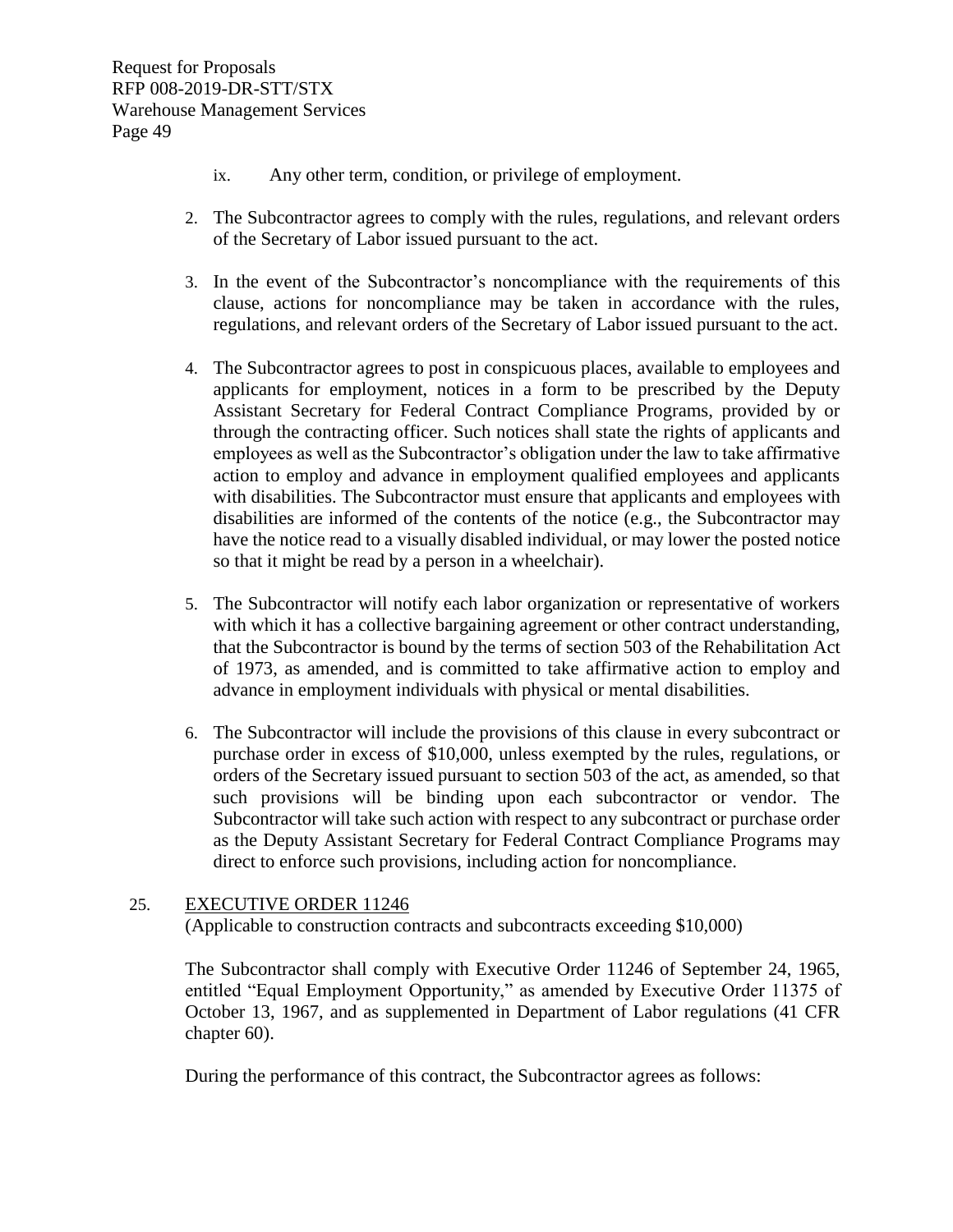- A. The Subcontractor shall not discriminate against any employee or applicant for employment because of race, color, religion, sex, or national origin. The Subcontractor shall take affirmative action to ensure that applicants for employment are employed, and that employees are treated during employment, without regard to their race, color, religion, sex, or national origin. Such action shall include, but not be limited to, the following: employment, upgrading, demotion, or transfer; recruitment or recruitment advertising; layoff or termination; rates of pay or other forms of compensation; and selection for training, including apprenticeship.
- B. The Subcontractor shall post in conspicuous places, available to employees and applicants for employment, notices to be provided by Contracting Officer setting forth the provisions of this non-discrimination clause. The Subcontractor shall state that all qualified applicants will receive consideration for employment without regard to race, color, religion, sex, or national origin.
- C. The Subcontractor will, in all solicitations or advertisements for employees placed by or on behalf of the Subcontractor, state that all qualified applicants will receive consideration for employment without regard to race, color, religion, sex or national origin.
- D. The Subcontractor will send to each labor union or representative of workers with which he has a collective bargaining agreement or other contract or understanding, a notice, to be provided by the agency contracting officer, advising the labor union or workers representative of the contractor's commitments under Section 202 of Executive Order 11246 of September 24, 1965, and shall post copies of the notice in conspicuous places available to employees and applicants for employment.
- E. The Subcontractor will comply with all provisions of Executive Order 11246 of September 24, 1965, and of the rules, regulations and relevant orders of the Secretary of Labor.
- F. The Subcontractor will furnish all information and reports required by Executive Order 11246 of September 24, 1965, and by the rules, regulations and orders of the Secretary of Labor, or pursuant thereto, and will permit access to books, records and accounts by the contracting agency and the Secretary of Labor for purposes of investigation to ascertain compliance with such rules, regulations and orders.
- G. In the event of the Subcontractor's non-compliance with the non-discrimination clause of this contract or with any of such rules, regulations or orders, this contract may be cancelled, terminated or suspended in whole or in part and the Subcontractor may be declared ineligible for further government contracts in accordance with procedures authorized in Executive Order 11246 and such other sanctions as may be imposed and remedies invoked as provided in Executive Order 11246 of September 24, 1965, or by rule, regulation or order of the Secretary of Labor, or as otherwise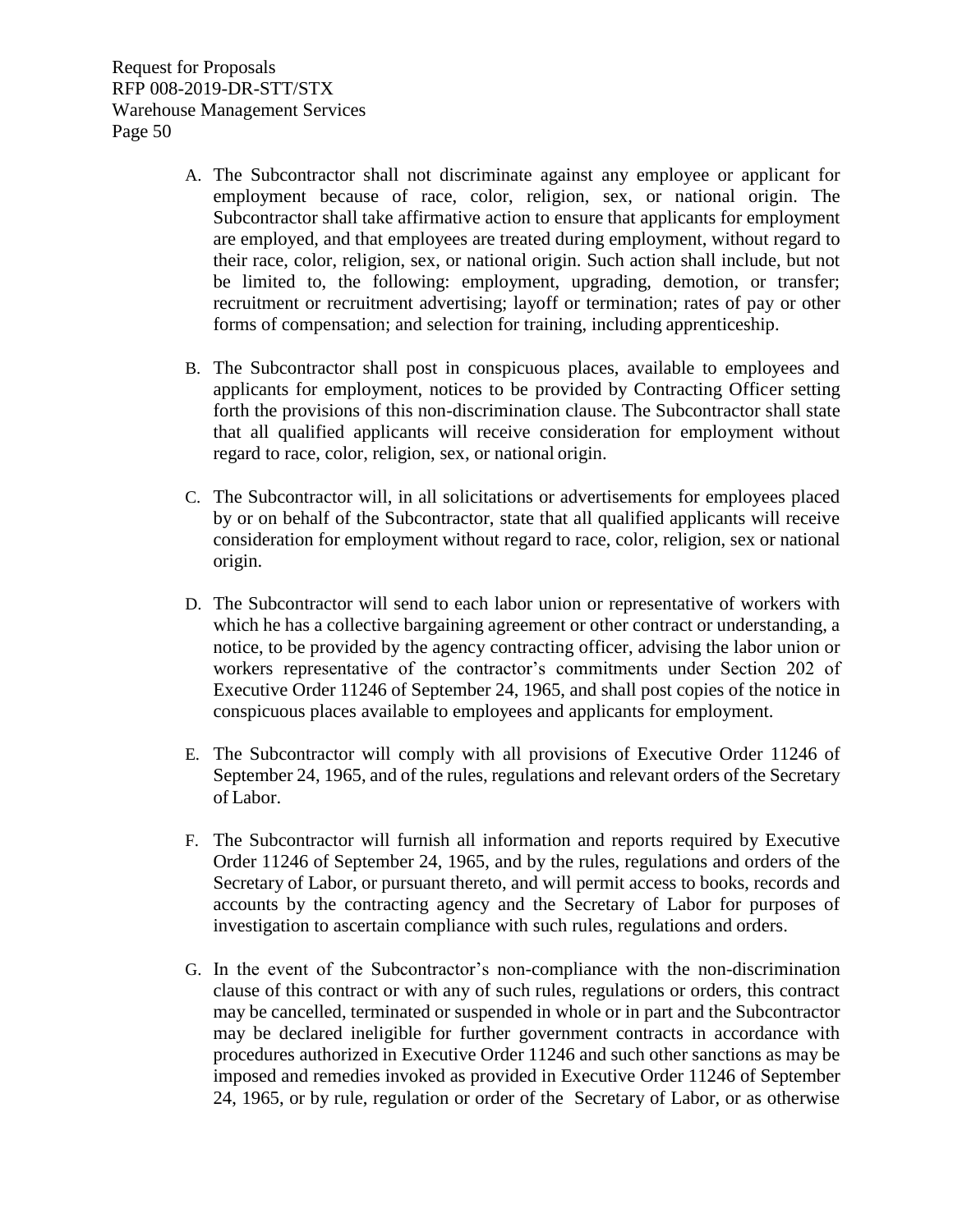provided by law.

H. Subcontractor shall incorporate the provisions of A through G above in every subcontract or purchase order unless exempted by rules, regulations or orders of the Secretary of Labor so that such provisions shall be binding on such subcontractor. The Subcontractor will take such action with respect to any subcontract or purchase order as the contracting agency may direct as a means of enforcing such provisions including sanctions for non-compliance, provided, however, that in the event the contractor becomes involved in, or is threatened with, litigation with a subcontractor or vendor as a result of such direction by the contracting agency, the Subcontractor may request the United States to enter into such litigation to protect the interests of the United States.

#### 26. CERTIFICATION OF NONSEGREGATED FACILITIES (Applicable to construction contracts exceeding \$10,000)

The Subcontractor certifies that it does not maintain or provide for its establishments, and that it does not permit employees to perform their services at any location, under its control, where segregated facilities are maintained. It certifies further that it will not maintain or provide for employees any segregated facilities at any of its establishments, and it will not permit employees to perform their services at any location under its control where segregated facilities are maintained. The Subcontractor agrees that a breach of this certification is a violation of the equal opportunity clause of this contract.

As used in this certification, the term "segregated facilities" means any waiting rooms, work areas, rest rooms and wash rooms, restaurants and other eating areas, time clocks, locker rooms, and other storage or dressing areas, parking lots, drinking fountains, recreation or entertainment areas, transportation and housing facilities provided for employees which are segregated by explicit directive or are, in fact, segregated on the basis of race, color, religion, or national origin because of habit, local custom, or any other reason.

The Subcontractor further agrees that (except where it has obtained for specific time periods) it will obtain identical certification from proposed subcontractors prior to the award of subcontracts exceeding \$10,000 which are not exempt from the provisions of the equal opportunity clause; that it will retain such certifications in its files; and that it will forward the preceding notice to such proposed subcontractors (except where proposed subcontractors have submitted identical certifications for specific time periods).

27. CERTIFICATION OF COMPLIANCE WITH CLEAN AIR AND WATER ACTS (Applicable to contracts exceeding \$100,000)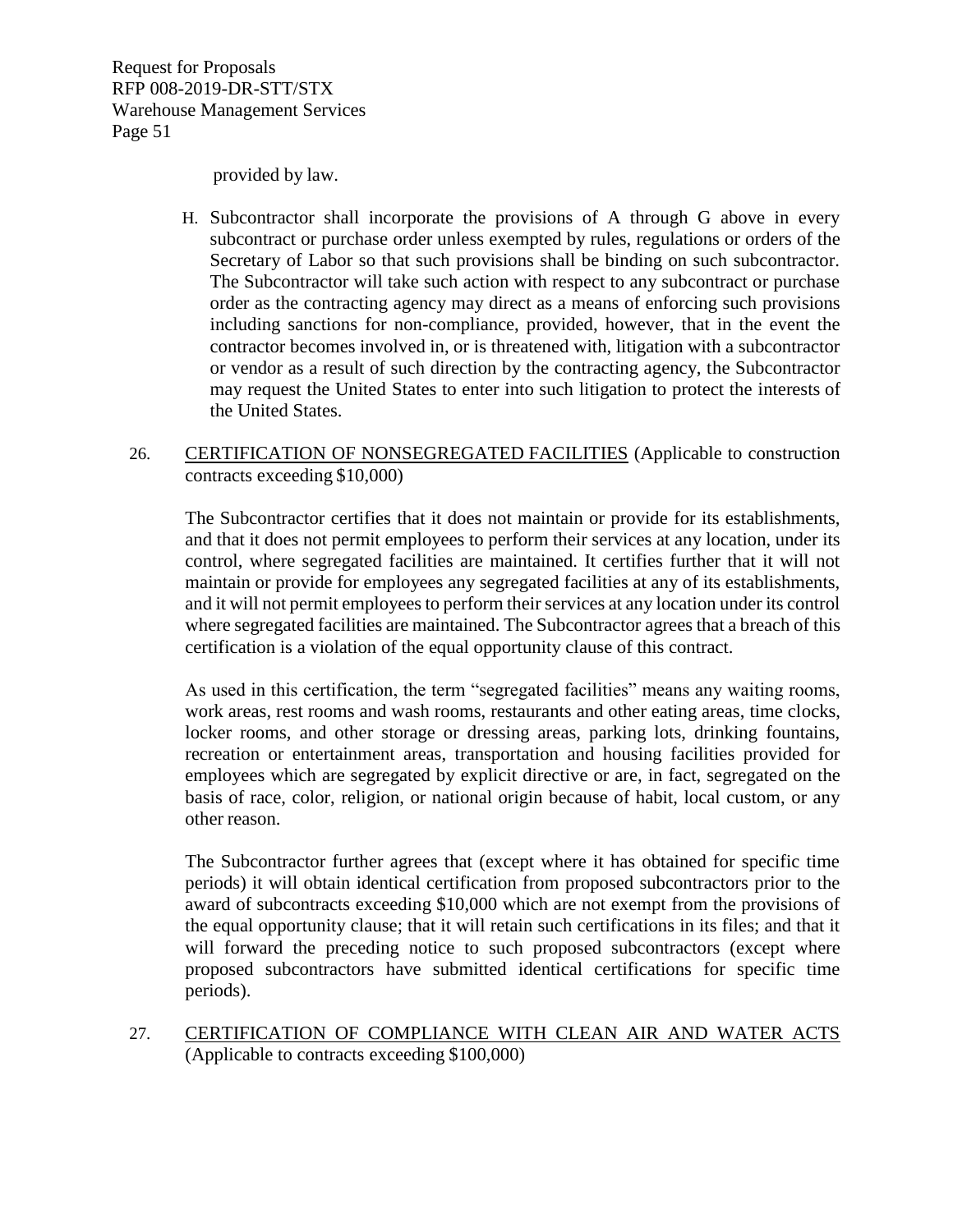The Subcontractor and all its subcontractors shall comply with the requirements of the Clean Air Act, as amended, 42 U.S.C. § 1857 *et seq.*, the Federal Water Pollution Control Act, as amended, 33 U.S.C. § 1251 *et seq.*, and the regulations of the Environmental Protection Agency with respect thereto, at 40 C.F.R. Part 15 and 32, as amended, Section 508 of the Clean Water Act (33 U.S.C. § 1368) and Executive Order 11738.

In addition to the foregoing requirements, all nonexempt contractors and subcontractors shall furnish to the owner, the following:

- A. A stipulation by the Contractor or subcontractors, that any facility to be utilized in the performance of any nonexempt contract or subcontract, is not listed on the Excluded Party Listing System pursuant to 40 C.F.R. 32 or on the List of Violating Facilities issued by the Environmental Protection Agency (EPA) pursuant to 40 C.F.R. Part 15, as amended.
- B. Agreement by the Subcontractor to comply with all the requirements of Section 114 of the Clean Air Act, as amended, (42 U.S.C. § 1857 c-8) and Section 308 of the Federal Water Pollution Control Act, as amended, (33 U.S.C. § 1318) relating to inspection, monitoring, entry, reports and information, as well as all other requirements specified in said Section 114 and Section 308, and all regulations and guidelines issued thereunder.
- C. A stipulation that as a condition for the award of the contract, prompt notice will be given of any notification received from the Director, Office of Federal Activities, EPA, indicating that a facility utilized, or to be utilized for the contract, is under consideration to be listed on the Excluded Party Listing System or the EPA List of Violating Facilities.
- D. Agreement by the Subcontractor that he will include, or cause to be included, the criteria and requirements in paragraph (A)through (D) of this section in every nonexempt subcontract and requiring that the Subcontractor will take such action as the government may direct as a means of enforcing such provisions.
- 28. LOBBYING (Applicable to contracts exceeding \$100,000)

The Subcontractor certifies, to the best of his or her knowledge and belief, that:

(1) No Federal appropriated funds have been paid or will be paid, by or on behalf of the Subcontractor, to any person for influencing or attempting to influence an officer or employee of an agency, a Member of Congress, an officer or employee of Congress, or an employee of a Member of Congress in connection with the awarding of any Federal contract, the making of any Federal grant, the making of any Federal loan, the entering into of any cooperative agreement, and the extension, continuation, renewal, amendment, or modification of any Federal contract, grant, loan, or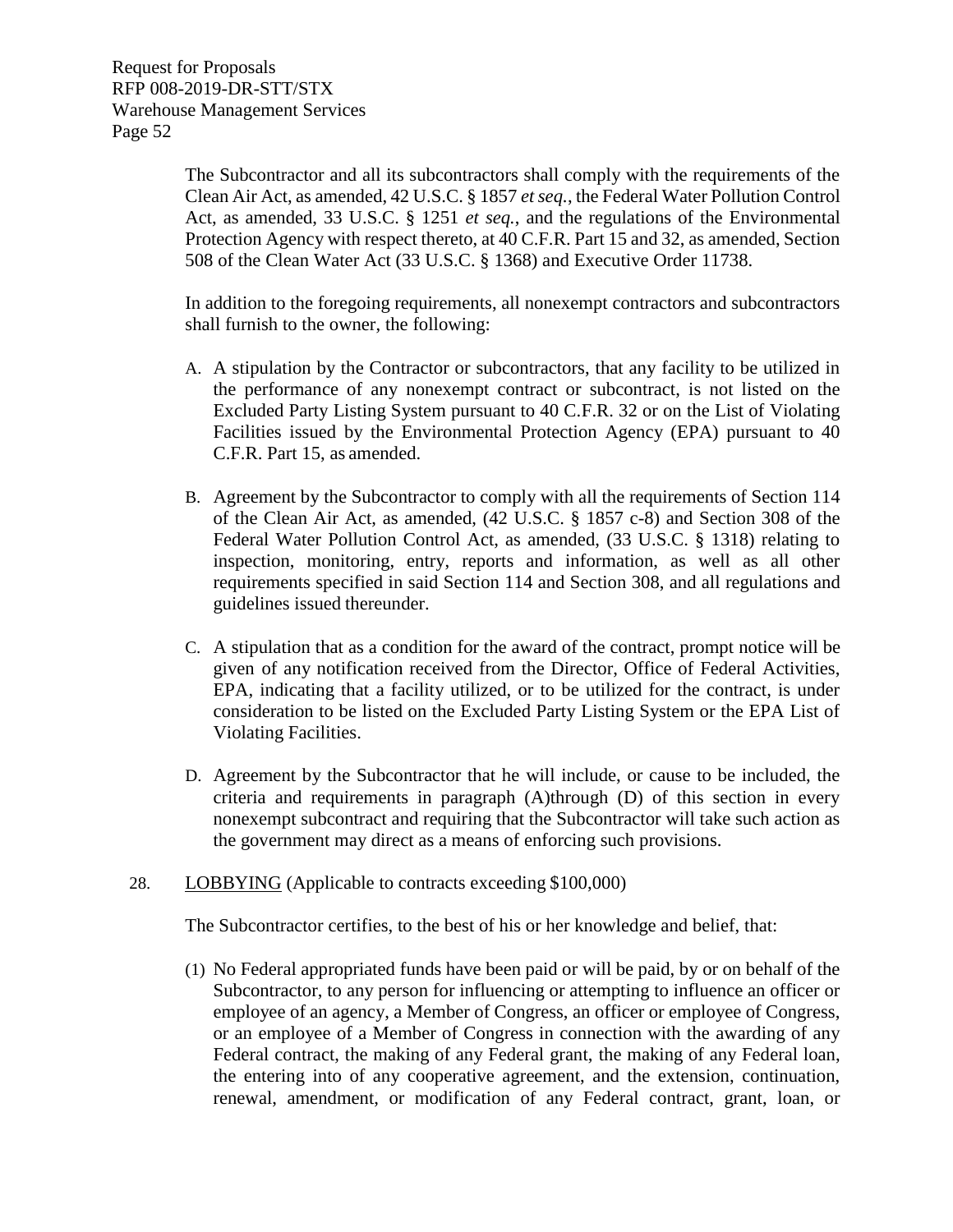cooperative agreement.

- (2) If any funds other than Federal appropriated funds have been paid or will be paid to any person for influencing or attempting to influence an officer or employee of any agency, a Member of Congress, an officer or employee of Congress, or an employee of a Member of Congress in connection with this Federal contract, grant, loan, or cooperative agreement, the Contractor shall complete and submit Standard Form-LLL, "Disclosure Form to Report Lobbying," in accordance with its instructions.
- (3) The Subcontractor shall require that the language of this certification be included in the award documents for all subawards at all tiers (including subcontracts, subgrants, and contracts under grants, loans, and cooperative agreements) and that all subrecipients shall certify and disclose accordingly.

This certification is a material representation of fact upon which reliance was placed when this transaction was made or entered into. Submission of this certification is a prerequisite for making or entering into this transaction imposed by section 1352, title 31, U.S. Code. Any person who fails to file the required certification shall be subject to a civil penalty of not less than \$10,000 and not more than \$100,000 for each such failure.

#### 29. BONDING REQUIREMENTS

(Applicable to construction and facility improvement contracts exceeding \$100,000)

The Subcontractor shall comply with VIHFA bonding requirements, unless they have not been approved by HUD, in which case the Contractor shall comply with the following minimum bonding requirements:

- (1) *A bid guarantee from each bidder equivalent to five percent of the bid price.* The "bid guarantee" shall consist of a firm commitment such as a bid bond, certified check, or other negotiable instrument accompanying a bid as assurance that the bidder will, upon acceptance of his bid, execute such contractual documents as may be required within the time specified.
- (2) *A performance bond on the part of the Contractor for 100 percent of the contract price.* A "performance bond" is one executed in connection with a contract to secure fulfillment of all the Contractor's obligations under such contract.
- (3) *A payment bond on the part of the Contractor for 100 percent of the contract price.*  A "payment bond" is one executed in connection with a contract to assure payment as required by law of all persons supplying labor and material in the execution of the work provided for in the contract.
- 30. SECTION 3 OF THE HOUSING AND URBAN DEVELOPMENT ACT OF 1968 (As required by applicable thresholds)
	- A. The work to be performed under this contract is subject to the requirements of section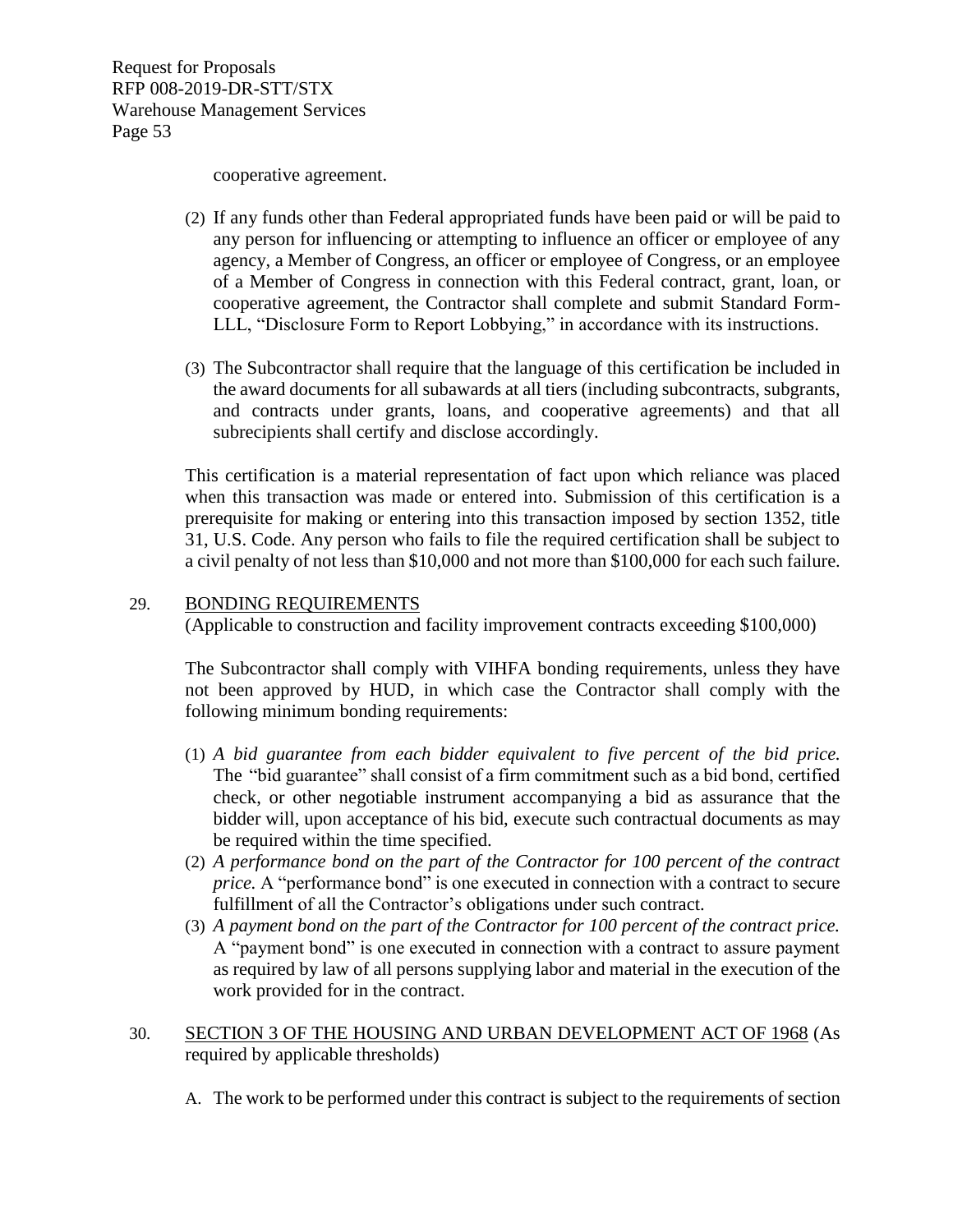3 of the Housing and Urban Development Act of 1968, as amended, 12 U.S.C. § 1701u (section 3). The purpose of section 3 is to ensure that employment and other economic opportunities generated by HUD assistance or HUD-assisted projects covered by section 3, shall, to the greatest extent feasible, be directed to low- and very low-income persons, particularly persons who are recipients of HUD assistance for housing.

- B. The parties to this contract agree to comply with HUD's regulations in 24 C.F.R. part 135, which implement section 3. As evidenced by their execution of this contract, the parties to this contract certify that they are under no contractual or other impediment that would prevent them from complying with the part 135 regulations.
- C. The Subcontractor agrees to send to each labor organization or representative of workers with which the Subcontractor has a collective bargaining agreement or other understanding, if any, a notice advising the labor organization or workers' representative of the Contractor's commitments under this section 3 clause, and will post copies of the notice in conspicuous places at the work site where both employees and applicants for training and employment positions can see the notice. The notice shall describe the section 3 preference, shall set forth minimum number and job titles subject to hire, availability of apprenticeship and training positions, the qualifications for each; and the name and location of the person(s) taking applications for each of the positions; and the anticipated date the work shall begin.
- D. The Subcontractor agrees to include this section 3 clause in every subcontract subject to compliance with regulations in 24 C.F.R. part 135, and agrees to take appropriate action, as provided in an applicable provision of the subcontract or in this section 3 clause, upon a finding that the subcontractor is in violation of the regulations in 24 C.F.R. part 135. The Subcontractor will not subcontract with any subcontractor where the Subcontractor has notice or knowledge that the subcontractor has been found in violation of the regulations in 24 C.F.R. part 135.
- E. The Subcontractor will certify that any vacant employment positions, including training positions, that are filled: (1) after the subcontractor is selected but before the contract is executed, and (2) with persons other than those to whom the regulations of 24 C.F.R. part 135 require employment opportunities to be directed, were not filled to circumvent the Subcontractor's obligations under 24 C.F.R. part 135.
- F. Noncompliance with HUD's regulations in 24 C.F.R. part 135 may result in sanctions, termination of this contract for default, and debarment or suspension from future HUD assisted contracts.
- G. With respect to work performed in connection with section 3 covered Indian housing assistance, section 7(b) of the Indian Self-Determination and Education Assistance Act (25